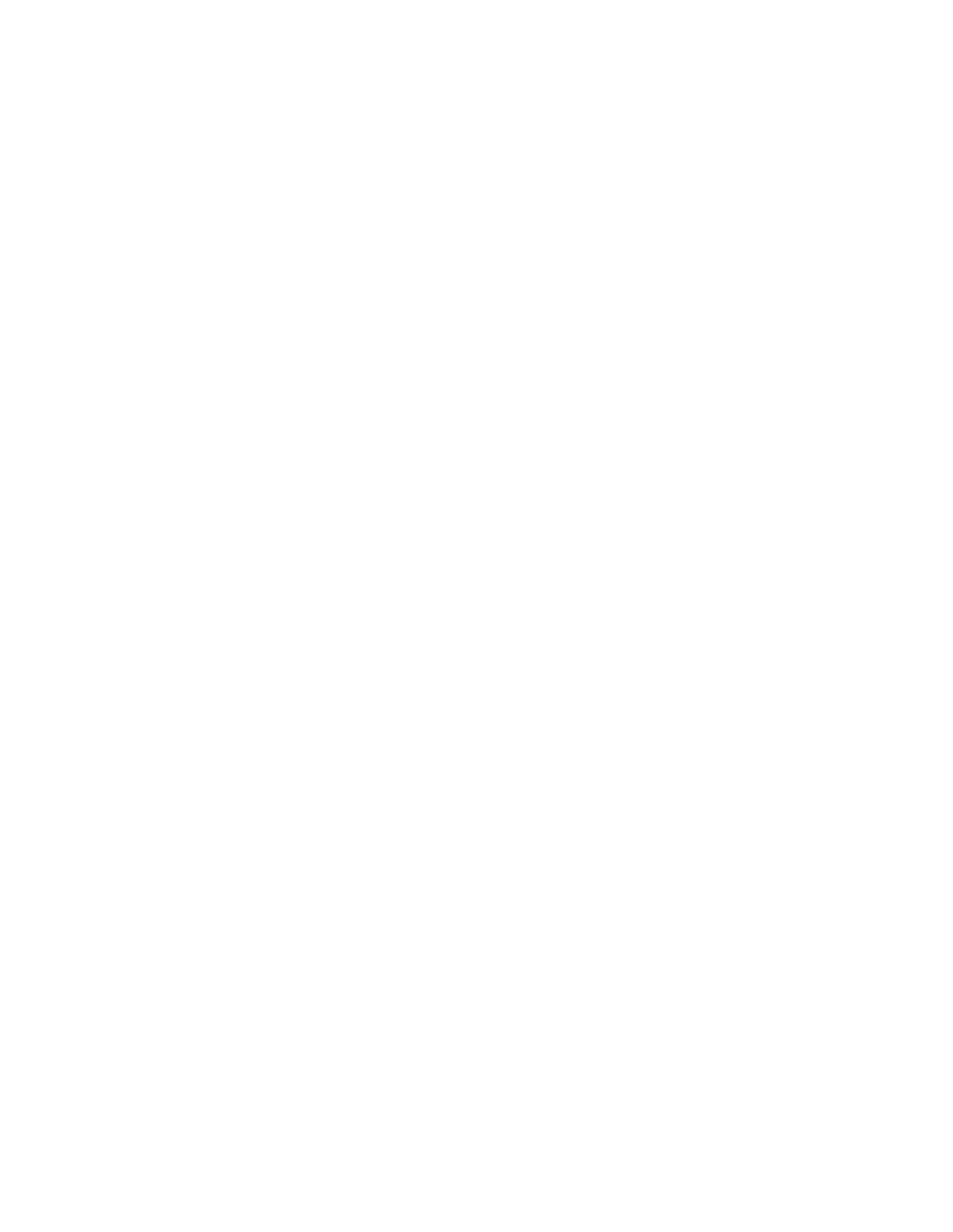*This is a series of excerpts drawn from conversations and discussions, as well as more formal talks, by Bob Avakian, Chairman of the Revolutionary Communist Party, USA. As the title indicated, these excerpts address questions of literally world-historical magnitude. There is a deep analysis of the stakes of this moment—and a bold and comprehensive strategy for meeting the challenge and wresting a revolutionary future out of that challenge. Everyone and anyone at all concerned about the current direction of society should did into this pamphlet.*

*This series originally appeared in the newspaper* Revolution*, and has been edited for publication; subheads and footnotes have been added.*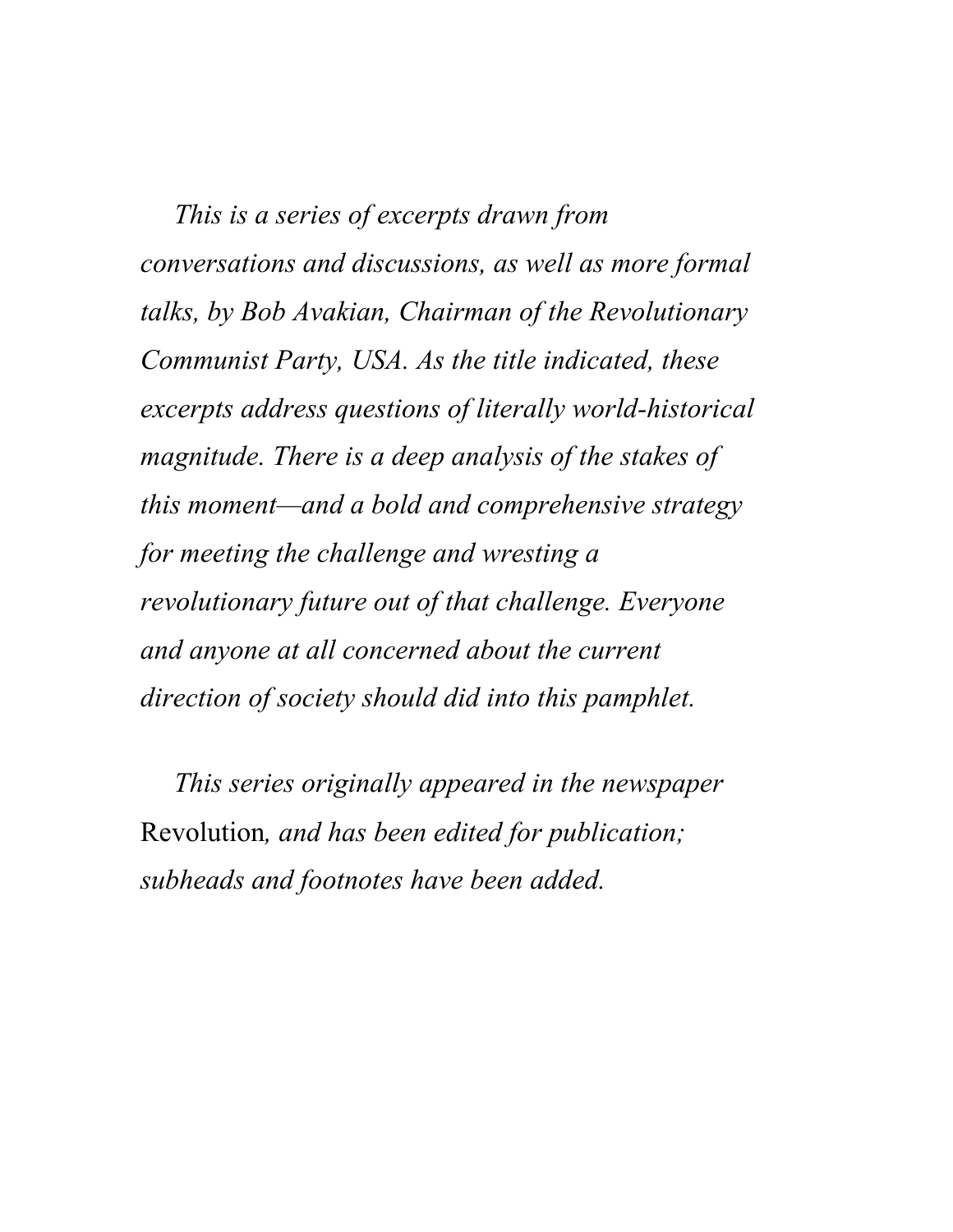RCP Publications P.O. Box 3486, Chicago, IL 60654

©2005 by Bob Avakian. All rights reserved First edition. Printed in USA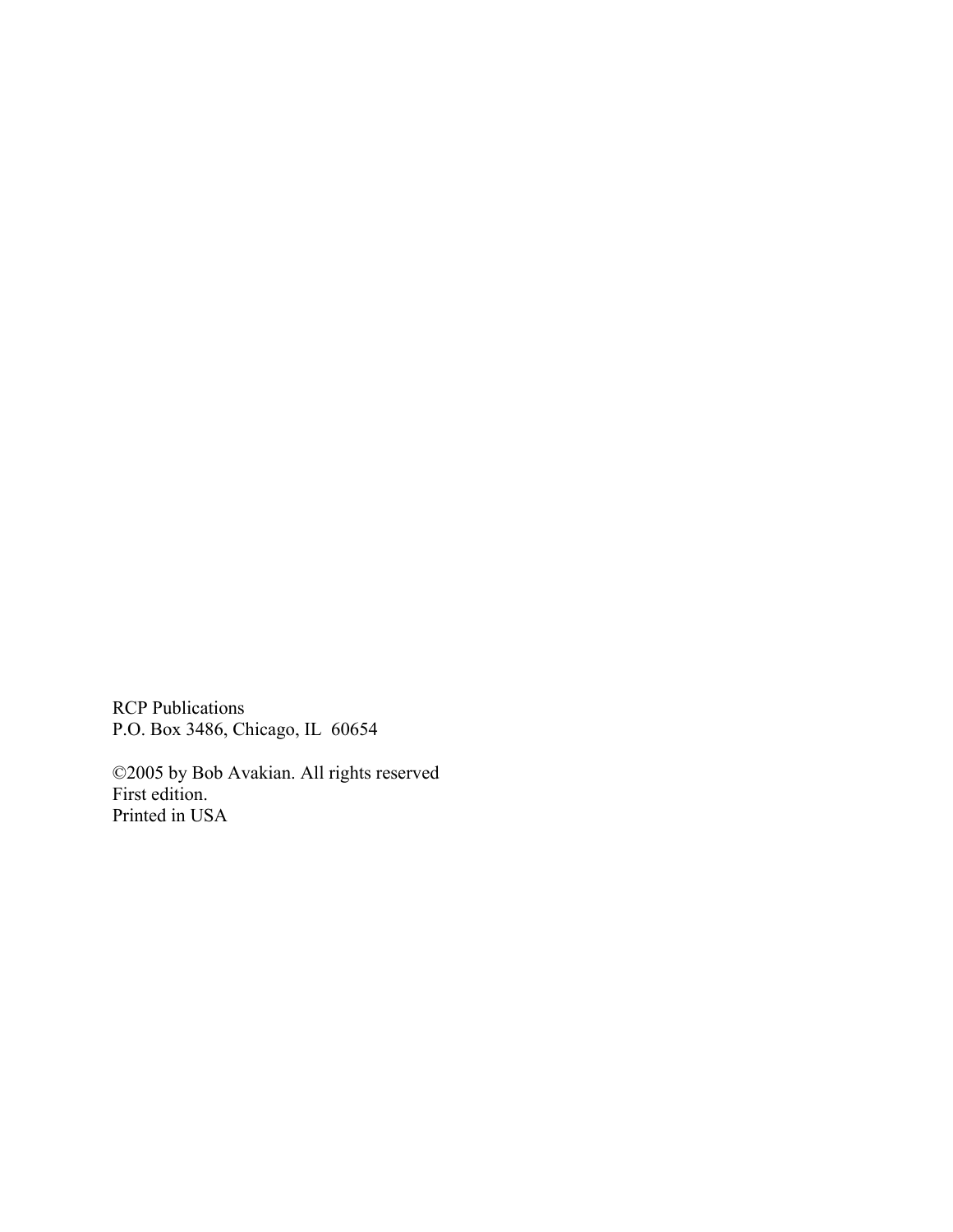## *Table of Contents*

| Elections, Resistance, and Revolution                                                                                                                                                |  |
|--------------------------------------------------------------------------------------------------------------------------------------------------------------------------------------|--|
|                                                                                                                                                                                      |  |
| Do the Masses Need Bill Cosby's Scolding or Do They Need Leadership to Put an End to Oppression?9                                                                                    |  |
|                                                                                                                                                                                      |  |
|                                                                                                                                                                                      |  |
|                                                                                                                                                                                      |  |
| The Republi-Fascistsand the Republi-Crats                                                                                                                                            |  |
|                                                                                                                                                                                      |  |
|                                                                                                                                                                                      |  |
| A Way To Understand What's Going On: The Two Pats, And Andrew SullivanAnd Cornel West 29                                                                                             |  |
|                                                                                                                                                                                      |  |
| There Is No "They"—But There Is a Definite Direction to Things                                                                                                                       |  |
| Not Being Jerry Rubin, Or Even Dimitrov, But Actually Being Revolutionary Communists:<br>The Challenge of Defending Fundamental Rights-From a Communist Perspective, and No Other 46 |  |
|                                                                                                                                                                                      |  |
| Religion And The Right To Religion<br>Dark Ages Mentality and the Liberating Outlook                                                                                                 |  |
|                                                                                                                                                                                      |  |
| The Bible and Baby-Killing                                                                                                                                                           |  |
|                                                                                                                                                                                      |  |
| Religion, MoralityPolarization, Repolarization                                                                                                                                       |  |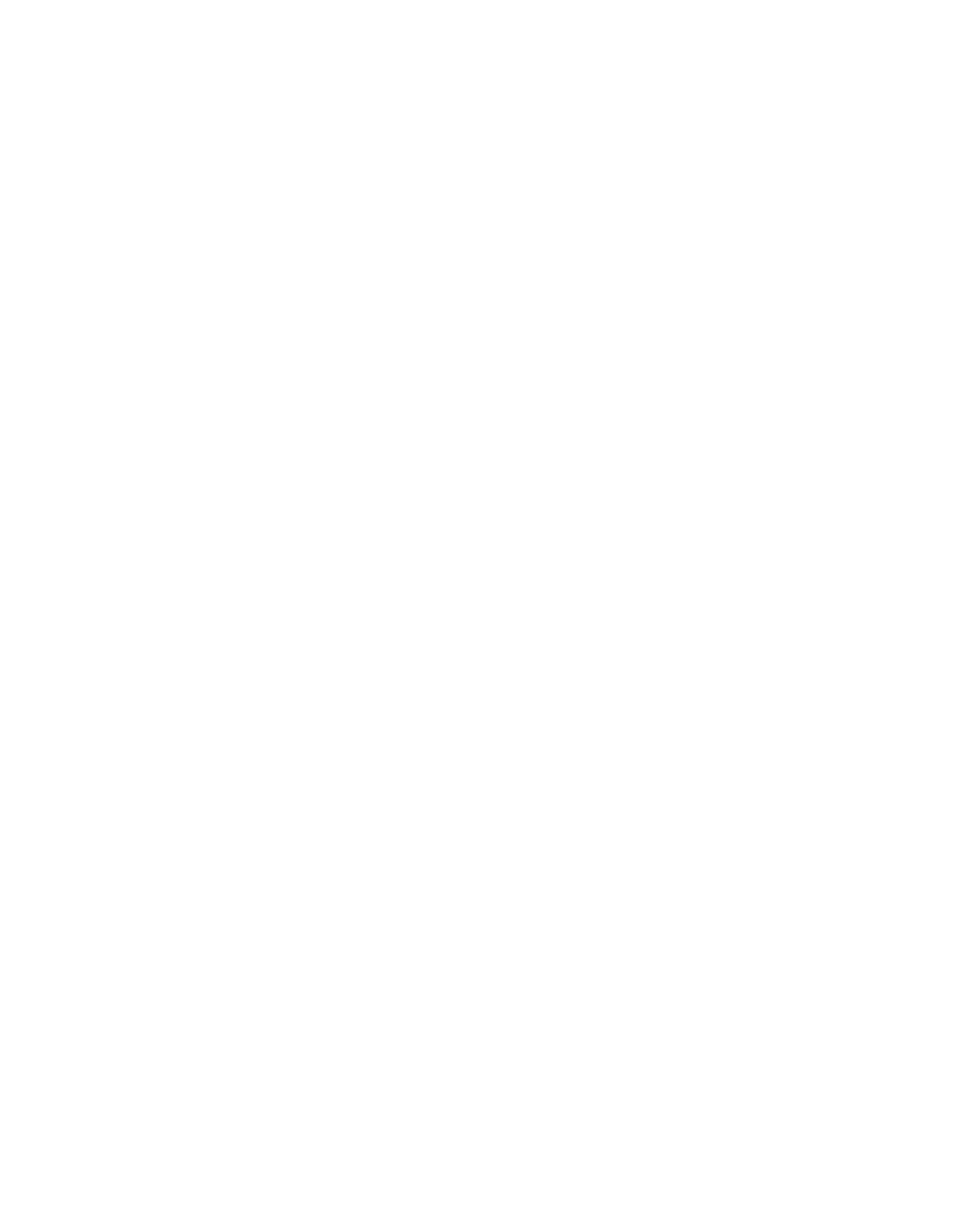## *Elections, Resistance, and Revolution THE PYRAMID OF POWER AND THE STRUGGLE TO TURN THIS WHOLE THING UPSIDE DOWN*

**Question:** Part of your earlier talk was about our involvement with Iraq, the slaughter of the poor Iraqis, and what do you think the odds are [that] for election purposes this current administration will commit another slaughter against another country, one of the "axis of evil" most likely I guess?

**Answer by Chairman Avakian:** Well, I think it's possible that they would do that. On one level, they are madmen. But on another level, they aren't simply madmen; they do try to think strategically and they do have people smarter than Bush, I guess—which isn't saying very much who actually try to think things out strategically and think over the longer term. A lot of people thought, "Well as soon as they get through with Iraq, they're going to attack Iran and North Korea." But they're actually proceeding in a little bit more measured way right now because they don't want to get over-extended and they don't want to get in over their heads.

North Korea is a real problem for them because, whether or not it has nuclear weapons, it has massed artillery on the border with South Korea; and if they attack it, it can unleash a massive barrage which will kill probably thousands of American soldiers and probably hundreds of thousands of South Koreans. So they have to figure out how to deal with that contradiction. They just can't jump in with both feet without thinking. And similarly with Iran—to go after Iran is not just a light matter, it's even more complex and more difficult than going after Iraq, which they weakened through a previous war and then through ten years or more of sanctions. So I think there's a possibility of another war relatively soon, but they are trying to think strategically, even past the elections.

I actually think one of the main ways in which they are trying to position themselves for the 2004

election, interestingly enough, has to do with the state of California right now. Not that I am a fan of Gray Davis or want to argue for keeping him in office. On one level, who gives a fuck. But, on the other hand, we do have to look beyond the surface of things to see the larger picture. And I do think this recall is very likely part of a whole thing where these people grouped around Bush are positioning themselves well beyond this immediate situation in California, trying to get control of the state of California as part of going for the 2004 election, and looking beyond that. Bush has gone off and raised—what, 200 million dollars already for the 2004 election? I mean it's really incredible. And I think one of the things that is very serious to consider, is that these people grouped around Bush—he's just sort of a figurehead for this group of people who have been at this for quite a while now—they actually consider any other group of people being the government of this society as being completely illegitimate. That's the way they looked at and treated Clinton—again, he's no hero of the people by any means, but that's the way that they looked at him even when he was president. And that's the way they look at anybody other than themselves as being at the core of power in this society. Whether they go and attack another country, which I wouldn't rule out, there are some very serious things that are going on in this society now that we have to look at. We can't be simple minded if we're going to actually do what needs to be done, especially if we are going to make the kind of revolution we need to make. You have to look at what's been building in this society for quite a while now.

It's helpful to look at it kind of like a pyramid. At the top of this pyramid are the people that rule this society and in particular you've got those that are represented by the Democratic Party on the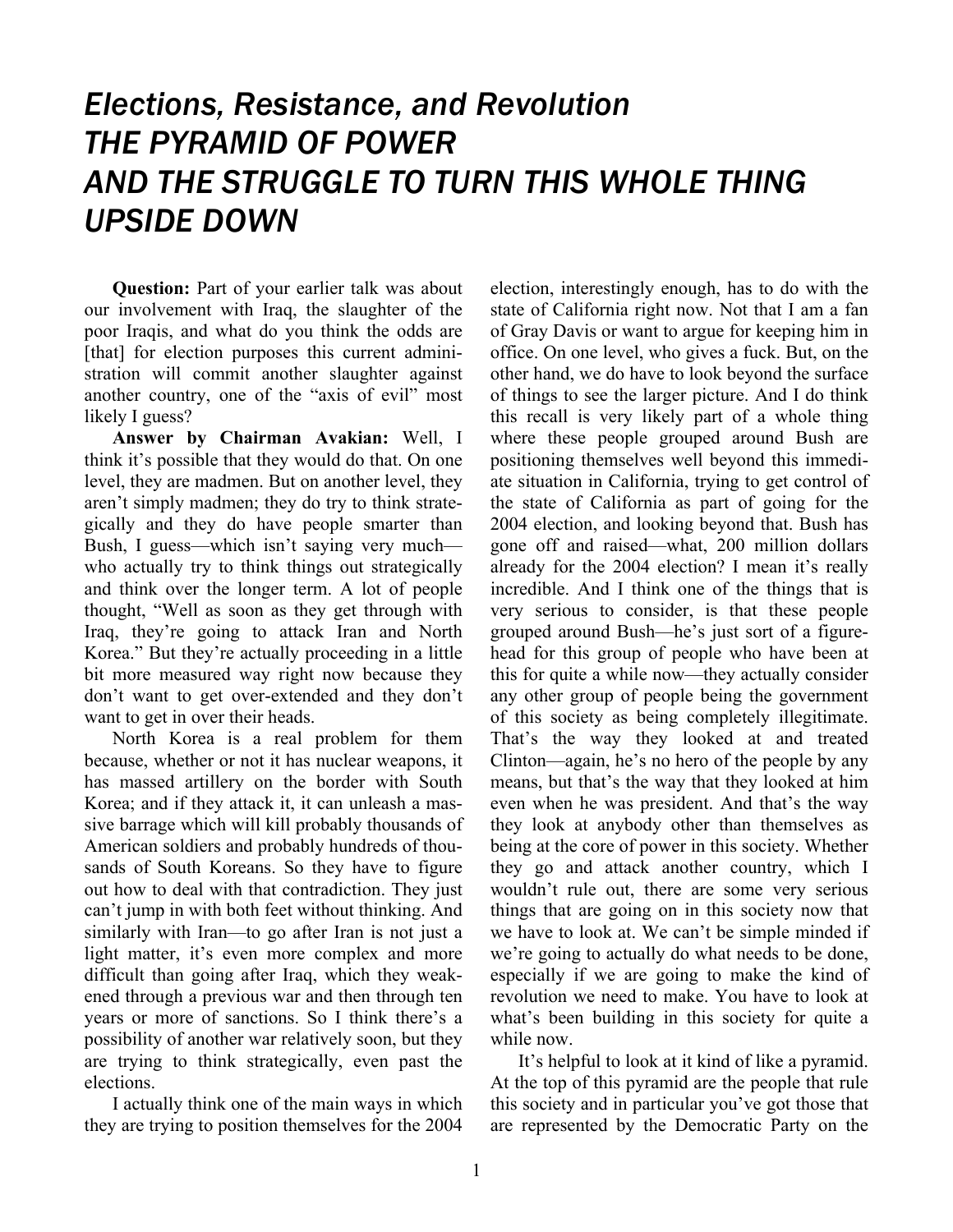one hand and the Republican Party on the other hand. And there is struggle between them. This is very obvious, right. Think back to the 2000 election: that was the most boring election in recent memory, and all of a sudden it turned into an extremely intense and interesting thing, not because of what they said and did while they were campaigning, but because of the way the election came out (or didn't come out). So then you could see that there is very sharp struggle among them. And if you look at this kind of pyramid thing, on the top of this pyramid is the ruling class and its different political representatives, which (even though it may be a bit oversimplified) we can look at as the Democrats on one side and the Republicans on the other. And for decades now these people who are grouped around Bush and the kind of people that they represent have been working and preparing a whole thing in society—a whole infrastructure you might call it— a whole structure within the society itself that could move this society in a whole different way towards a fascistic kind of thing when things come to that.

Look at this whole religious fundamentalist thing they've got. This is an effort to deliberatively build up a base of people, millions and millions and millions of people, who are frightened by the idea of thinking—I'm serious people who cannot deal with all the "complicatedness," all the complexity of modern society, who want simple absolute answers to the complexities of this society. This whole religious fundamentalist thing is based on mindless absolutism—like that bumper sticker: "god said it, I believe it, and that settles it." And of course, as I spoke to earlier, what "god said" is what these reactionary human authorities tell them god said—not simply what's in the Bible, which after all was written by people, but also what these people alive today say the Bible means. And, as a matter of fact, these "authorities" themselves ignore parts of the Bible that are inconvenient for them to talk about now. For example, they don't really want to go out with a program saying all children who strike their parents, or simply are disrespectful to and rebellious against their parents, should be executed. Because that would expose them for the crazy maniacs that they are.

But if you literally believe what's in the Bible, you should uphold that.

Now here's another example of how they get these people to be unthinking stormtroopers. The conscious political operatives, representatives of the ruling class, that have been organizing and "cultivating" these Christian fundamentalist forces, had a real problem because for years and years and years the people in these fundamentalist movements have all been trained with the idea that "the Jews are the killers of Christ." That's how they have been identified—"the Christ killers." This is what you learn if you learn Christian fundamentalist religion: the Jews are the ones who crucified Christ. So, naturally this makes them kind of crazy haters of the Jews. But there is a problem. You see, the people who are on top of this—not the people who are unthinking foot soldiers of this, but the commanders on the top, the Falwells and the Pat Robertsons and all those people, with their connections right to the highest levels of society and government—their problem is that they are strategic operatives for this imperialist system and for a particular section of the ruling class within it. And for this ruling class and for that section, the state of Israel is tremendously important, strategically, for everything they're trying to do in the world.

So here you have a big contradiction for the Christian fascists: The state of Israel is a Jewish state and they proclaim the Jews to be "Christ killers," and yet you've got to get people in these Christian fundamentalist movements to be unthinkingly supportive of the state of Israel. How do you do that? Well, here is what you do. You tell people that, according to the Book of "Revelation" in the Bible, the creation and existence of the state of Israel is a crucial step in the process leading to the "second coming." So therefore, if Israel is destroyed it will set back the forces of Christ and advance the forces of Satan (or the anti-Christ) in terms of the "second coming." Therefore, the state of Israel has to be defended at all costs, get it? So this is the way they get these people.

Now, again, they've been working on this base of people for decades. They've been organizing and not only creating this whole broad movement, they've also been organizing what you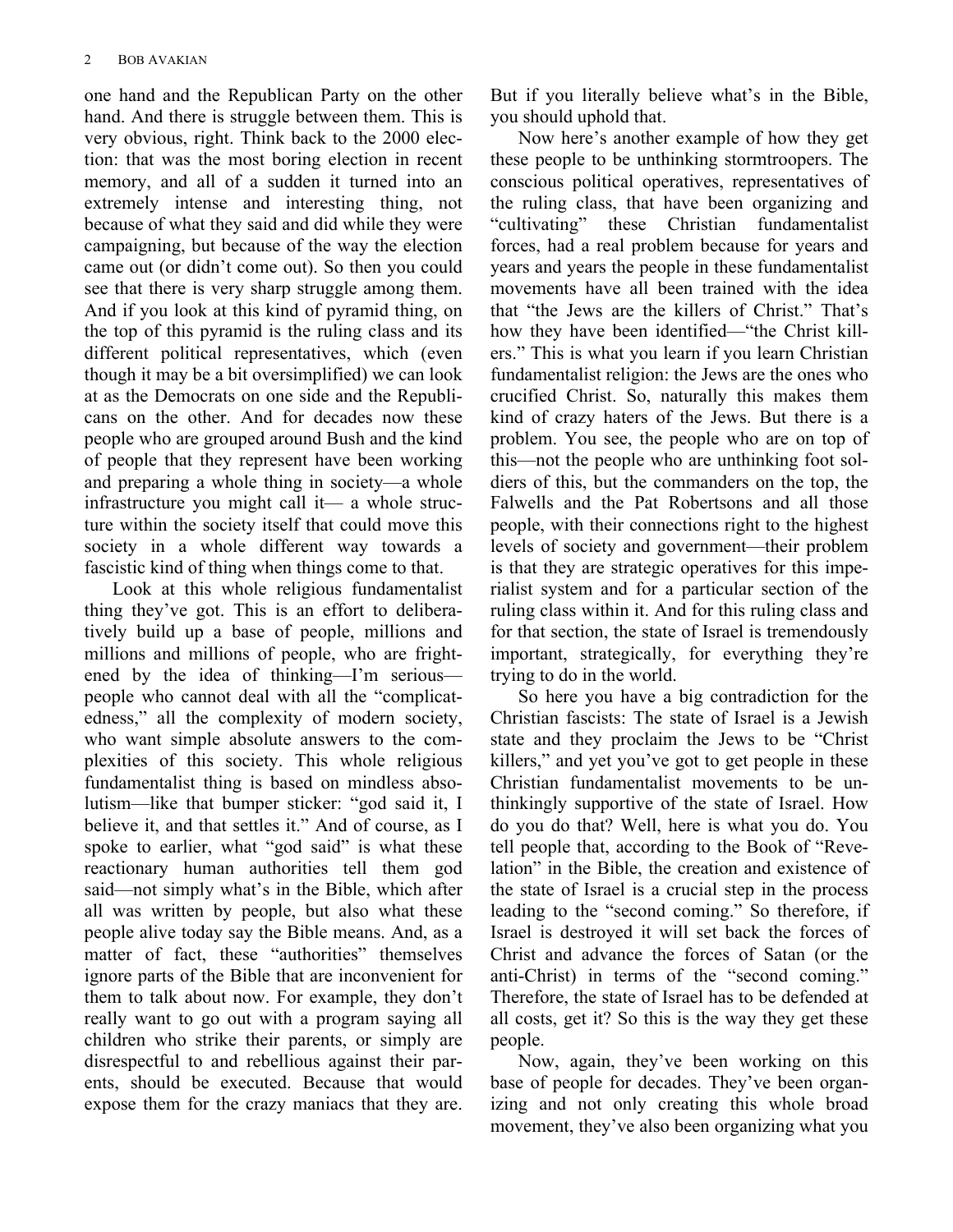could call cadre formations—political structures and political operatives in things like the "Promise Keepers." The "Promise Keepers" is a fascistic fundamentalist religious organization which not only calls on men to make their wives subordinate to them, and wives to submit to their husbands (lovingly, of course) but it also sets out to organize an actual structure of people who will carry this message and this program into every part of life: into their job, into their kids' little league baseball teams, and all the rest of this. They've been building this up for decades now. So they've got a sort of a fascistic mass movement and an organized cadre they're building within this society, an organized structure of political operatives.

And, while this is very important for them, they've got something even more important. They've got a heavy influence in the command structure of the American military. There is a book, for example, called *Making the Corps*. It's written about the Marine Corps—it covers the basic training of people in the Marine Corps. And one of the things that comes out in that book is how the command structure of the U.S. armed forces is becoming "politicized" (in bourgeois reactionary terms). One of the big principles of the U.S. military has always been that it's not a political army, it's not a politicized force. It doesn't take part in politics, it upholds the chain of command through the Constitution, and it doesn't get involved in politics, and it doesn't have a specific ideological stand. But then, over the last few decades, there's been an increasing influence of the Christian right-wing fundamentalists among the officer corps of the military. So now it's a highly ideological military officer corps that identifies politically with this extreme right-wing fascistic kind of program and movement in this society.<sup>1</sup>

So, let's look at this whole picture and look at what they've been putting in place and then think about this: what do the Democrats—from their own position within the ruling class—what do they have to counter this with?

Here's the pyramid, and here are the Republicans over here (on the right) with their shit going down to this right-wing social base of religious maniacs and fundamentalist fools. OK, remember the aftermath of the 2000 election, when they were dealing with all the "hanging chads" and "pregnant chads" and all the rest of that in Florida. There was one point where in one precinct in Florida they were counting the ballots, and this group of operatives—Republican congressional aides—came down there and banged on the doors of the precinct where they were doing this, and actually intimidated them out of counting the ballots. Now, that was significant in itself but it was also symbolic of something much bigger than that particular incident. What it's symbolic of is that these forces are quite willing to call into motion this fascistic kind of force that they've built up when they feel that they need it, and they're willing to bring it all the way into motion and turn this into a whole other kind of religious, fundamentalist, fascistic society if they feel that's where they need to go.

On the other hand, here are the Democrats at the top of this pyramid (on the so-called "left"). Who are the people that they try to appeal to—not that the Democrats represent their interests, but who are the people that the Democrats try to appeal to at the base, on the other side of this pyramid, so to speak? All the people who stand for progressive kinds of things, all the people who are oppressed in this society. For the Democrats, a big part of their role is to keep all those people confined within the bourgeois, the mainstream, electoral process...and to get them back into it when they have drifted away from—or broken out of—that framework. Because those people at the base are always alienated and angry at what happens with the elections, for the reason I was talking about earlier: they are always betrayed by the Democratic Party, which talks about "the little man" and poor people and the people who are discriminated against, and so on. And at times they'll even use the word oppression. But then they just sell out these people every time because they don't represent their interests. They represent the interests of the system and of its ruling class. But they have a certain role of always trying to get people who are oppressed, alienated and angry back into the elections. You know: "Come on in, come on in—it's not as bad as you think, you can vote, it's OK." This is one of the main roles they play. But the thing about them is that they are very afraid of calling into the streets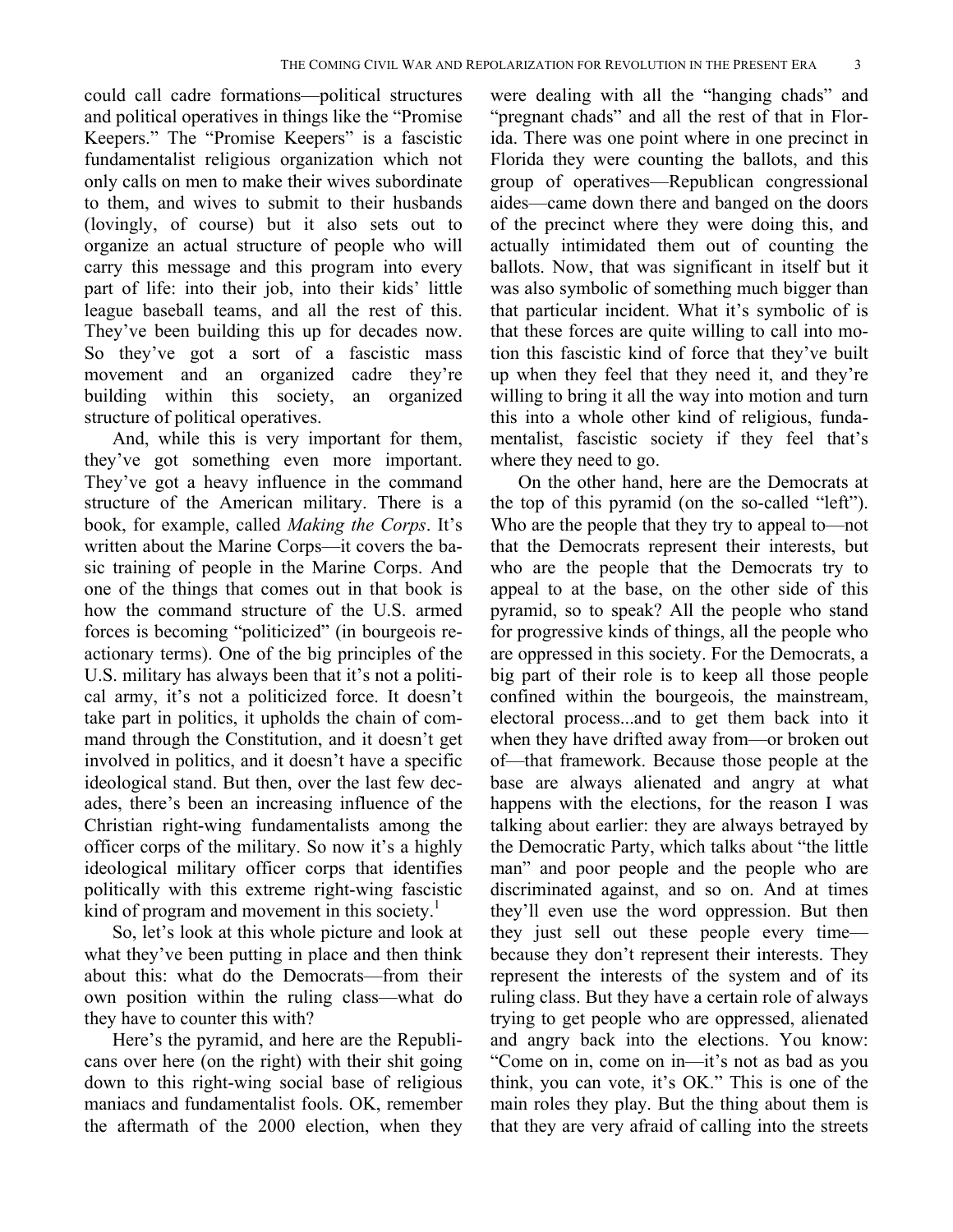this base of people that they appeal to, to vote for them. The last thing in the world they want to do is to call these masses of people into the streets to protest or to battle against this right-wing force that's being built up.

So, this gives a sense of the real danger that exists now in this country—of the whole direction toward a qualitatively much more repressive and, yes, even a fascistic form of bourgeois rule.

But it's a very sharply contradictory and twosided thing. We should understand that. On the one hand, things get moved farther and farther to the right, and all the Democrats do is raise a few whiny objections and then find their position at "the left wing" of the juggernaut that's moving farther and farther to the right.

The Democrats always present themselves as the "reasonable center" and as the ones upholding the Constitution and orderly Constitutional rule in society, as it moves further and further in this fascistic kind of direction. But the other side of that, as things are sharpening up in society, is that there are tens of millions of people who hate the direction that things are going in. We've seen this in the aftermath of the election, and we saw it around the Iraq war. And it's not just the Iraq war, although it very definitely is that.

Millions and millions and millions of people have a deep, visceral gut hatred for everything that's represented by Bush and the whole direction that group is taking things. And one of the interesting things that's happened is that, because of the role the Democrats are playing, they're paralyzed to a significant degree from offering any alternative for those very alienated and angry people.

Part of the reason why the demonstrations against the Iraq war were as massive as they were is because people felt they had no choice. The Democrats refused to offer them an alternative. If you think back to the elections in 2002, the congressional elections, it was a perfect time, if a party like the Democrats actually wanted to oppose what the Bush group was doing in its whole move towards war, they could have gotten a massive turnout of people voting for them. People were almost begging the Democrats to take a stand against it, but for all the reasons I've been pointing to, they look at the situation and

they say, "Well look, we might not like some of the Bush program either, but if the shit comes down, if everything goes down, and it's a struggle between us and them, they can call all their crazy people out into the street and they can get big sections of the military to go with them. Who's going to go with us—who that we aren't afraid to call out?!"

So, to a significant degree, they're paralyzed, and this is one reason why there was tremendous mass mobilization, particularly against the Iraq war, even before it began, because people felt the need for something to be done. They were looking for people like the Democratic Party leaders to do something, and they didn't do it, and people felt strongly enough and they said that we have to move on our own, anyway.

This is significant in itself but it also demonstrates a positive potential in terms of revolution. I'm not saying that we are on the threshold of revolution right now, but just looking down the road, and looking at the potential, one of the things that leads to a revolutionary situation is that millions and millions of people feel that something is intolerable. They want certain leaders at the top of society to lead them in doing something about it, but those leaders are not in the position to and don't want to lead them in doing it—so whom do they turn to? The people who are willing and determined to lead them to do it and to take it somewhere. So this is a situation that's full of great danger; but the same situation—or the other side of the contradiction—is that it holds much positive potential for struggle now and for revolution as things unfold.

Think about it—how they run this game with elections. You've got this whole traveling circus out here now of Democratic Party candidates going on this speaking tour around the country. And interestingly enough, there was this thing in *Time* magazine talking about Al Sharpton, and it said that Sharpton is, in essence, an illegitimate candidate—that he has no chance of being president and he has this whole funny past, the Tawana Brawley<sup>2</sup> case and all this stuff.

But isn't it strange, they said, that when they have these Democratic Party candidate meetings, Sharpton's the one who gets the best response from people, other than this guy Howard Dean,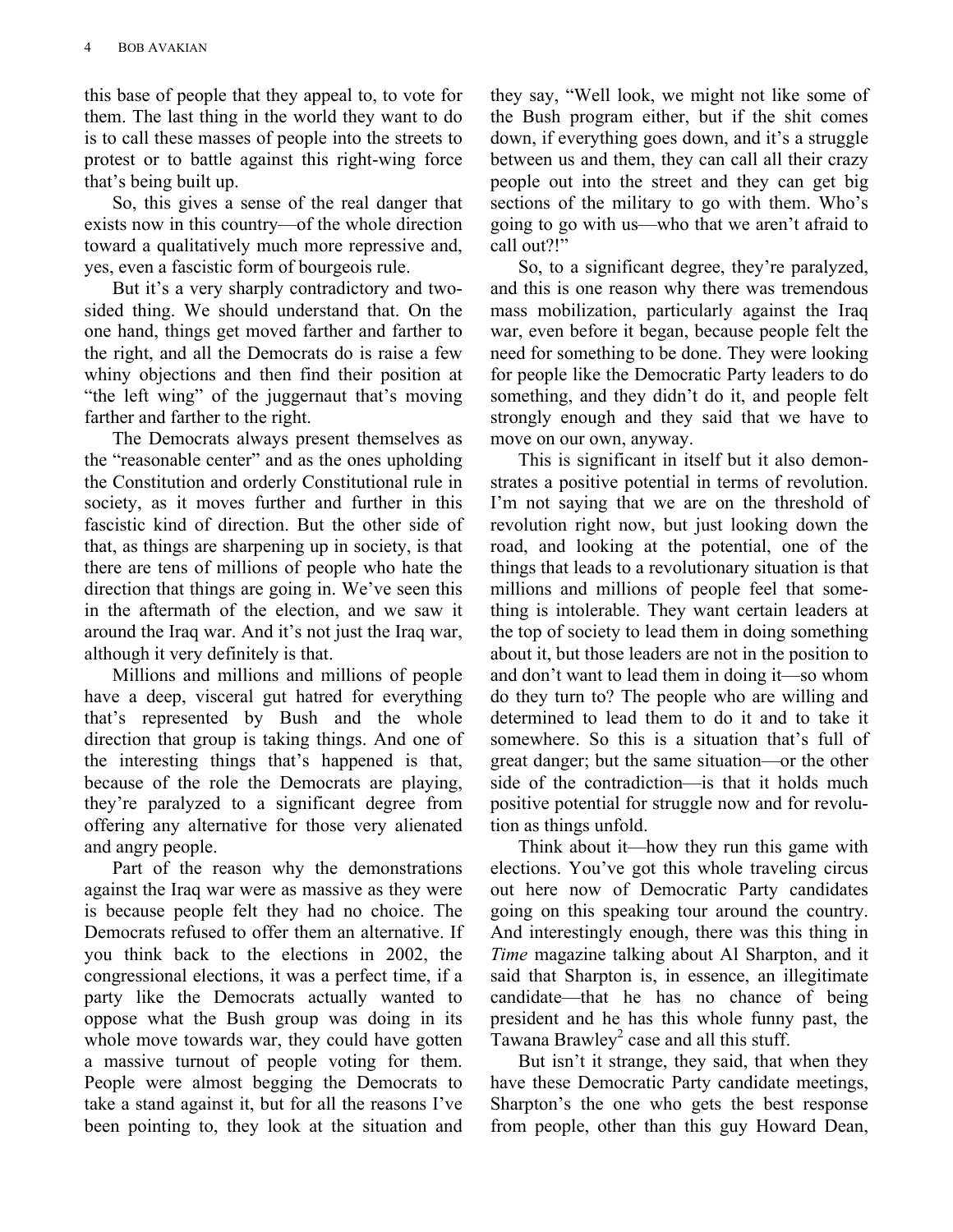because those are the only ones even pretending to talk about anything that people feel deeply in their guts these days. Whatever the intent of Sharpton, the objective role of people like that and even more of Howard Dean—has been to get all those people who are alienated and angry, and feel the Democrats have betrayed them, back into the arena: "Come on back because the primaries are coming up—vote for your candidate, there is a place for you." And, then what happens? Your candidate doesn't win, he doesn't get the nomination—but then they have the next step for you. Now they got you leaning that way and they say, "but, do you want Bush again?" OK, so your candidate didn't get in there, so we got Dickhead Gephardt as the candidate, $3$  but, still, it's better than Bush, isn't it?"

Then you are paralyzed because you've been brought back into their arena where you can't do anything effective. This is going to be a tremendous tug and pull on this huge body of people literally, already, tens of millions of people—who feel this deep gut hatred for what's going on. Are they going to get brought back into the fold, or are they going to get increasingly brought into resistance?

Now that doesn't mean that the dividing line should be drawn, or can be drawn, over whether you vote or not in the next election. That would be foolish. Many, many, many people are going to vote for the Democrats—people who are also going to know that the Democrats aren't going to do shit—and we have to get out and do something to move these people in a better direction: we have to unite with them in that part of it, in their opposition and deep hatred for the whole direction of things, and bring them forward, because it's going to be proven again and again that these Democrats don't represent any way to stand up and fight against all this. So we have to develop a certain sophistication, a certain maturity, a certain flexibility, a certain all-aroundedness about how we approach these things. A certain dialectics—of recognizing the contradictions and how they are moving and developing—in order to actually build the kind of movement which can have a major impact now and can actually lead toward revolution.

In a world marked by profound class divisions and social inequalities, to talk about "democracy"—without talking about the *class nature* of that democracy and which class it serves—is meaningless, and worse. So long as society is divided into classes, there can be no "democracy for all": one class or another will rule, and it will uphold and promote that kind of democracy which serves its interests and goals. The question is: **which class** will rule and whether its rule, and its system of democracy, will serve the **continuation**, or the eventual **abolition**, of class divisions and the corresponding relations of exploitation, oppression and inequality.

#### **NOTES:**

1. Another important part of this overall picture is the fact that, increasingly over the past several decades, the Supreme Court has also come to be dominated by people who "identify politically with this extreme right-wing fascistic kind of program." —Bob Avakian

2. In November 1987, 15-year-old Tawana Brawley was found in upstate New York, semiconscious and wrapped in a plastic garbage bag. She had been missing for four days. Her blouse was full of burn holes, and the crotch of her pants was burned away. Dog feces was smeared on her, and chunks of her hair were cut off. Racist epithets were scrawled on her stomach. She later said that she was abducted and raped by a group of white men that included law enforcement officials. The Brawley case touched off widespread outrage. But the authorities immediately pointed the finger at Tawana, her advisors, and her supporters. Instead of helping the traumatized young woman, the system persecuted her and attacked those who rallied around her. More than 10 years later, a court ruled against Tawana Brawley's advisors, including Sharpton, in a civil suit brought by a former district attorney—one of the men whom Tawana had accused of assaulting her.

3. Dennis Kucinich also fits into the category of a candidate who was "even pretending to talk about anything that people feel deeply in their guts these days," although from the beginning it was clear that Kucinich, as well as Sharpton, had no chance to win the nomination. And, while Dick Gephardt, cited here as an example of what type would be the eventual Democratic Party candidate, actually fared so poorly in the early going that he had to drop out of the race, the basic point being made here applies: That the Democratic Party nominee will be someone who from

\*\*\*\*\*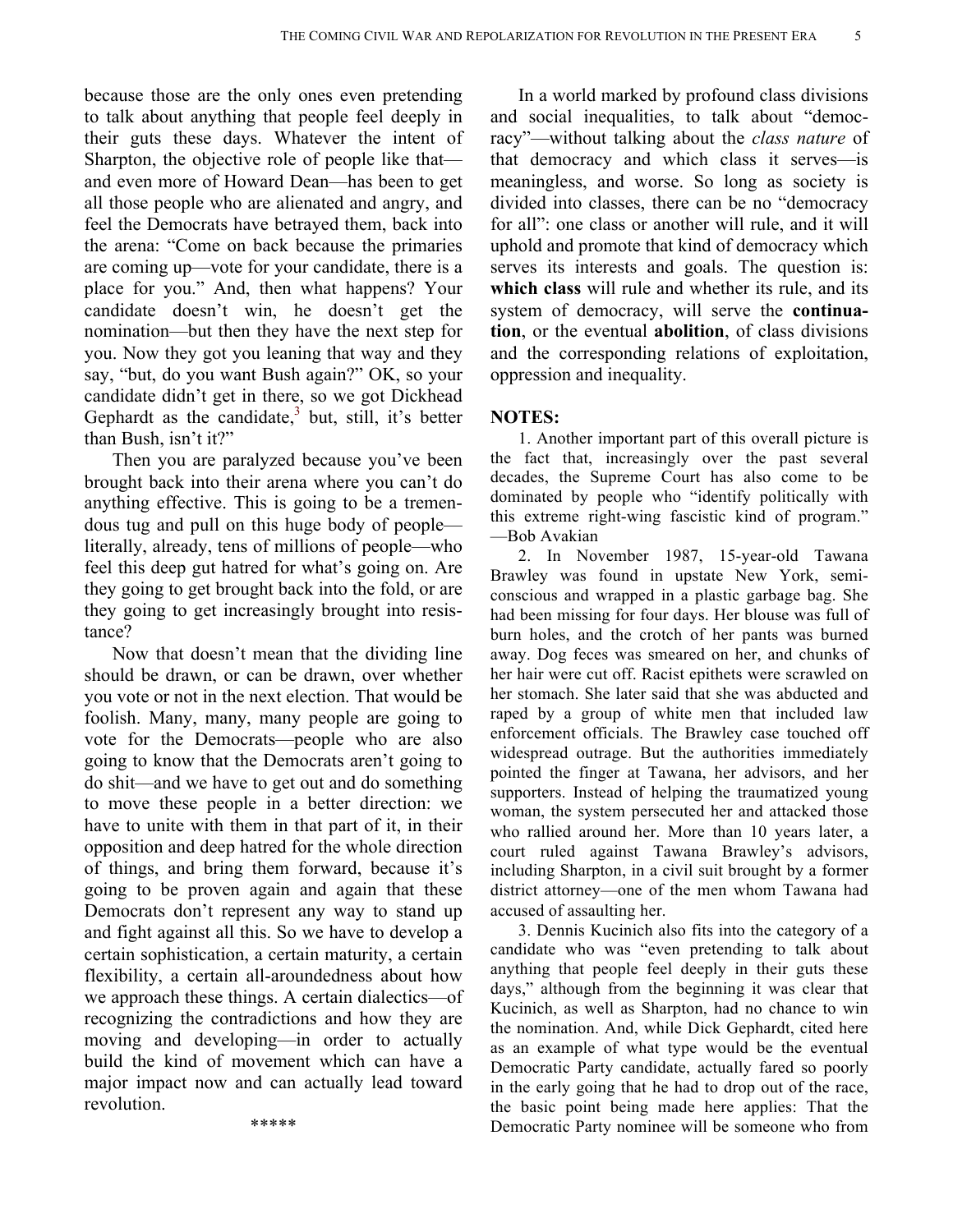#### 6 BOB AVAKIAN

the beginning was well within the "acceptable" narrow (and continually moving to the right) framework of mainstream bourgeois politics—or someone who, in any case, had situated himself well within that framework by the time of the general election—and that this is a repeated and well-established pattern and device for drawing in, and then frustrating and betraying, millions of alienated and angry people who are constantly bombarded with the notion that, if you want to change things, there is no real alternative to the Democratic Party.—Bob Avakian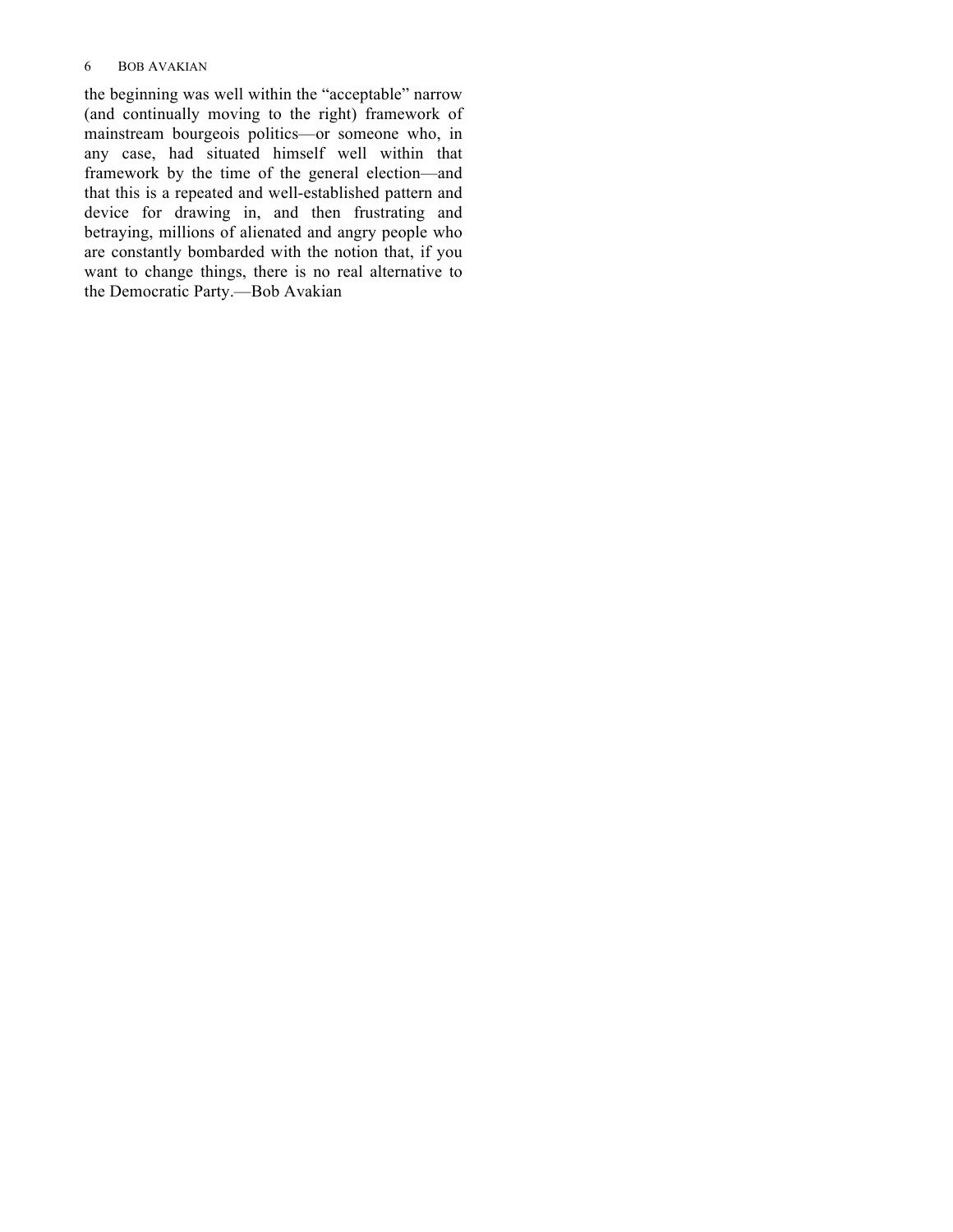## *THE REVOLUTIONARY POTENTIAL OF THE MASSES AND THE RESPONSIBILITY OF THE VANGUARD*

One of the things that I see, something that I haven't lost sight of, is this: I see all the strength of the ruling class, but I also see all the way through all this shit, all the contradictions in society—I actually see a force in this society that, if it were developed into a revolutionary people, actually could have a go at it, could have a real chance of making a revolution, or being the backbone force of a revolution, when the conditions were ripe. I see a force of millions and millions and millions—youth and others—for whom this system is a horror: It isn't going to take some cataclysmic crisis for this system to be fucking over them. The ruling class, ironically, sees them too. It is those who have once had but have lost—or those who never had—a revolutionary perspective...it is they who can't see this.

So what I'm working on is all the things that are in between that revolutionary potential and its actual realization. How does this force of masses at the base of society get joined by people from other strata, how does it get allies broadly, how does it get "friendly neutrality" among many in the middle strata—how does all this get developed into a revolutionary people that can become a powerful fighting force when the conditions emerge to fight all out for the seizure of power? How does all that happen *not in a passive sense*, but *how do we work on* bringing this revolutionary people into being, even if most of the changes in society and the world are not owing to our initiative but to larger objective factors? I actually believe there is such a revolutionary force in potential—I actually believe this, I see this potential—I believe that there is a force there that, if somehow (and the bourgeoisie knows this too) if somehow the bourgeoisie got into a real, deep crisis...[*BA laughs*]

Yes, these masses have got a lot of ideological hang-ups, and everything else—that's why we have work to do— but we should never lose sight of that potential. And it's not only the oppressed nationalities either—although that is a good part of it, it's not the whole of it. There are a lot of youth, and there are a lot of other masses, of all nationalities. They are not a revolutionary people now, and they are not joined by other forces in the way they need to be—they don't have the necessary allies, they don't have the necessary "friendly neutrality," they don't have the political paralysis of the half-hearted reformist trends, and whatever. But that relates to the crucial question of *where we come in*, in relation to all that. Do we just wait for "the stars to all align"? Or do we have a lot we can do—is there a lot of back and forth between us and the objective situation, not just at the point of a revolutionary crisis but all along the way toward that point?

This is why, among other things, I haven't become discouraged with all these twists and turns. Not only do I have the moral dimension of feeling it's an outrage the way that masses of people, tens of millions in the U.S. and literally billions more in the world, are treated, but I'm also thinking about how to bring into being this revolutionary people—not just how are they going to become a revolutionary people in the sense of wanting to make revolution and overthrowing the system, but how are they going to become a revolutionary people in terms of "fitting themselves to rule" as Marx once put it. This is why I don't feel like tailing them—because what good is that doing for them?

I told some people in a discussion recently: If anybody expects that, because I'm a white male, I am going to be apologetic about putting myself forward as a leader, they are going to be terribly disappointed—you are in for a big disappointment if you expect me to be apologetic about that. Because whom are we thinking about when we're thinking that way? And *what* are we thinking about? Are we really thinking about the masses of people who are bitterly oppressed, and what they need to get out from that oppression, and to make a whole different, much better world—or are we thinking about something else? That's why I don't feel like tailing these masses. There are plenty of people pandering to them and using them in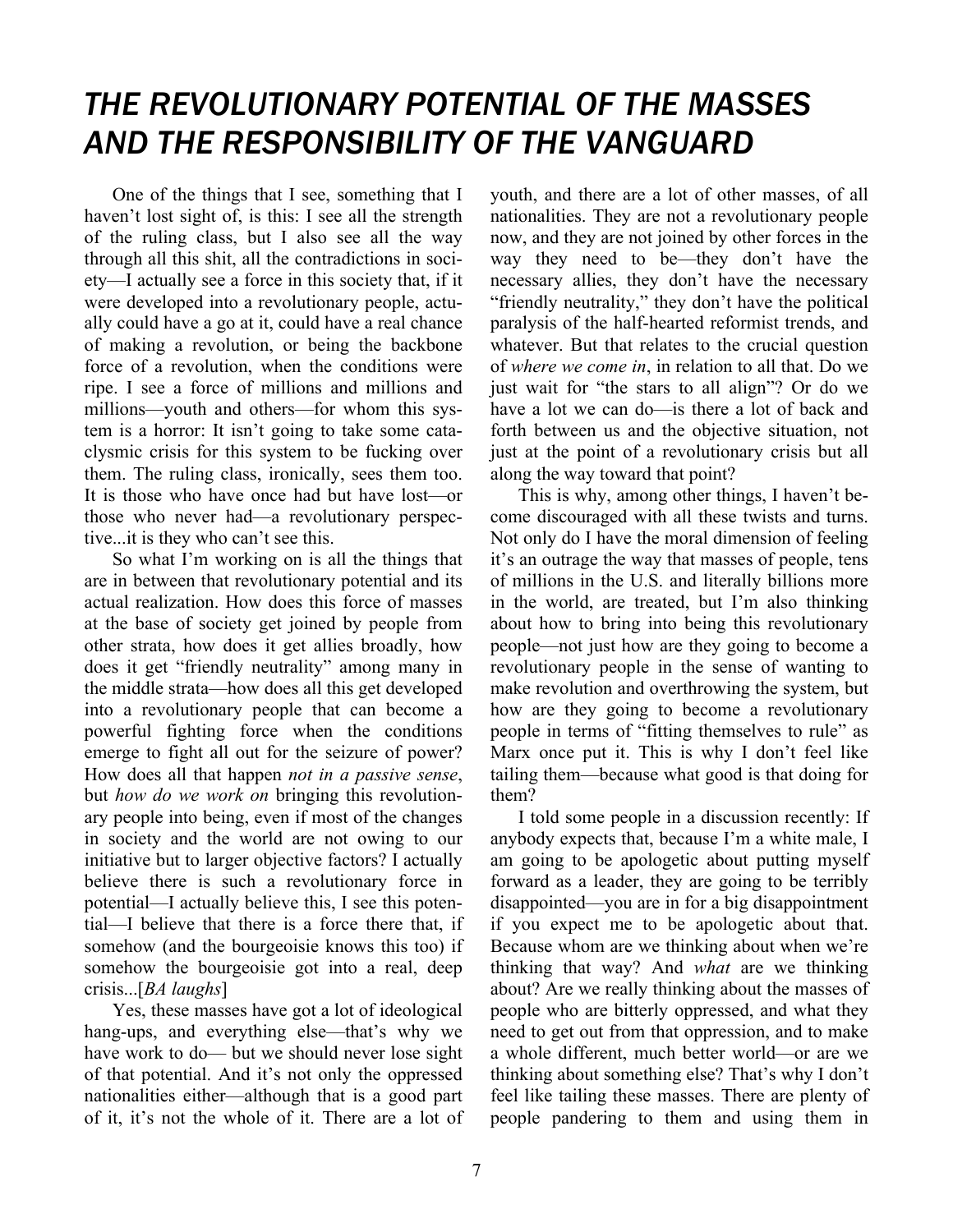various ways, and feeling sorry for them. I *hate* the way the masses of people suffer, but I don't feel sorry for them. They have the potential to remake the world, and we have to struggle like hell with them to get them to see that and to get them to rise to that. We shouldn't aim for anything less. Why should we think they are capable of anything less?

And, yes, there are a tremendous number of contradictions. I'm not an idealist—I'm not a "soft-headed liberal"—I know that the masses of people have real limitations and shortcomings, as a result of living and struggling to survive under this system. Many of them have been denied not only formal education but access to knowledge about many spheres—and a good number of them have even been denied the means to learn basic things, like how to read—but that doesn't mean they are not capable of overcoming all this. And it doesn't mean that they have not accumulated a great deal of experience and knowledge and wisdom of many kinds, which can contribute to the development of the revolutionary struggle, especially as this is taken up by people wielding a scientific communist outlook and method and spreading *this* among the masses of people. We should understand, on a scientific basis, that these masses are fully capable of becoming conscious communist revolutionaries. Those who have been kept illiterate by this system are capable of being leaders of a revolution and of a new society that will overcome the things that made them illiterate. We should struggle like hell, ideologically and practically, to enable them to become literate; but, even if they don't, they can still play a leading role in the revolution. You want to talk about the non-professional leading the professional? This is how you do it—you do it with ideology, communist ideology and methodology, in the fullest sense. And you do it with *the correct understanding* of this ideology. Some of the masses who are going to play leading roles in this process are never going to understand much beyond some basic things about physics, for example. And most of us here aren't either. [*BA laughs*] But they don't have to understand all that to be able to lead. If you have the right ideology and methodology, you can still relate correctly to physics, and to physicists, and to people in all these spheres. You

can still enable the masses to enter into these spheres and learn about them, and learn how to give leadership, in an overall sense politically and ideologically, to people in these spheres—without undermining and undercutting these spheres, without acting in a narrow way, or worse yet a tyrannical way, towards the people who *do* have specialized knowledge and expertise in these spheres, and without limiting and constricting them but, on the contrary, valuing and learning from them and their knowledge—*and their search for knowledge*—and uniting and struggling in a good way with them. It's tough, we have to work on these problems some more, but there is a methodology here that can lead to correctly dealing with these contradictions, in a way that gives full expression to the scientific method, the scientific spirit and scientific inquiry, to the flowering of the imagination and the search for the truth, and that leads all this to serve the emancipation and the betterment of humanity.

And, at the same time, it is very important to keep in mind that more than a few physicists, and people with expertise in other fields, will themselves become communists and play leading roles, not only in relation to their particular area of expertise but in an overall sense, in making revolution and transforming all of society and bringing a whole new world into being.

Masses of different strata, including the basic masses—we cannot have the idea that they are capable of less than they are capable of. They are capable of terrible things, yes; some do terrible things, too, as a result of what this system has done to them; but that doesn't mean that this is somehow their "essence" and all that they are capable of. Speaking of the broad masses, including some who have gotten caught up in terrible things, they are also capable of *great* things.

It is the responsibility of those who are the vanguard to lead the masses to realize this potential, to become a revolutionary people and, when the time becomes ripe, to be the backbone of a revolution that will open up the way to a whole better world. And, yes, that means struggling with the masses to, first of all, recognize their own revolutionary potential, their potential to become the emancipators of humanity, and then to act in accordance with that potential.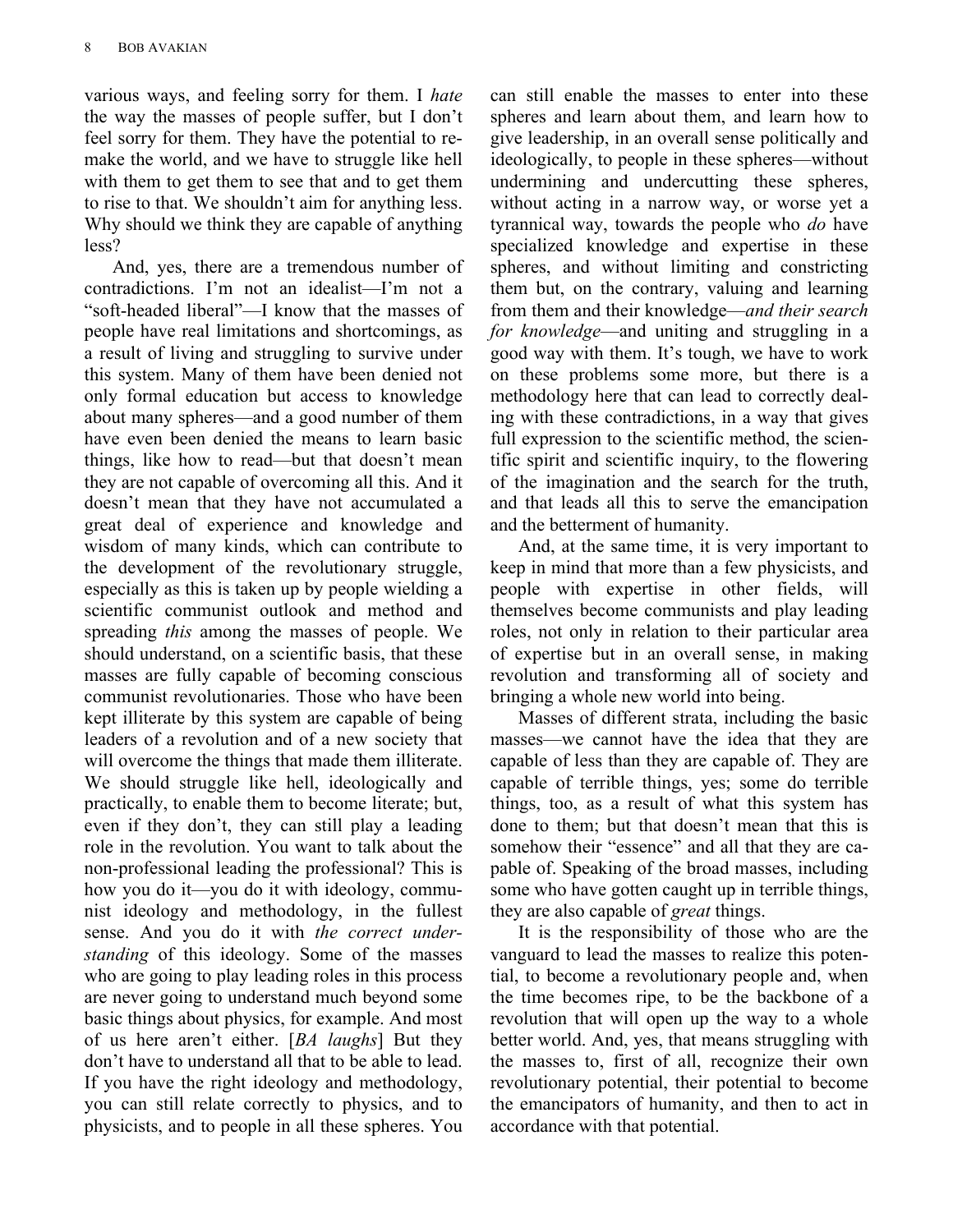### *DO THE MASSES NEED BILL COSBY'S SCOLDING OR DO THEY NEED LEADERSHIP TO PUT AN END TO OPPRESSION?*

I have seen that some people have expressed surprise, in watching the DVD of my speech on revolution, <sup>1</sup> that a white person would say these things about national oppression—exposing and denouncing white supremacy so strongly. But the point is, I'm not a liberal—I'm a *communist*. And communists, if they are really communists, hate national oppression and white supremacy as much or more than anybody, regardless of what nationality you are.

Bill Cosby is as Black as he wants to be, but look at what he is saying! In effect, he is blaming the masses of oppressed people for their own oppression—and in that way, in fact, he is doing nothing but helping to perpetuate that oppression. Is *that* what the masses need—either Black masses or anybody else? Is that the ideological and political line the masses need? Or do they need a *different* line?

In a discussion involving some people from a housing project, I posed this question: If I discovered a cure for sickle cell anemia and malaria, which affect a lot of people from Africa and Asia, should I hide it because I'm not African or Asian? Or should I tell people: Here's the cure, now let's get rid of these diseases that are a scourge on people, causing tremendous suffering? What's your orientation here?

I don't intend to *not* tell people what I know. Yes, I intend to learn as much as I can, because there are a lot of things that I don't know, and that will always be true. Right now there are things that vex me terribly because I don't know them. I don't know them, so I keep wrangling with them—things having to do with how we are going to bring forward the proletariat and the basic masses in a class-conscious revolutionary way in the broadest sense of that—not in a narrow and reformist sense, but in a sweeping and revolutionary sense. There are still real contradictions that we have to keep banging our heads against, not in a meaningless way but in a way to make a breakthrough—theory to practice and back and forth, until we achieve the necessary breakthroughs. But I don't intend to keep what I *do* know from people

and not struggle with people about what I know including, frankly, the leadership role that I play. Because the masses of people need this.

You know, you can't be all things to all people. I can't be a Black, female, lesbian, etc., etc.—and neither can anybody else be all these kinds of things, because you can always keep adding on other "identity politics" elements. We can't be all things to all people, and we shouldn't try to be. We should be a communist vanguard.

When some people say, "I don't want to follow no white man," that is an ideological question having to do, fundamentally, with what kind of world they want to live in. That's what it gets down to. It may not be immediately apparent to them, but we should struggle it through and get into that question. Because *that* is what is ultimately posed. We have to take people through the process so they see that *this* is what is involved, but this is what we need to get to. And, in terms of ideology—in terms of how people see the world and what it can and should be—economism, nationalism, instrumentalism, determinism and utilitarianism: all those ways of thinking ultimately are in the way of making the most thorough revolution and bringing a whole new world into being—so we have to defeat all this and ultimately sweep it aside, ideologically.

Whom you choose to follow, whom you look to as a leader, has to do with what they represent, what road they are on and, fundamentally, what kind of world they are working and struggling to bring into being—or, to put it another way, where they will lead people who follow them. This applies to all the ideological questions that come up around leadership—not only from a nationalist perspective, but an anarchist or bourgeoisdemocratic one as well—they all fundamentally get down to what kind of world you think we should live in, and could live in, and what you want to do about it.

#### **NOTES:**

1. *Revolution: Why It's Necessary, Why It's Possible, What It's All About, a film of a talk given by Bob Avakian* (2003), available at revolutiontalk.net.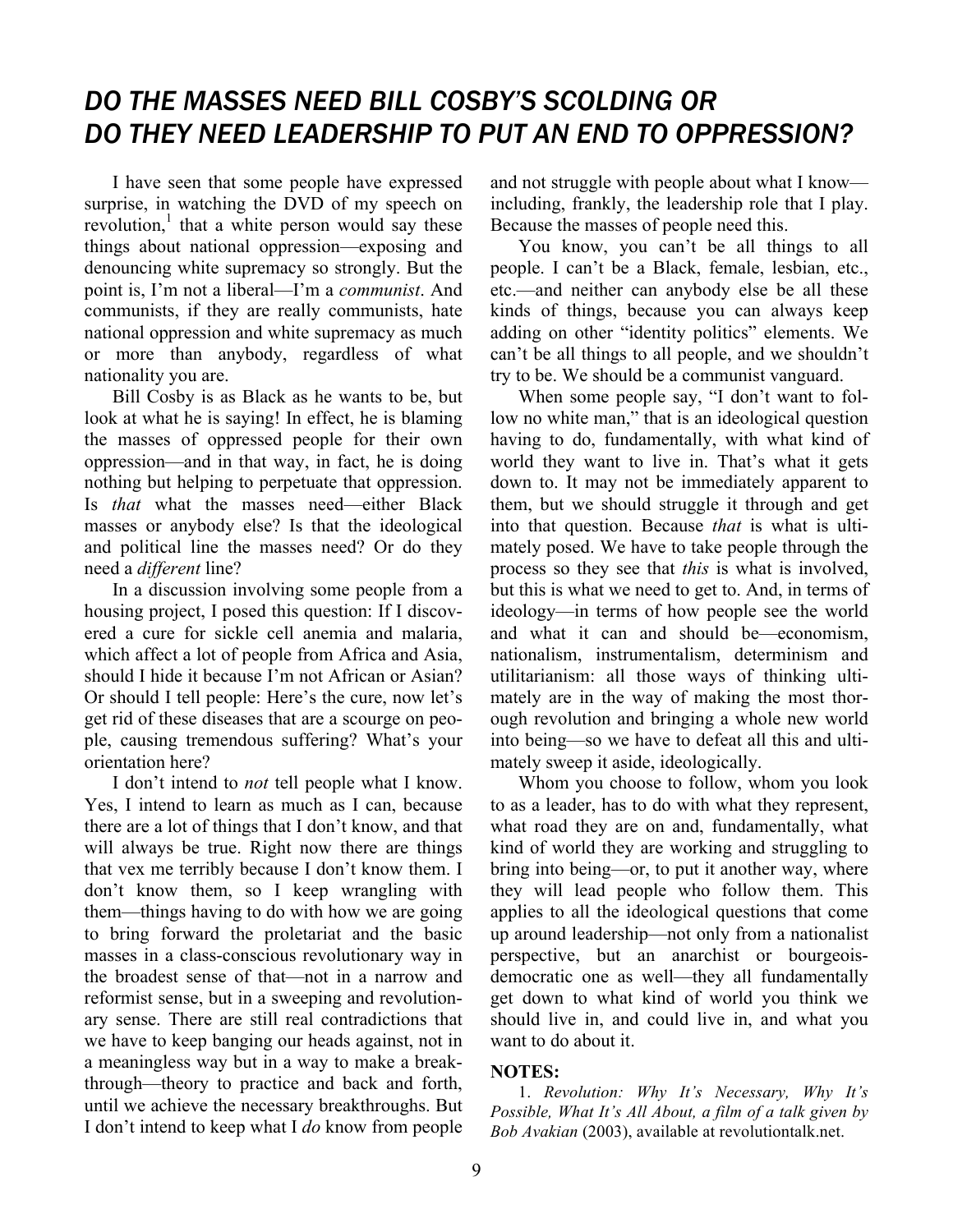## *THE COMING CIVIL WAR AND REPOLARIZATION FOR REVOLUTION IN THE PRESENT ERA*

Just to be clear, I didn't choose this title lightly or facetiously, but in all seriousness. In speaking to "a coming civil war" I am "drawing inspiration" from Newt Gingrich (the prominent Republican politician who was formerly the Speaker of the House of Representatives), who has made the observation that what's happening now in the electoral arena and the broader things that it reflects in U.S. society is analogous to what was going on in the U.S. in the 1840s and the 1850s, and that this isn't something that will—I'm paraphrasing, but this is the essence—this isn't something that will go away. It will only be decided when one side or the other wins out. While, obviously, we don't take at face value things that representatives of the ruling class say, we do have to think seriously about this, and I do think that this reflects through the prism of Gingrich's own point of view, it does reflect a very profound reality. We can look at the alignment in society now and see very profound polarization—without reducing things to how things fall out in bourgeois elections, which are shaped by the bourgeoisie after all, and by the very real conflicts within the bourgeoisie. This is shaped not simply through manipulation on the part of some unified bourgeoisie, but by real conflicts within the bourgeoisie—conflicts that do, more or less, correspond to what was said in the piece on "The Pyramid of Power"<sup>1</sup> in terms of what is represented by the Republicans on the one hand, and the Democrats on the other.

So there is something about that Newt Gingrich statement, there is something about the alignment that you can see, there is something about what was represented in the *New York Times Magazine* article by Ron Suskind,<sup>2</sup> with its representation of the polarization between "reality-based" and "faith-based" communities—which, once again, in and of itself and in the way that it's expressed, represents the conflicts seen through the eyes of, and more or less proceeding from the standpoint of, the capitalist ruling class itself, but nevertheless does speak to something very real in U.S. society at this point.

You really do have two fundamentally opposed forces in society, in potential; and I'll speak to how we can't leave the alignment and the polarization as it is now—for many different reasons and in many different dimensions and on many different levels it has to be transformed. But you can see that (even while many people are not fully aware of this yet, though many are becoming more fully aware of it) there are two camps in antagonistic conflict with each other. Out of this can arise different kinds of resolutions, representing different interests, and ultimately different classes, going to wholly different places in terms of the future of society and the world.

We have spoken philosophically, drawing from Mao, about how "irreconcilable" is not a correct philosophical concept because the opposite would be "reconcilable," and Mao pointed out that there are no reconcilable contradictions. But nonetheless [*BA laughs*], leaving that aside, these really are irreconcilable world views and fundamentally irreconcilable views on what society ought to be based on and what it ought to be like.

There is something very profound and important going on here, even though—and this is another fundamental reason why there is a need for repolarization—the pole of the revolutionary proletariat, and the forces gravitating to it, are at this present time woefully small, nowhere near as large and powerful as they need to be. That has to change—and that's where we come in. But it is interesting, the comment by this guy Hertzberg from *The New Yorker*—to the effect that two bad things are going to happen because of the Bush re-election: One, all the terrible stuff Bush and company are going to do; and two, this is going to lead to, or provide an opening for, the revival (if you'll pardon the expression) of the radical left. So what people like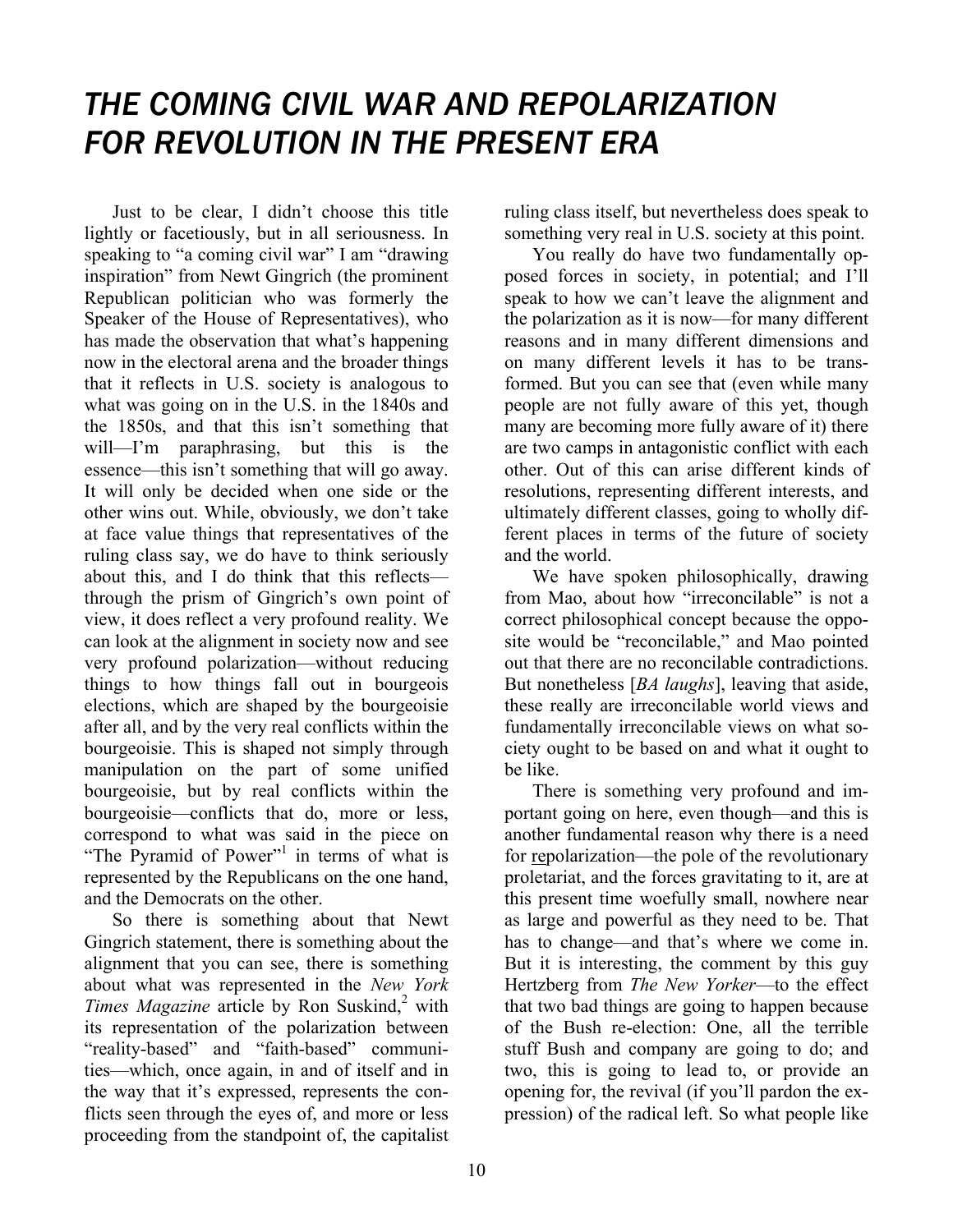that are recognizing, *we* should not fail to recognize—and seize on.

#### **NOTES:**

1. Bob Avakian, "The Pyramid of Power and the Struggle to Turn This Whole Thing Upside Down," *RW* #1237, April 25, 2004.

2. "Faith, Certainty and the Presidency of George W. Bush," *The New York Times Magazine* (October 17, 2004).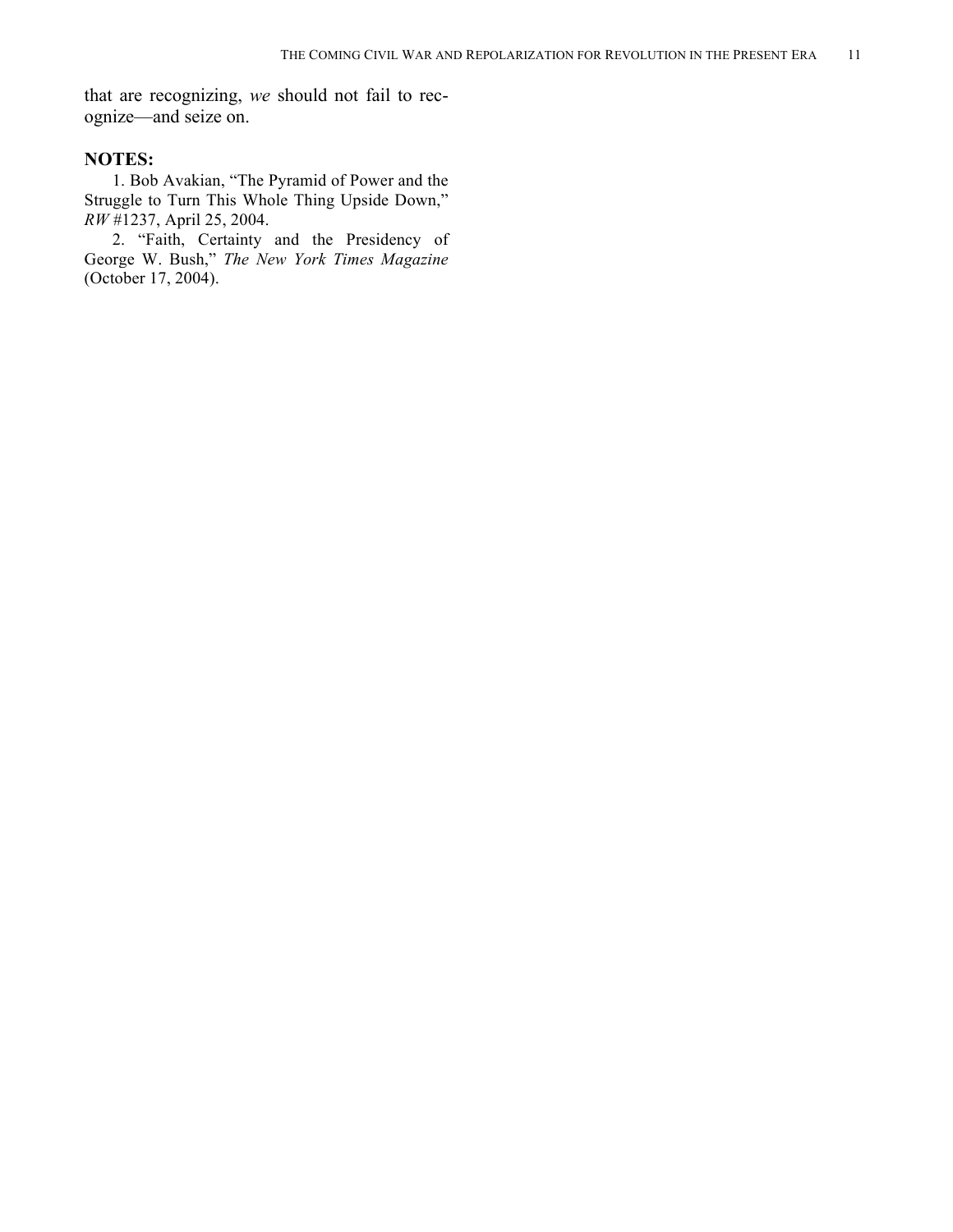## *THE DANGER OF THE CHRISTIAN FASCISTS AND THE CHALLENGES THIS POSES*

When we talk about the dangers posed by the Christian Fascists and the configuration in ruling structures of U.S. society now, some people say, "Are you people just trying to scare people into scurrying to your banner?" Well, no. This is very real. And one of the things that was very important in the discussion that followed the talk I gave on the dictatorship of the proletariat ("Dictatorship and Democracy, and the Socialist Transition to Communism"), was the question about whether there's "a perfect fit" between this Christian Fascist program and the interests and needs of the ruling class, at this time at least. (This discussion was published in the *RW* #1261, December 12, 2004.) And I believe this was dealt with in a dialectical as well as a materialist way there, in saying "No, there's not a perfect fit, but that doesn't mean this program won't come to predominate." It was pointed out that things have a momentum and dynamic of their own; these Christian Fascist forces are being courted and even manipulated by people like Bush adviser Karl Rove and others, but that doesn't mean they don't have their own agenda, their own interests (in a manner of speaking), their own outlook, and their own objectives that they're fighting for. And the more that they've been organized, the more this takes on a certain life of its own.

As reflected in that *New York Times Magazine* article by Ron Suskind ("Faith, Certainty and the Presidency of George W. Bush"—*New York Times Magazine*, October 17, 2004), this is being recognized even by significant sections of the ruling class and their representatives and spokespeople, and certainly we should not fail to recognize the seriousness of this—both in terms of the dangers it poses, and also in terms of the contradictions it reflects, including in particular the intensifying contradictions within the ruling class. There is a contradiction here, between "not a perfect fit" and the fact that nonetheless there are driving forces behind this Christian Fascist program, which are very powerful and very powerfully connected. That's also a very acute

ligion<sup>1</sup>)—I have been emphasizing that there is a force of Christian Fascists that is *very serious* about implementing this program. Some of the

contradiction that's playing itself out and will continue in an even more intense way to play itself out, if not in a straight line necessarily, over a period of time—and perhaps not that long a

In a number of talks and writings (for example, in the "Right-Wing Conspiracy" piece, *Preaching from a Pulpit of Bones*, the "Pyramid of Power" article, and recent talks I gave on re-

period of time.

mass base that's being mobilized behind this may not even be fully aware of the implications of this and what it would really look like to implement this program fully, or they may not even be fully aware that some of the driving forces within this *do* have in mind to implement this full program. Now, one of the things I have pointed out repeatedly, including in those talks on religion (and this is also in the "Right-Wing Conspiracy" piece), is that there is an acute contradiction between an insistence upon upholding the Bible literally and absolutely—insisting that every word is the divinely inspired and delivered word of god and must be upheld as such, on the one hand—and, on the other hand, things that broadly in society today, particularly a "modern" society like the U.S., can be accepted as decent, right, and just. This is a contradiction that, by and large, most of the mass base of this Christian Fascist movement is not even aware of. We have to hammer at those contradictions, and this is all the more important because, to a significant degree, the leaders of this Christian Fascist movement do not want these people who make up their base to be aware of this *at this stage* (or at least not fully aware). But, in those talks on religion, I emphasized the point: If you take the word of the Bible as literal and absolute, then you must be in favor of executing homosexuals—not just condemning them as sinners but executing them. You must be in favor of executing women accused of witchcraft, you must be in favor of insisting that people can't get out of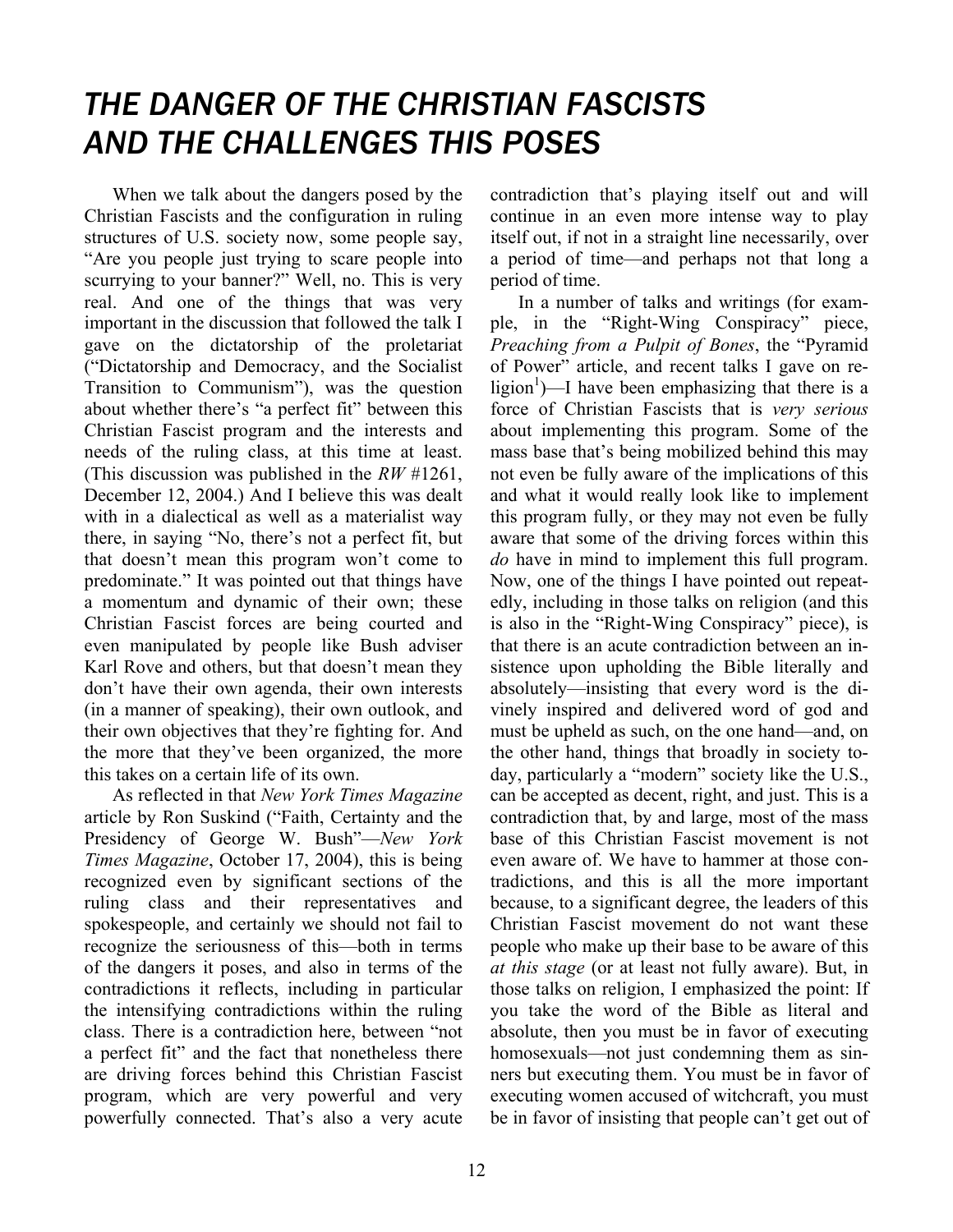even abusive marriages, and in particular women can't. You must be in favor of insisting that children who are rebellious against their parents should be put to death. And on and on—the list of cruel outrages that the Bible upholds, and insists on, is truly long and horrendous.

#### \*\*\*\*\*

Now, if you look around, you will see that for example, in relation to the whole Matthew Shepard outrage—there were these people from Kansas (or wherever they are), these preachers and their followers, who showed up and denounced Shepard as a "fag" and said he was condemned to hell, showing absolutely no sympathy nor mercy. And if you read David Brock's book, *The Republican Noise Machine*, particularly Chapter 7, "Ministers of Propaganda," he quotes a lot of these people, these Christian Fascist ideologues, saying that a lot of these outrageous things that are in the Bible *should* be done. It is somewhat similar to what's described by Claudia Koonz in *The Nazi Conscience*, where she discusses how Hitler was rather cautious, rather circumspect, even after consolidating power, in terms of toning down his overtly anti-Semitic tirades for a while—while at the same time the *mass base*, the stormtroopers, were running wild with that stuff. And we saw where that all ended up. Perhaps in 1933 or '34 Hitler did not intend to carry out the "final solution," the mass genocide of the Jews, at least in the way and on the scale it was carried out, but that's where the logic led. It might not have led there if things had gone a different way with the war, and so on, but that's where the logic led under the circumstances that actually evolved. I pointed out, for example, in "Right-Wing Conspiracy," that there is a genocidal element in this whole Christian Fascist program—a genocidal program that would be directed toward many people in inner cities and others whom people like the prominent Christian Fascist Pat Robertson regard as putting the stain of sin onto the land. I quoted Pat Robertson on this and then drew out the logical implications of what he was saying. And I made the point in the talks on religion, and also in the talk "Elections, Democracy and Dictatorship, Resistance and Revolution," <sup>2</sup> about why it is that the Bible belt is also the *lynching* belt. I used that as a metaphor to

speak to why it is that you can't uphold traditional morality in this society, with its whole history, and not uphold the most virulent and grotesque kind of white supremacy and repression of Black people and other oppressed nationalities.

Look at Pat Robertson's writings. And who is Pat Robertson? Just some lunatic? Is he a Jeremiah somewhere ranting in the wilderness? No, he's a prominent figure in the ruling structures of this society. Look at the things that are quoted from him in "Right-Wing Conspiracy." Not only his lunatic claims about his personal experience and trauma of undergoing a demonic attack one morning in a hotel near Seattle, Washington, but his statement that it may well be the case that Satan is directly in charge of major cities in the U.S.—and that things like Ouija boards and New Ageism provide openings for the devil to enter. And this is of a piece with his lunacy in general, which is not only unscientific but *anti*–scientific —including his attacks on the scientifically established fact of evolution. (See, for example, Robertson's book *Answers to 200 of Life's Most Probing Questions*.) I remember reading a book by a woman who got out of this kind of fundamentalism (I mentioned this in the conversation with Bill Martin3 —the book is *This Dark World*, by Carolyn S. Briggs): She talks about how she used to go around and get rid of statuettes and things in her house because she was afraid that Satanic forces would enter through them and get to her children. Well, that's one thing—she was a person with barely a high school education, if that, at the time, and she was just a foot soldier for the Christian Fascists, unconscious largely in terms of the larger implications of this. But for people like Pat Robertson it's very different. Pat Robertson made this chilling statement—that when people get sick of all this decadence and the rest, we will take over.

These people are deadly serious, and there doesn't have to be a "perfect fit." If things go a certain way and there's no other force in the ruling class with both the coherence and the power to prevent it, this may become the ruling force in society. And they have every intention of becoming that. They are not going to go away. And, as has been pointed out, you can't keep making

\*\*\*\*\*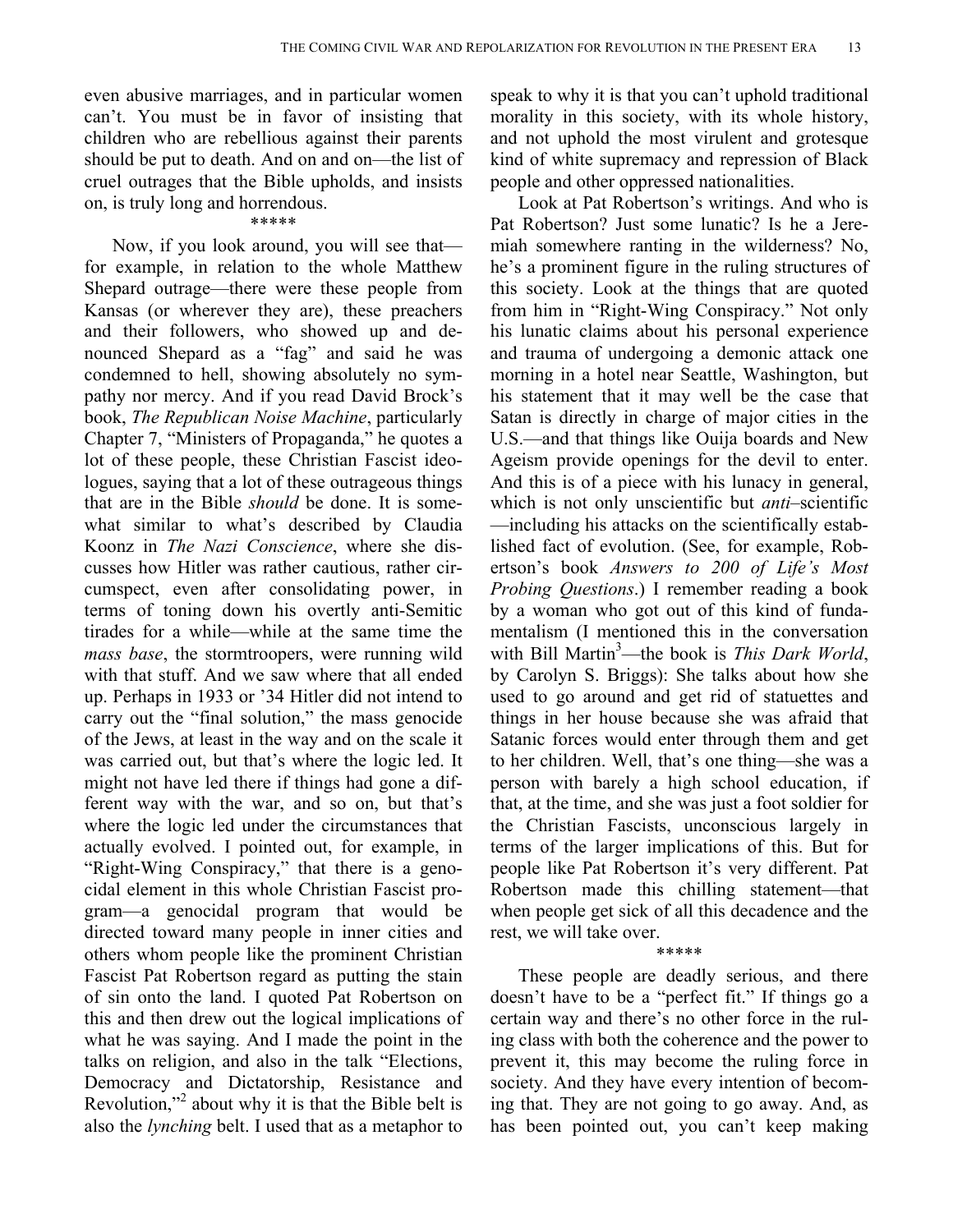promises to these forces, as the Republican Party does—you can't keep making promises and then leave them unfulfilled, like "we're going to get rid of *Roe v. Wade*, we're going to outlaw abortion." There is a certain tension there that will rupture beyond those bounds at a certain point. We have seen further indications of this in things like the campaign to hound Republican Senator Arlen Specter after his comment that, basically, Bush shouldn't nominate judges who are going to abolish *Roe v. Wade*. We are just seeing the beginning of things like that.

And there *is* a genocidal element in this Christian Fascist program. You can see this if you read what Pat Robertson says and follow the logic of it—once again it's the Richard Pryor thing, "the logical conclusion of the logic." As I have pointed out, Robertson doesn't just say that the death penalty should be used for murder, for homicide, he insists it should be used for crimes that bring a stain upon the society, and which alienate it from god. Well, think about the implications of that and how far-reaching that can be, especially when this is being interpreted by theocratic rulers, people with the mindset and worldview of Robertson.

And, although I have been urgently pointing to this phenomenon for a number of years, at this point at least I am not the only one who is commenting on this in these kind of terms. For example, Mark Crispin Miller, a professor of media studies at New York University, who has written a book entitled *The Bush Dyslexicon*, refers to these people as "Christo-fascists." And he makes a very interesting and important observation: Don't expect to see people with swastikas goose-stepping down the street saying "Heil Hitler"—that is not how this is going to come to America, it's going to come in this theocratic religious form; it's already here and it's already powerful. So, I am not the only one recognizing this—and Crispin Miller is a Jeffersonian Democrat (probably a "Big D" but certainly a "small d" democrat), expressly so. He talks about how these "Christo-fascists," as he calls them, want to go back not just before the civil rights movement, not just before the civil war and the abolition of slavery, but back before the Enlightenment.

And the fact is that, as I have pointed out, the more you dig into this, the more you'll see that the Enlightenment is a watershed event in history for these fundamentalist fanatics. To them this is a time when society turned away from God—even before the Supreme Court decision, in the early 1960s, eliminating prayer in public schools in the U.S.—going back several centuries, the time of the Enlightenment is when society began to go away from God and towards hell, in these people's view. So, this is a very serious thing, with very serious implications, including this potentially genocidal element to it. And there doesn't have to be a "perfect fit" for this to become the ruling and dominating and operative force and form of bourgeois dictatorship in this country—in this period.

#### \*\*\*\*\*

The fact is that the Christian Fascists are not an ephemeral phenomenon—they are not something that is just going to be around for a little while—a flash in the pan that is going to go away. Nor is this something that's turned off and on like a spigot by people like Karl Rove and other political operatives in the ruling class. This is a force which has been developed, and cohered, and led, and ideologically indoctrinated and trained, and honed over decades; yes, by political and ideological operatives, but some of whom actually themselves believe in this whole vision and these objectives. Had that *not* happened, a lot of these forces would have been more dispersed, they wouldn't have lived as much in a selfcontained world, and they wouldn't have had the same impact they have had and are having being politically organized and ideologically conditioned, and oriented, and primed in a certain way. But that is what has happened, and that does take on a life and a momentum of its own. It's not something anybody can just turn off at this point. In Germany, after he consolidated power, Hitler slaughtered the SA stormtroopers at a certain point, because they were getting in his way. That's what the Nazi leadership had to do, to get rid of that particular force at that time, after Hitler had consolidated power; but it would be a whole other matter to do something like that to these Christian Fascist forces. Plus, I don't know who would have the interests to do that, and the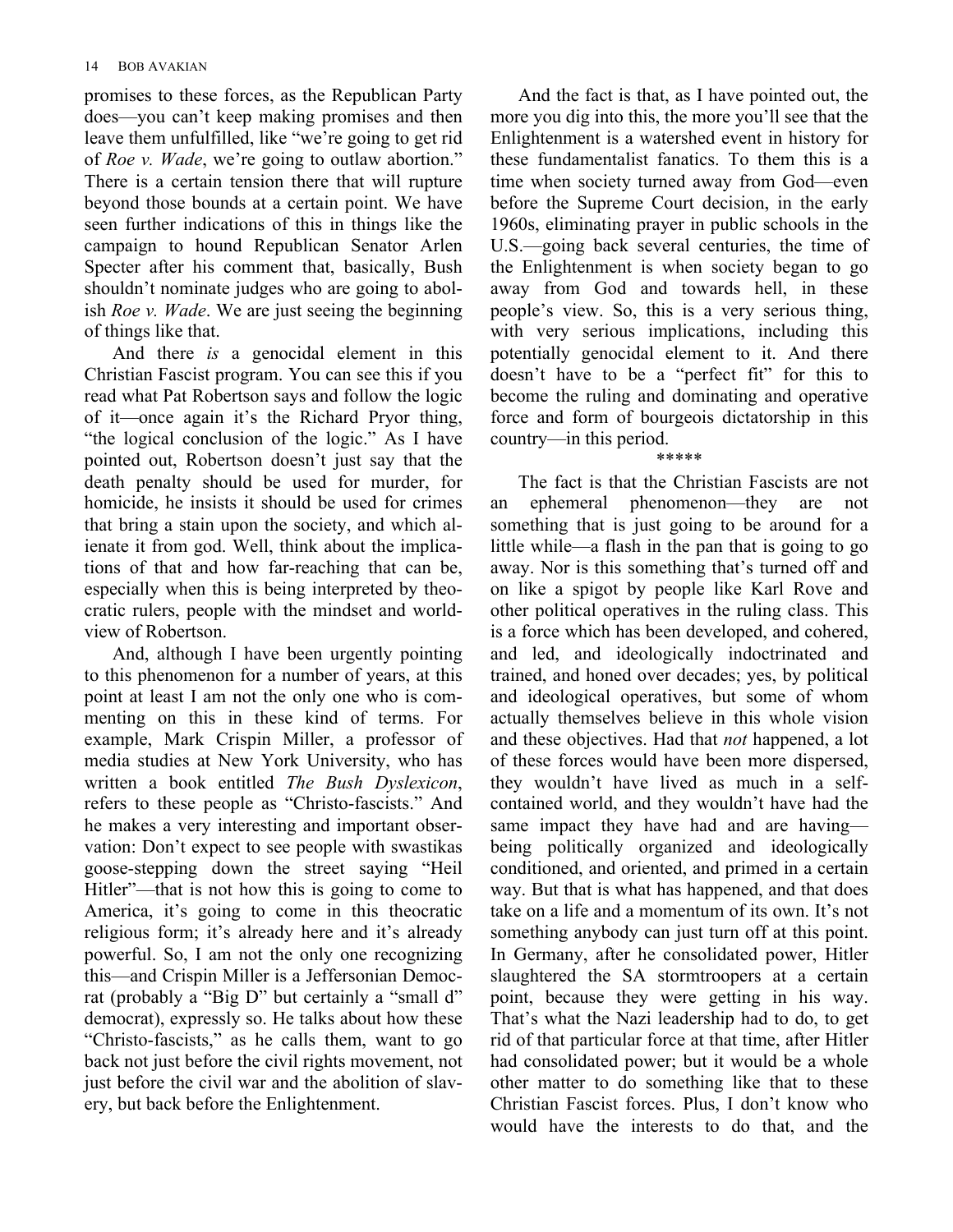inclinations to do that, within the U.S. ruling class.

So, again, it is very important to understand that these Christian Fascists cannot and will not let up. They will not go away, they will not recede into the background, they will not leave science alone, they will not leave the arts alone, they will not leave education alone, they will not leave social relations alone, they will not leave the culture, broadly speaking, alone. They will not leave daily life and work alone. There was another article recently in the *New York Times Magazine* about these "faith based work places."<sup>4</sup> These reactionary Christian fundamentalists are creating, on the one hand, their own infrastructure and selfcontained universe where you watch Fox News, and religious channels, and you get "the word," about the world as well as about religion, from the Pat Robertson 700 Club or whatever, and you listen to evangelists on the radio and watch them on the TV—and this fundamentalist shit is on 24 hours a day, all day every day, with massive productive forces and sophisticated technology devoted to it. And, frighteningly, but it's the reality we face, there are massive turnouts of people at these fundamentalist church services, even sometimes multi-national crowds. They cannot and they will not let up. Mark Crispin Miller made this comment, that if you watch only Fox News and live in this whole world I've been describing, you have about as much sense of reality as people living in the ninth century. Now, again that's exaggeration, it's hyperbole (and he would likely acknowledge that), but there's some reality to that. There have been surveys and studies that show that these people—not just confined to the Christian Fascists, but more broadly people who regularly watch Fox News are qualitatively more misinformed about basic issues than other people in U.S. society, even more misinformed than those who watch CNN, for example. I think a majority (or near majority) of those who regularly watch things like Fox News still believe that Iraq had weapons of mass destruction, that there was a tie between Iraq and al-Qaida—an operative ongoing link and functioning relationship—and a large number of these people believe that Iraq had something to do with September 11th.

But that's just one manifestation, it's much bigger than that, in terms of not only information and politics but worldview. For example, our Party's national spokesperson Carl Dix talked about how, at a forum on the elections he spoke at, in Harlem, somebody actually raised: "We've got a real problem here, these people can't be swayed or persuaded, they don't listen to reason, they don't acknowledge reason." This is one of the things even the *New York Times* is bringing out: It doesn't matter if Bush lied, because Bush is on a mission from God (not in the humorous, lighthearted way of the "Blues Brothers" movie). Bush is there—like Jerry Boykin, a general who's still being promoted in the U.S. military, said— Bush is there because God wanted him there, even though in 2000 he didn't win the popular vote. It's not because of very earthly machinations, but because God wanted him there. So what difference does it make about facts and lies and so on, if this is what's behind Bush. God's will and purpose is greater than any fact, or any lie.

#### \*\*\*\*\*

So these people cannot and will not let up. And there are two different universes here that people are recognizing—and we'd better recognize it. This is not the total configuration of ruling class forces and ruling class splits—even the Republican Party has many different forces within it, and there are contradictions within this, including contradictions between the Christian Fascists and some other forces within the Republican Party. And, of course, in the society more broadly, there is a much more complex configuration—social configuration and class configuration—and different political and ideological, and social, and cultural trends of many different kinds. But the role and importance of the Christian Fascists—within the Republican Party, where they play a major and in many ways dominant role, and within society more generally, where their influence is very significant and is now growing—this is a major feature of the alignment of the ruling class, and of the character of the society.

There *are*, in a very real sense, two different universes, two different worldviews and visions of how the world is and ought to be, that are in fundamental and ultimately antagonistic conflict with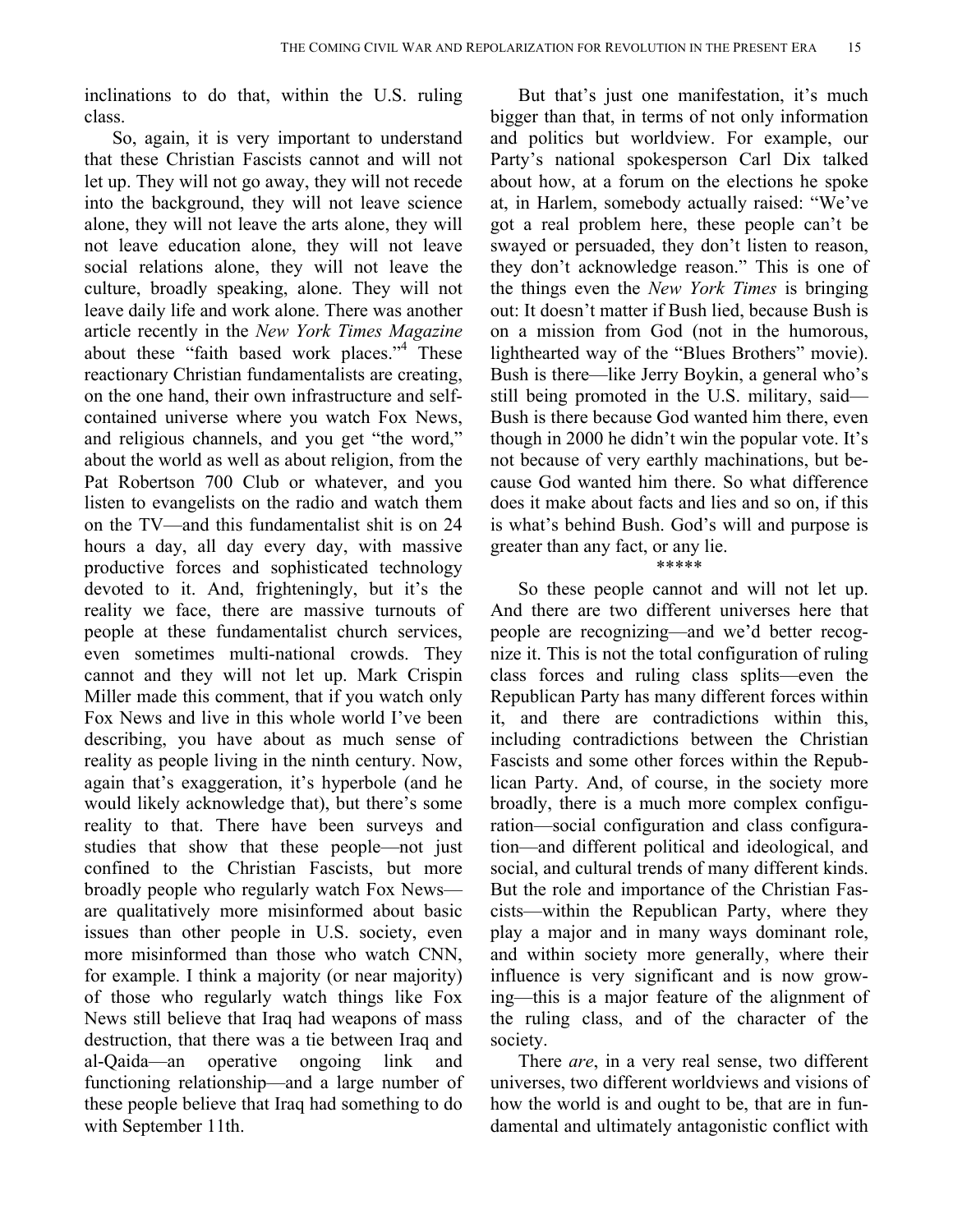each other within U.S. society. Newt Gingrich is essentially right in saying that these cannot continue to co-exist without one side or the other finally and decisively winning out and defeating the other.<sup>5</sup> But right now it is a fact that the alignment, the polarization that presently exists the way in which the two sides are taking shape politically and ideologically—is not a good thing. It is not a good thing for two crucial reasons: 1) The opposition to the Christian Fascists, and to the reactionary juggernaut in which they are a decisive force, is still characterized and dominated far too much by outlooks and programs which, in and of themselves, cannot mount the necessary opposition because, despite very real and profound differences, they still see things within and operate within the confines of the same system which has given rise to the Christian Fascists and to their becoming a major force within the ruling class as well as the broader society; and 2) the forces in society which represent, at least in potential, a real, revolutionary alternative, are by and large not yet mobilized and organized around a revolutionary worldview and program. Left to its current trajectory and momentum, this can only lead to very bad results.

But, again, that is where we come in. The challenge we have to take up is to apply the world outlook and methodology of communism, in a scientific and creative way, to correctly and deeply analyze this reality, in all its complexity, and to act to *change* it—to bring about a radical *re*polarization in society in a way that offers the prospect and the hope of the real, the revolutionary way out and way forward for society and humanity.

#### **NOTES:**

1. See "The Truth About Right-Wing Conspiracy...And Why Clinton and the Democrats Are No Answer," *RW* #1255, October 17, 2004; *Preaching from a Pulpit of Bones: We Need Morality But Not* Traditional *Morality* (Chicago: Banner Press, 1999); "Elections, Resistance, and Revolution: The Pyramid of Power and the Struggle to Turn This Whole Thing Upside Down," *RW* #1237, April 25, 2004; "Christianity and Society—The Old Testament and the New Testament, Resistance and Revolution" and "God Doesn't Exist—And We Need Liberation Without Gods" (audio recordings available at revcom.us).

2. Audio files of the three talks referred to here are available on the web at bobavakian.net.

3. Bob Avakian and Bill Martin, *Marxism and the Call of the Future: Conversations on Ethics, History, and Politics* (Chicago: Open Court, 2005).

4. "With God at Our Desks," *The New York Times Magazine*, Sunday, October 31, 2004.

5. This point is discussed in another chapter in this pamphlet, "The Coming Civil War and Repolarization for Revolution in the Present Era"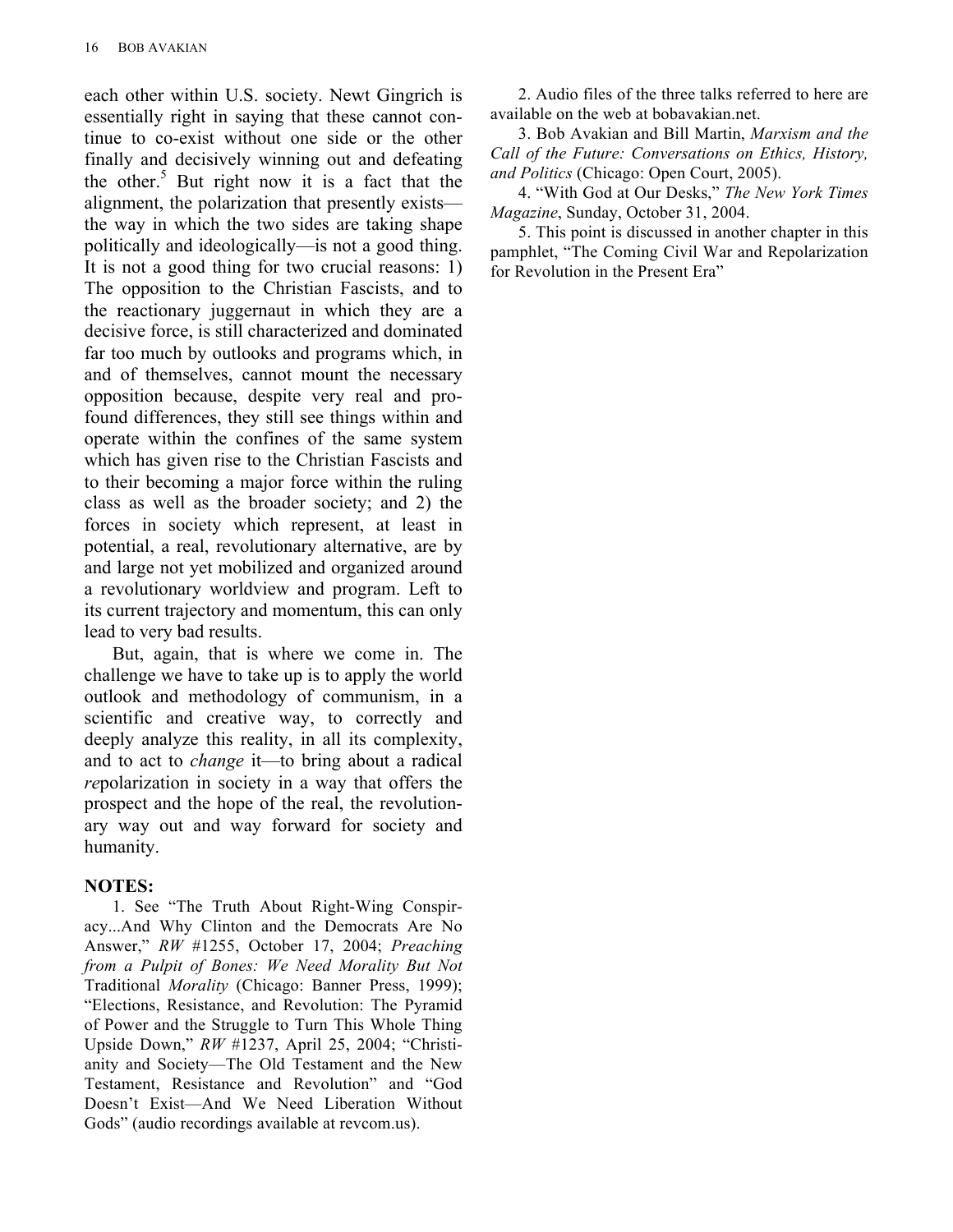## *CHANGES IN THE WORLD AND THE "CLASH OF CIVILIZATIONS"— WITHIN THIS CIVILIZATION*

Just briefly, let's talk about the dialectical relation between the international and the domestic dimensions of what is going on, and what has gone on over several decades. Let's look at some key conjunctures and nodal points. Where did all this stuff that the '60s was part of come from, what was the underlying basis of that? It was the resolution of World War 2, and what arose out of that on an international scale, and what became the principal contradiction in the world—between the oppressed nations of the Third World and imperialism—and other things we've analyzed in connection with that. The transformations in the southern U.S. were related to that—the changes in southern agriculture and related political, social, and cultural changes—and this, in turn, was related to what was going on in the world as a whole, both economically but also superstructurally (in terms of politics, ideology, and culture). There was the civil rights movement that arose in that context, and the Vietnam war also arose in that context. In other words, without being mechanical, there's plenty of international dimension that has played and ultimately is playing a determining role in all this.

And then go to the situation today. What sets the context for all this is the resolution of the contradiction with the Soviet Union—"the end of the Cold War," as it is put—by highly unexpected means: the collapse of the Soviet Union. And then there is superstructural stuff going on in relation to and in the context of that, in all different kinds of ways, including different sections of the ruling class in the U.S. trying to forge new strategies and new consensus. And it's true that, as a comrade pointed out, Clinton did try to bring forward a new consensus; but it was within the same fundamental framework as has historically existed within the U.S. What Clinton was doing was objectively bringing greater hardship for masses of people, but frankly it was not bringing a "clash of civilizations" right within *this* civilization, if you want to put it that way. It was not bringing

two different "irreconcilable"—or, to put it in different and perhaps better terms, philosophically, two antagonistically opposed worlds and worldviews directly up against each other. And that is what's being posed now.

\*\*\*\*\*

Now, the fact is, if there is another event like September 11, the configuration and the dynamics are going to change dramatically again. Some people, including some generally progressive people, left to their own devices, are perhaps going to join the Christopher Hitchens' in deciding to cast their lot with the *Christian* theocratic fascists of U.S. imperialism rather than the Islamic theocratic fascists. Now, that is a metaphor for saying that a lot of the forces who right now don't think they can live in the same world with these Christian Fascists will, in those circumstances (of further attacks on U.S. soil) be inclined to go under the umbrella of whatever the government in the U.S. is, even if it's a Christian Fascist one, to protect themselves. If we allow that dynamic to go on, things will become worse, even much worse, than they are now. And, on the other hand, not only progressive people but even people like Andrew Sullivan, who is gay, should be reminded of the Niemöller statement (in Nazi Germany: First they came for the communists, but he was not a communist so he did nothing...<sup>1</sup>) and think about whose wing they believe they can crawl up under.

That was the point that came up sharply in a recent Bill Maher show—in particular the comments by D.L. Hughley, who insisted: I believe in Jesus, but I don't believe Jesus resides only in the "red states" (where Bush and the Republicans carried the vote). Andrew Sullivan, who was also on that show, was getting all puffed up, and so Bill Maher says to him: "Well, try going into one of those churches in Mississippi and see how you..." And Sullivan cut in: "I do belong to a church, and I'm quite welcome in it." And they both, Hughley and Maher, responded: "In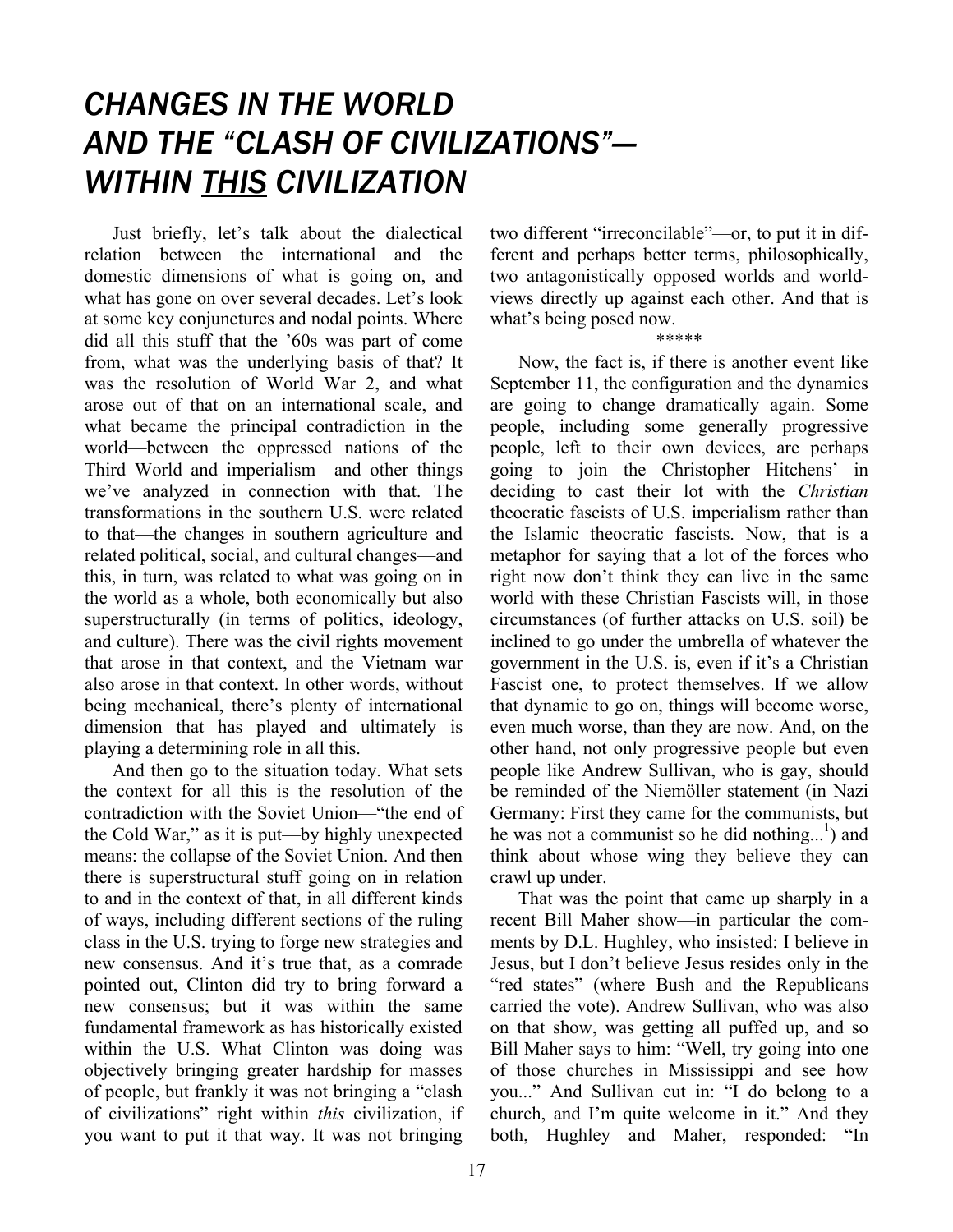Mississippi?!" That's where the gay question and the Black national question come together—in Mississippi (literally and metaphorically).

There is a particularity that they're talking about with Mississippi too. Andrew Sullivan can find a church in New York or Washington, but he will have a hard time finding one in Mississippi. There's still a particularity to Mississippi. Malcolm X was right in making the point, "Stop talking about the South—as long as you're south of the Canadian border, you're south." But still there is another side to it. There is still a South. My point about the Bible belt and the lynching belt—how they are the same—is not that the South is the only place they have ever lynched people, but there *is* a point there.

#### \*\*\*\*\*

In any case, this is the dynamic that's in play now, and it is important to understand that there is a difference between Hitler getting appointed Chancellor and the Nazis having totally consolidated power and crushing and eliminating the opposition. Without being mechanical, that analogy is indeed very relevant to what is going on in the U.S. now.

I agree with the point (made by another comrade), I do think Bush actually believes this fundamentalist shit, but he is also the president of the United States and he can't *simply* be a Christian Fascist. I believe he is a Christian Fascist, but at this point he can't *simply* be a Christian Fascist. That makes for (and reflects) another complexity. And there is a difference between what is the leading edge in the Republican Party and what is the character of the society overall, at this point at least.

We can't be reductionist: The leading edge in the Republican Party is this Christian Fascism, the Republican Party is the leading party, and right now the ruling party, in the U.S. and bourgeois politics in this country is increasingly dominated by one party, the Republicans...so therefore the country is already fascist. That is not a correct way of reasoning, not correct methodologically. You can't go mathematically—by mathematical reduction—to arrive at a conclusion like that. In fact, it is not even the case that a Christian Fascist consensus has won out within the ruling class at this point. That has not happened yet, and we

should not confuse things. This is not being ruled as a Christian Fascist biblically based country—at this point.

But there are forces fighting for that who are not going to be satisfied until that *is* the way the country is being ruled. It's got to be a biblically based, militarized, patriarchal and male supremacist, and, yes, white supremacist society—that is in essence the Christian Fascist program. And, yes, this means that their religious fundamentalist epistemology must be in command.

There is going to be a battle over what is truth and how do you arrive at the truth. There is socalled "biblically based" truth vs. actual truth. There is going to be fierce struggle over these epistemological questions as well as political struggle. What is truth? These right-wingers write things like, "People claim Bush 'lied' "—and they put "lied" in quotes—about Iraq and WMD [*BA laughs*]. I mean, here you see clearly that this is a battle of epistemology. Bush lied *without* the quotes, okay?—and everybody saw him do it. But, as another comrade was pointing out, this is not true in the worldview of these people who put forward, or take up, this fascist, and in particular Christian Fascist, epistemology. What Bush says is true: even if it's a lie, it is true—or it doesn't matter, because it's subsumed by a larger "Truth," with a capital T.

#### \*\*\*\*\*

This superstructural stuff does matter a great deal. What was Pat Buchanan talking about in speaking of a great division in American society that will reassert itself?<sup>2</sup> This is a division that has developed out of all the upheaval of the '60s and everything else that's happened since. If you read the supplement on the Clinton impeachment ("The Truth About Right-Wing Conspiracy...and Why Clinton and the Democrats Are No Answer")<sup>3</sup> it talks about two phenomena at work, in terms of the problems the ruling class has in promoting patriotism, especially blind patriotism—people not being patriotic enough, from the point of view of the ruling class. One is the '60s thing—everything that millions of people learned through that whole experience, which makes them not want to be very patriotic, or certainly not blindly and unquestioningly patriotic—and the other is precisely the '90s thing—all this "gold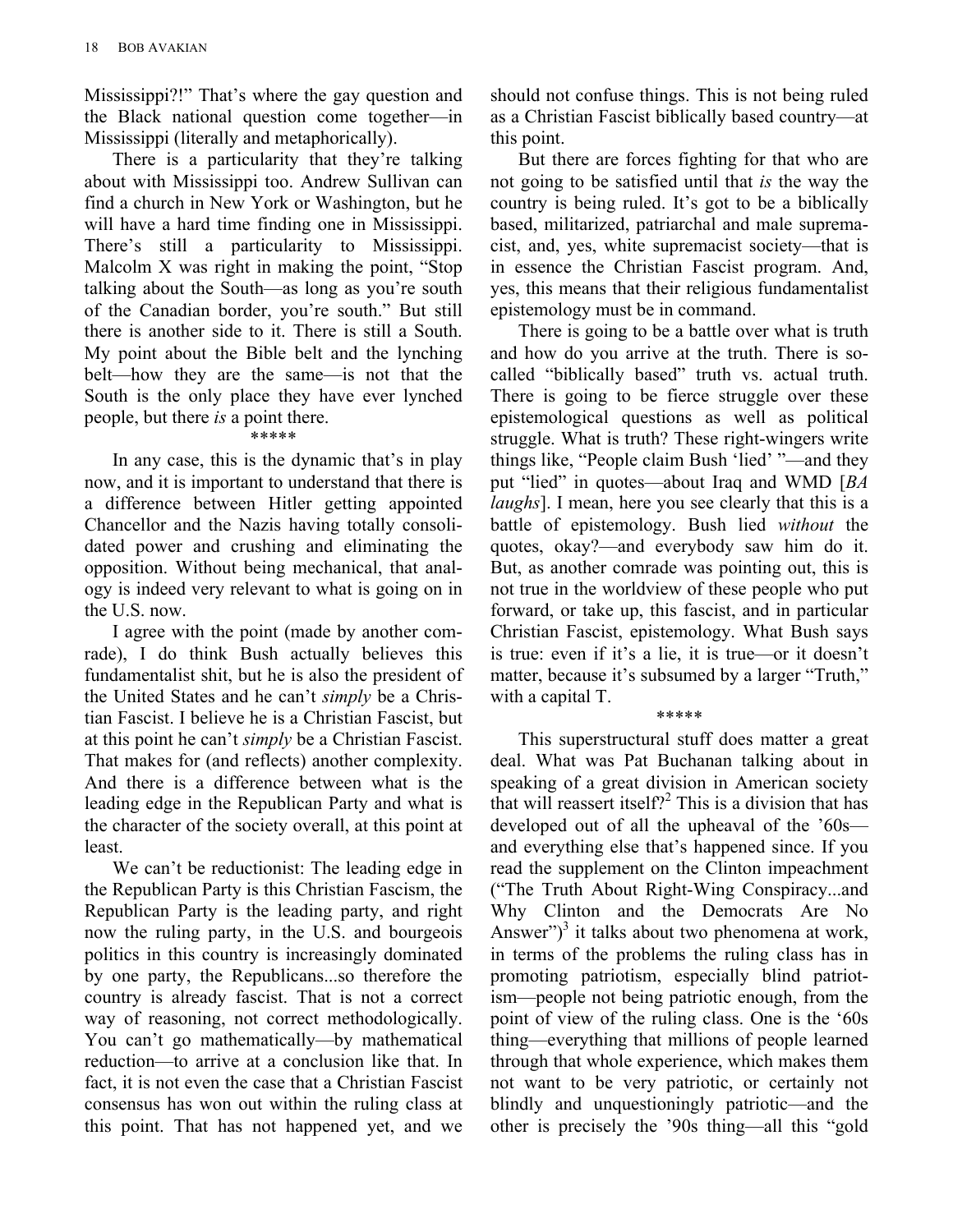rush" (get rich quick) shit makes for a lot of individualism, and it doesn't make for much selfsacrifice for the "larger imperialist good." It isn't just the one phenomena that's being talked about there. We should understand the nuances, the gradations, the levels, the contradictory character, the particularity, all of that.

There is right now this whole battle shaping up over these two different worlds and worldviews. And there are millions and millions of people, right now, non-religious and religious people, who are deeply troubled by what is happening—and there are a lot of people who are religious among the basic masses who are saying, "We are fucked by this Bush thing." That doesn't mean inroads can't be made among them by the Bushites and Christian Fascists—we have been talking about that, and we should definitely be aware of that. But many among the masses who are religious are saying, "we're fucked"—not because Bush is religious but because of what he is actually doing. The appeal to religious fundamentalism doesn't have the same impact, it doesn't have the same political effect, right now at least, on many of these masses, because they have different material interests, and—without being mechanical materialist—there is a point to material interests. But it would be very wrong to think that this religious fundamentalism doesn't have an effect on these basic masses.

In fact, there is a tug between some of this superstructural stuff, and in particular religion, on the one hand, and material factors, on the other hand. Part of the problem with Thomas Frank's reasoning in his book *What's the Matter with Kansas?*—his argument that people who are getting screwed economically by the policies of the Republicans shouldn't be supporting the Republicans, although they are supporting them now—part of the problem is that actually many of the people Frank is talking about are present or former labor aristocrats, bourgeoisified workers, and lower level and working petty bourgeois. They don't have a whole history of being fucked over in this country, by the system, in the same way as people at the base of society, people in the inner cities and so on—people who have a whole history of this, so when they get fucked again, they respond on the basis of that whole history.

Whereas these other people that Thomas Frank is talking about respond differently, because their history and their place in society has been and is still different—and part of the picture is that their self-identity, to use that term, has involved trying to *set themselves apart* from the people who are held down at the base of society.

This is not to argue that Frank is wasting his time agonizing over what is happening with these strata of people, or that it is not important to try to win them over to a progressive, and indeed to a revolutionary, position. But, precisely in order to do that to the maximum extent possible, it is necessary to understand, in a thoroughly materialist way, what their social position is, and what it has been, how that is changing and what are the, very contradictory, responses this calls forth among them, rather than just looking at them through some generally populist lens that fails to take note of important economic, social, cultural and ideological distinctions among different sections of the people. For example, within a broad category like "working people," there are impoverished proletarians, who are bitterly exploited by the capitalists who employ them, or are denied employment altogether, at least much of the time; and there are, on the other hand, self-employed working people and even small business people who may do some work themselves but also employ, and exploit, a few others. While the people in all these categories are in a vastly different position from the truly rich and powerful ruling class of capitalists, at the same time there are significant differences among these different strata among the people, and these differences have a definite effect on their outlook and how they respond to being further pushed down.

There is a rich tapestry involved in all this not all of it is good, I don't mean "rich" in that sense, but a very complex tapestry with a lot of different things tugging and pulling on different sections of people in contradictory directions.

Even with the Christian Fascist social base, as we pointed out in our statement right after the election ("The Will of the People Was *Not* Expressed in This Election"), they have kids getting killed in the war in Iraq, and more of them are going to get killed as this global war for empire is carried on. And they have kids who go out of this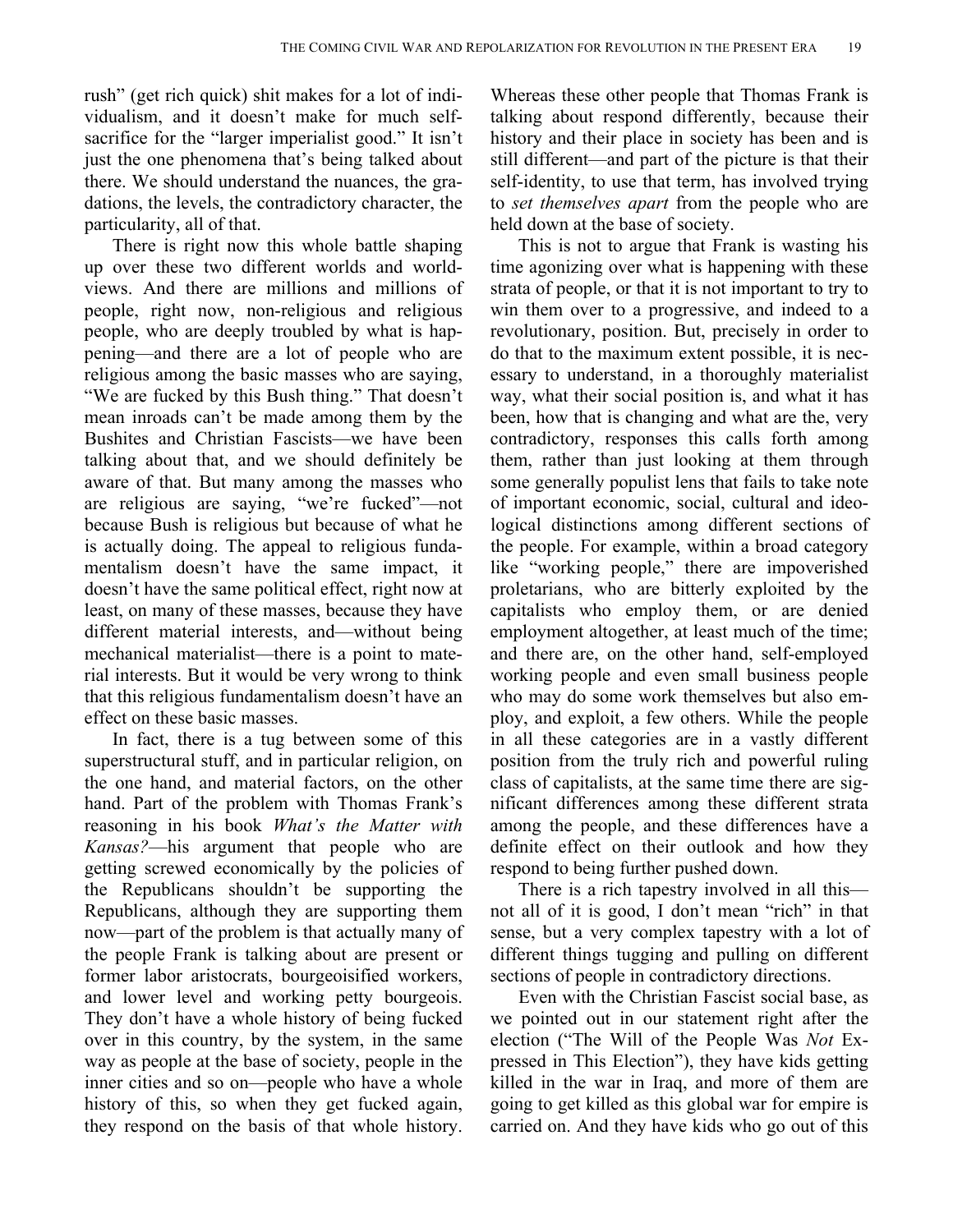confined world (of Christian fundamentalism, etc.), into another world, for example when they go into the military. Yes, they go into another Christian Fascist universe within the military, but they can't erect complete barriers around the rest of the world they send these kids out into. It's more complex than that. And these strata are going to take economic hits. There is constantly a complex interplay between the base and superstructure—between underlying economic factors, on the one hand, and, on the other hand, political, ideological, and cultural factors. And we have to approach this with a dialectical materialist, not a vulgar materialist, method. There has been enough vulgar materialism in the world, and there is a need to thoroughly rupture with that.

#### \*\*\*\*\*

This configuration within U.S. society could change. International events could change the character back toward what was happening at the time of the "New Situation/ Great Challenges" supplement,<sup>4</sup> soon after September 11, 2001. But this Christian Fascist element is not going to go away. That is the point I keep coming back to: They are not going to go away, and they are not going to give up. As other people have said, this is a monster that's demanding to be fed. It's stayed on its leash pretty much because it's been promised to be fed. But it has its own dynamics.

So all this makes for a very volatile situation, and one that requires us to grasp it—and to act on it, to transform it—in all its complexity and its potential for an extreme resolution, one way or the other.

#### **NOTES:**

1. "First they came for the Communists, and I didn't speak up because I wasn't a Communist.

"Then they came for the Jews, and I didn't speak up because I wasn't a Jew.

"Then they came for the trade unionists, and I didn't speak up because I wasn't a trade unionist.

"Then they came for the Catholics, and I didn't speak up because I was a Protestant.

"Then they came for me, and by that time no one was left to speak up."

—Pastor Martin Niemöller, imprisoned by the Nazis from 1937–1945. Initially a supporter of Hitler, Niemöller realized too late what the Nazis were all

about. Niemöller criticized himself in this now famous quote and gave many speeches criticizing his fellow clergy, and other progressive people, for not opposing the Nazis when they had a chance.

2. For example, in his book *The Death of the West*, published after the September 11 attacks, Pat Buchanan accurately predicted the following: The sense of national unity which existed right after September 11 would not last; he argued that there are deep social and cultural and other divides in this society, and they were going to reassert themselves.

3. "The Truth About Right-Wing Conspiracy...And Why Clinton and the Democrats Are No Answer" by Bob Avakian was first published in the *Revolutionary Worker,* November 1998, in the midst of the attempts to impeach Clinton. It was republished in October 2004, on the eve of the election of 2004. It is available in issue 1255 of the *Revolutionary Worker* and online at revcom.us.

4. "The New Situation and the Great Challenges" by Bob Avakian, Chairman of the RCP, USA, *RW* #1143, March 17, 2002, available online at revcom.us.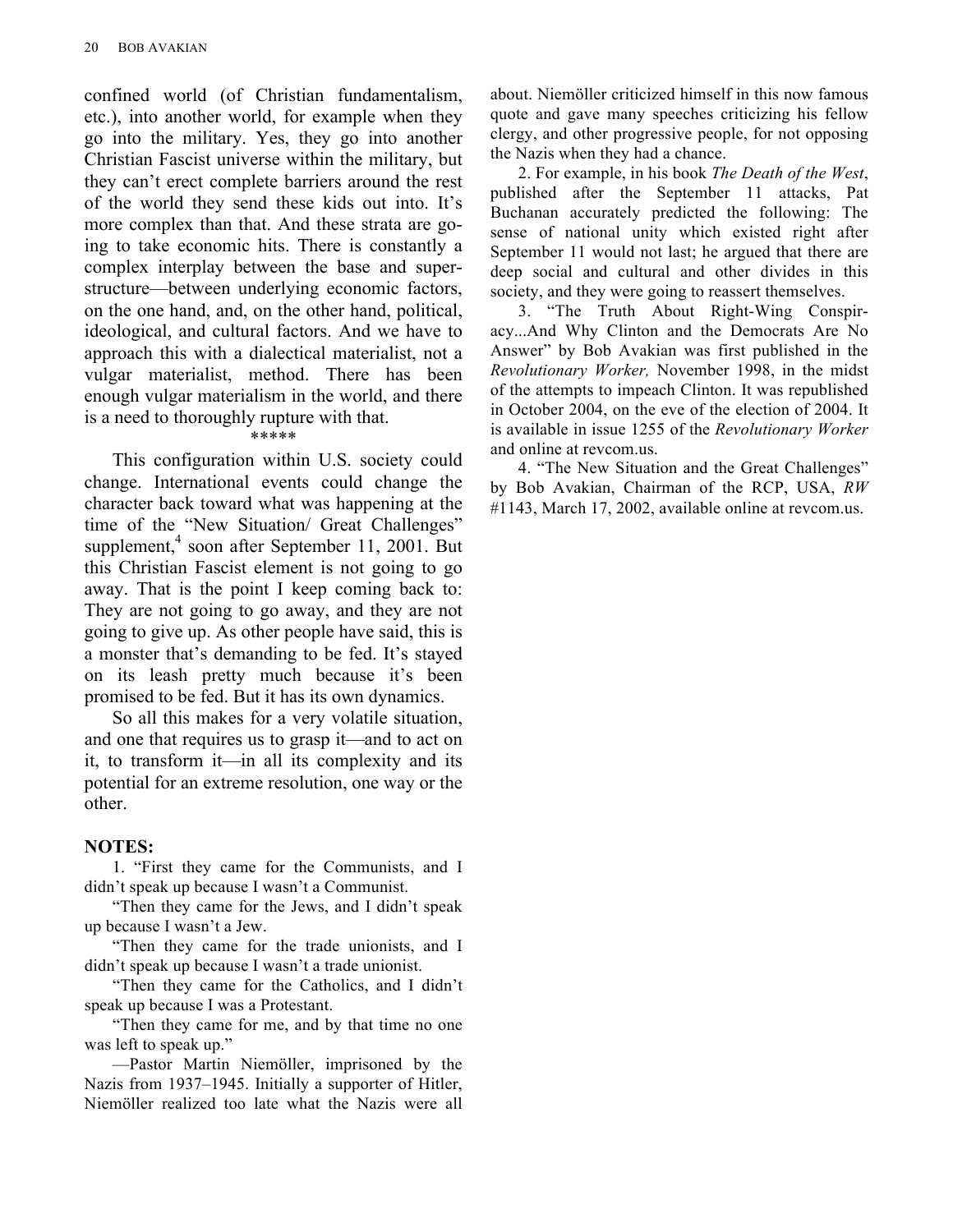## *THE REPUBLI-FASCISTS...AND THE REPUBLI-CRATS AND WHERE IS THE REAL ALTERNATIVE?*

The Democratic Party is after all a party of the ruling class, it *is* a party of the capitalist system. At the same time, the Republican Party, especially now, is the party of openly and aggressively benefiting the rich and further impoverishing people benefiting the rich and driving down the poor. It *is* the party, *openly and aggressively*, of white supremacy. Let's not forget, these people are opposed to affirmative action, these are the people who brought you *The Bell Curve*. (This refers to a book published during the 1990s which claimed, based on phony science and faulty methods, to show that there are unchangeable, genetically based differences which account for inequalities, including the supposed mental superiority of people of European descent as compared with people of African descent. The studies, statistics, methods and approaches cited in this book have been soundly refuted, both before and after the publication of this book, but the book was nevertheless promoted and treated as serious scholarship within many mainstream institutions, including media, and in particular it became part of the ideological arsenal of "conservatives" in arguing against things like affirmative action and more generally concessionary social programs whose stated purpose was to help overcome social inequalities.)

It is not a matter of gimmicks when we point to what these people represent—their stands in support of the death penalty, unleashing the police without restraint, and so on. Again, it's not that the Democratic Party is not for these things there are real reasons why I (and others) have referred to the Democrats at times as "Republicrats." But the Republicans are the party of *openly and aggressively* doing this—imprisoning more people, unleashing the police against more people, impoverishing more people, attacking people's rights more—all openly and aggressively. That's why it is correct, and not hype, to refer to them as Republi-fascists.

As I have said a number of times: These reactionaries should not even be allowed to use "conservative" to describe themselves. We should say, "Conservative, my ass, these people are Nazis."

And, again, what they are all about definitely includes open white supremacy. What does it mean when you look at the fact that all the "Dixiecrats" have become Republicans? ("Dixiecrats" refers to the bourgeois politicians in the south who, after Reconstruction was ended in 1877, openly stood for segregation and white supremacy and were part of the Democratic Party, representing its "southern wing." Since the time that the government, particularly through the Kennedy and Johnson administrations, was forced to make concessions to the civil rights struggle and pass certain laws and policies outlawing outright segregation and open discrimination, many of these types of southern politicians have, over the past several decades, moved from the Democratic to the Republican Party.)

But, again, the fact is that the Democrats support most of this program. They do have a different "cohering logic" than the Christian Fascist and overall Nazi-type logic which is increasingly dominant in the Republican Party. And they do have differences over some policies, such as taxes and social security. But, despite very real and sometimes sharp differences, when you get down to it, what the Republicans are doing is, to a large degree, agreed on by the Democrats as well—including such crucial things as the war in Iraq and the broader war for empire carried out under the banner of "war against terrorism." And what the Democrats may not agree with, they overwhelmingly go along with in any case. Witness, for example, the confirmation of Alberto Gonzales as the new Attorney General—*after* it was well established that he played a key part in formulating the defense of torture by the government and the position that the president can act contrary to international law, and U.S. law for that matter. The Democrats caved in on this, just as they did with the appointment of that other fascist, Ashcroft, as Bush's first Attorney General. Why?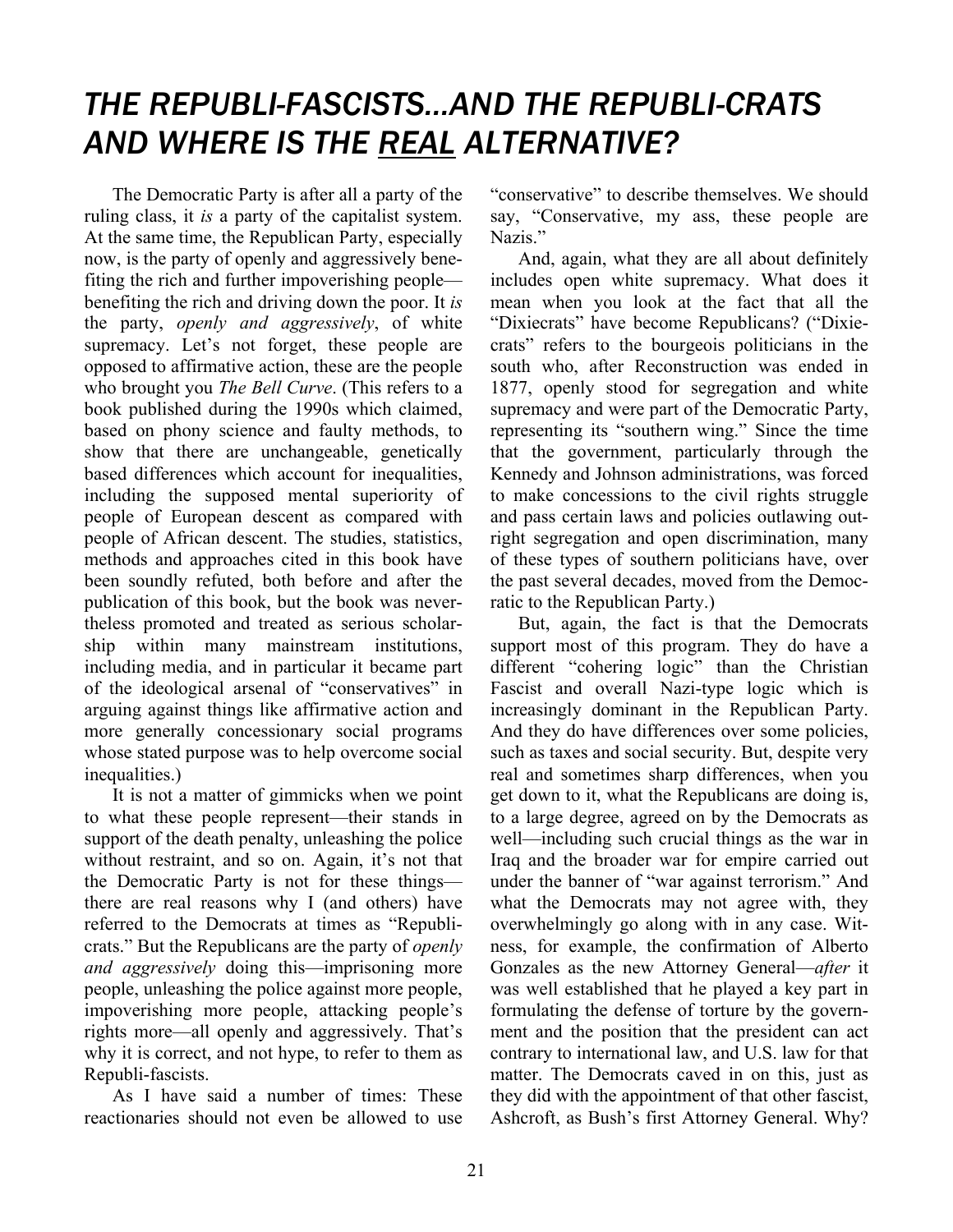#### 22 BOB AVAKIAN

Because the Democrats are the representatives of the same system, and fundamentally for that reason they cannot offer any real alternative. I spoke to this in "The "Pyramid of Power"<sup>1</sup> and it is something we need to keep going back to and deepening people's understanding of, in order to enable people to see the need to break out of this

whole framework of mainstream bourgeois politics in order to bring about a real alternative.

#### **NOTES:**

1. Bob Avakian, "The Pyramid of Power and the Struggle to Turn This Whole Thing Upside Down," *RW* #1237, available online at revcom.us.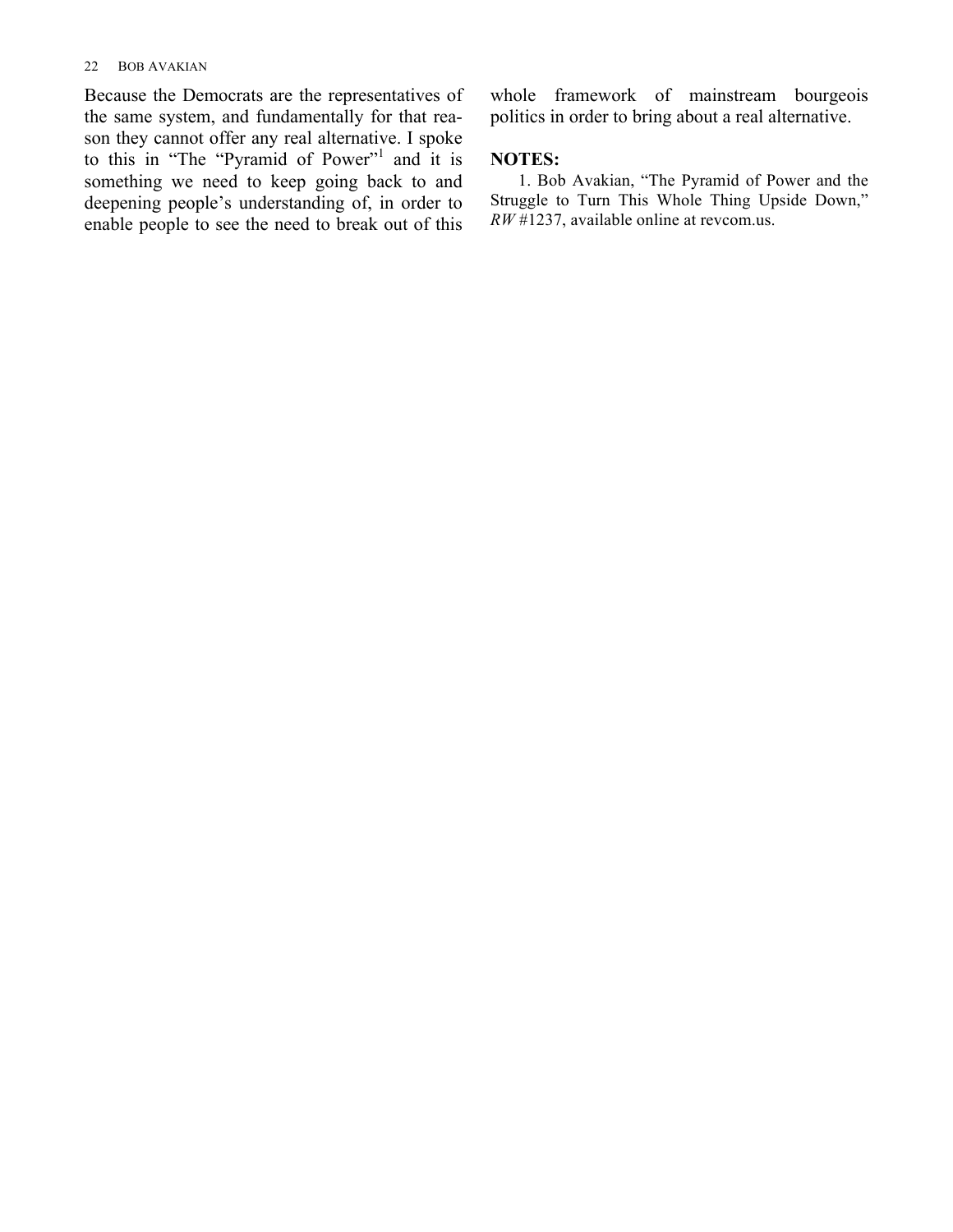## *ON MANDATES...LIARS...AND THE WILL OF THE PEOPLE*

Bush has no legitimate mandate. The will of the people was *not* expressed in the 2004 election—not only because of voter intimidation and fraud, which there definitely was some of, but beyond all that, and most essentially, because the people were not given a real choice. They were not given a real avenue in which they could express their opposition to what is represented by Bush. The real story of what is happening and the alternative to it was never presented in the election—certainly it was not presented by Kerry and the Democrats.

Bush was never straight-up called a liar and called to account for his lying, just to take one basic thing. There were three presidential debates and one vice-presidential debate, and yes, "misleading" was tossed around by Kerry and the Democrats, but never was Bush called out as a liar and called to account for his lying around Iraq and other things. The Democrats refused to do it because, especially on the most crucial issues such as the war in Iraq, they shared the same fundamental program as the Republicans.

So, the fact that nobody can really dispute is this: never was this whole program of Bush's frontally opposed, never was a real alternative offered to people, and particularly never over such crucial things as the war in Iraq or the Patriot Act. Kerry and the Democrats did not say, "Get rid of the Patriot Act"—Kerry said, "We should fix it." Kerry and the Democrats did not say, "Bush lied, about weapons of mass destruction and other things, to get us into Iraq, and we should get out." Kerry said, "Bush made a mess of it and now you need to elect me so I can win this war."

It is clear that the will of the people *could not possibly be* expressed, because they were not given any real alternative.

And people who *supported* Bush were never really confronted with the fact that Bush is a fucking liar—that he took the country to war and has killed thousands and thousands of people in that war on the basis of flagrantly and brazenly lying before the whole world. He was never called to account for that. So people who thought they could rely on Bush to protect them were never

even confronted with that fact—of his outright lying and everything that goes along with that—in any real way. Certainly not in the context of this election—not by the candidate, Kerry, who was supposed to represent the "realistic alternative" to Bush.

A lot of exposure can and must be done around all this.

The central message is that we do not accept this election and its so-called "mandate," we do not accept this whole program, and we need to manifest a massive repudiation of it in all kinds of forms. And in this we have to build a very broad unity, with a wide diversity of forces. We should try to unleash a lot of creativity around what that would mean—in the cultural sphere, in the overtly political sphere, in whatever spheres people are in. We should not aim low. We should aim high. We should call on people by saying: "This is too important just to go along with it—there is too much at stake for the whole world to just go along with this." As we pointed out in our Party's statement, right after the election, $\frac{1}{x}$  we have to have not just the attitude of letting it be known that we don't agree with this, but an orientation of actually *stopping* it. This program of Bush's is completely unacceptable.

And then we do need to go deeply into the basic point that the people were denied the chance to really express their will in this election. That question is going to come up, even from people who hate this program represented by Bush: "Well, yes, but people voted for it." So we need to speak to that. At the same time, there is already a broad and deep sentiment—"No Mandate!" We need to build on that and give it the maximum possible, most powerful political expression.

And there needs to be struggle with many progressive people to help them sum up correctly what happened through this election. Some of them got caught up in trying to blame Nader even in advance of the election—for Bush's staying in office. But the real point is that Kerry and the Democrats did not—and, more fundamentally, *could not*—offer a real alternative. It is crucial that people, as broadly as possible, draw the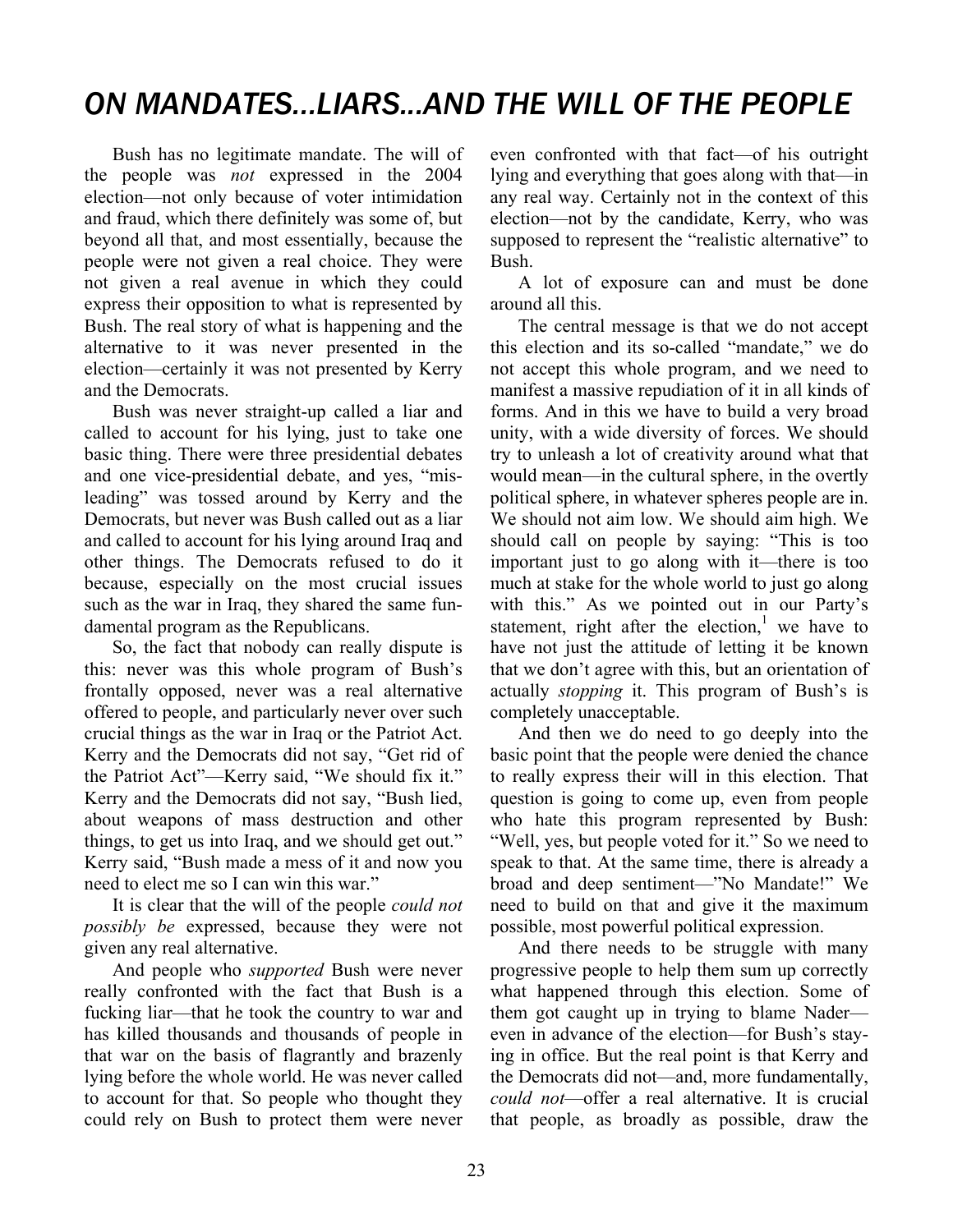appropriate and correct lessons from all this, and that will take struggle, even as we are uniting with people to carry forward resistance in the circumstances where Bush remains in office and is aggressively accelerating his program in every sphere of society, and throughout the world.

In a lot of cases, when the masses turned out to vote in this (2004 election), even though they were not given any real alternative, it was a positive thing—or had a very definite positive side—it was a politicizing of the masses on a not so terrible basis. The bourgeoisie partly created the atmosphere—they created a politically charged atmosphere for their own reasons—but it hasn't all been, or remained, on their terms completely. The atmosphere is very politicized, and there is a lot of potential to turn this into something very positive, in more immediate terms and looking beyond that toward strategic revolutionary objectives. But, again, that will take work, and struggle.

#### **NOTES:**

1. "The Will of the People Was NOT Expressed in This Election," available online at revcom.us.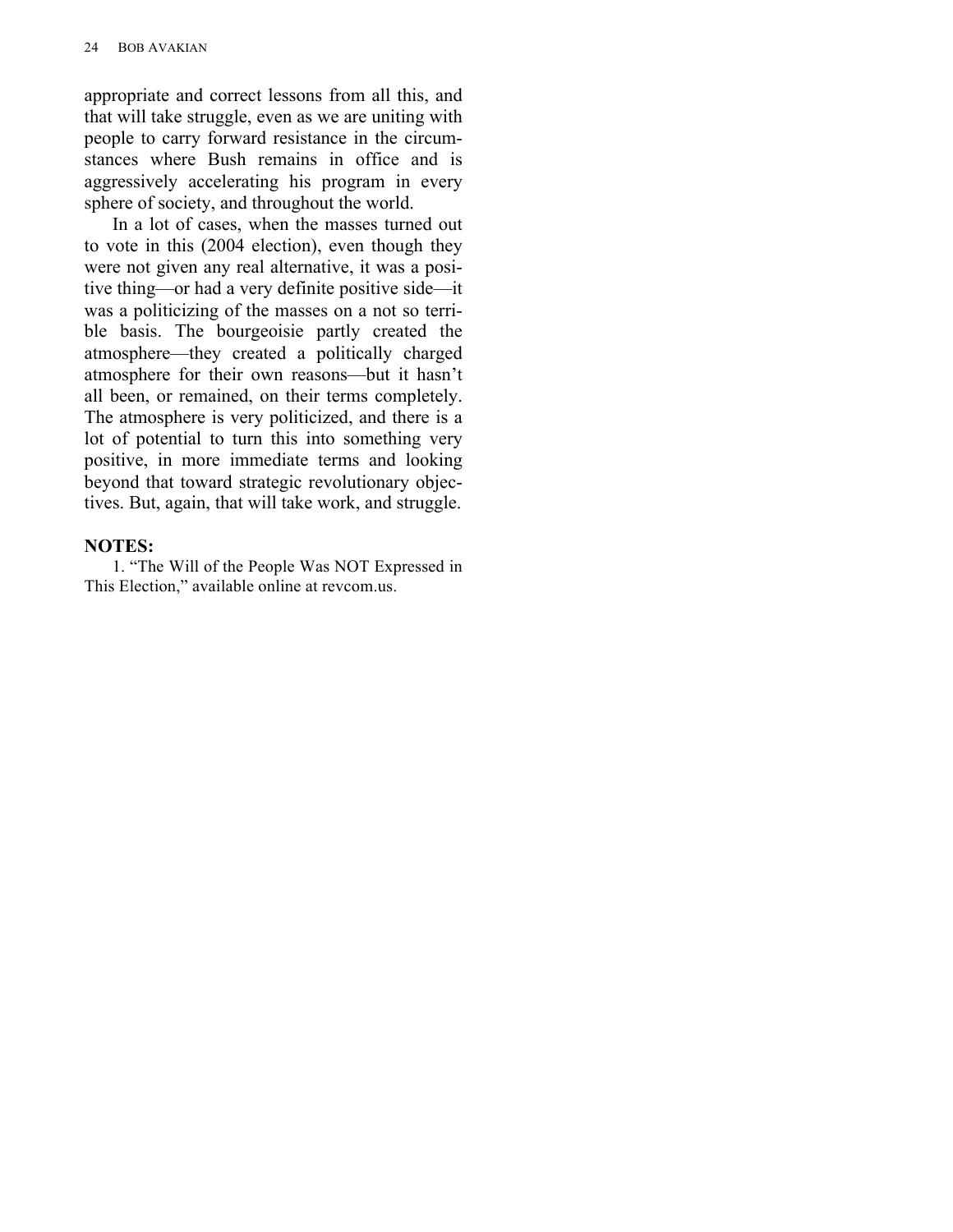## *THE CENTER—CAN IT HOLD? THE PYRAMID AS TWO LADDERS*

Let's look again at this pyramid of power that I have spoken to before. In that piece on "The Pyramid of Power and the Struggle to Turn This Whole Thing Upside Down," I made the point that:

*"At the top of this pyramid are the people that rule this society. Here's the pyramid and here are the Republicans over here (on the right) with their shit going down to the right-wing social base of religious maniacs and fundamentalist fools. On the other hand here are the Democrats at the top of this pyramid (on the so-called 'left'), who are the people that they try to appeal to—not that the Democrats represent their interests, but who are the people that the Democrats try to appeal to at the base, on the other side of the pyramid, so to speak? All the people who stand for progressive kinds of things, all the people who are oppressed in this society. For the Democrats, a big part of their role is to keep all those people confined within the bourgeois, the mainstream electoral process, and to get them back into it when they have drifted away from—or broke out of—that framework."*<sup>1</sup>

Well, we can also conceive of this as a pyramid made up of two ladders that are leaning against each other at the top; and the centrifugal forces at the bottom, pulling away from the center, can cause it to collapse. In that kind of context and in that kind of way, you can see how the question arises very acutely: the center—can it hold?

#### \*\*\*\*\*

The polarization in the ruling class of the U.S. now is between centrist mainstream imperialist thought and program, on the one end, and, on the other end, fascist thought and program—all ultimately serving the same imperialist system. Yes, there are gradations. Yes, there are forces in between, and there are forces, especially among the broader population, that don't fit into that configuration at all fundamentally, and others that we have to rupture out of it. But if you think of this pyramid analysis, this is basically what's at the

top of the pyramid, what's represented on either side of the apex of this pyramid, to put it that way—that's what it is: mainstream imperialist thought and program, on the one side, and fascist thought and program on the other side, all rooted in and ultimately serving the same imperialist system.

And all this is increasingly moving to the right. That's why you had such a (to use their phrase) "disconnect" in this election between the Democratic Party leadership and the "mass base" of people who voted for the Democrats. Even at the Democratic Party convention in 2004, there was this huge gap and difference between the sentiments of the people there, who are Democratic Party lower level functionaries by and large—between their sentiments about key issues like Iraq, which were overwhelmingly to get out of Iraq for basically good reasons—and what was being articulated from the stage and by the candidate Kerry himself. And that great difference ran right to the election. This was a little bit like the phenomenon I spoke to, in terms of the 2002 mid-term election, where people poured out into the streets, largely as a result of the fact that they were desperate to have some way to oppose the Iraq war and the Democrats refused to give it to them. Well, this time around, in the 2004 Presidential election, the Democrats refused to give it to them again, but many people still went and very consciously voted—this was not an apathetic populace in this election, including among the basic masses. Yes, some people didn't vote, but this was a very politically charged and, on a certain level, politically aware populace on both sides of the polarization as it took shape around the election. And many people poured into voting, including a huge number of people who voted for Kerry who were saying, "yes, Kerry is no good," but wanting desperately to get Bush out—and not for bad reasons overwhelmingly. The way that took expression is not what we want or need, but what was finding expression in that was something we definitely must unite with and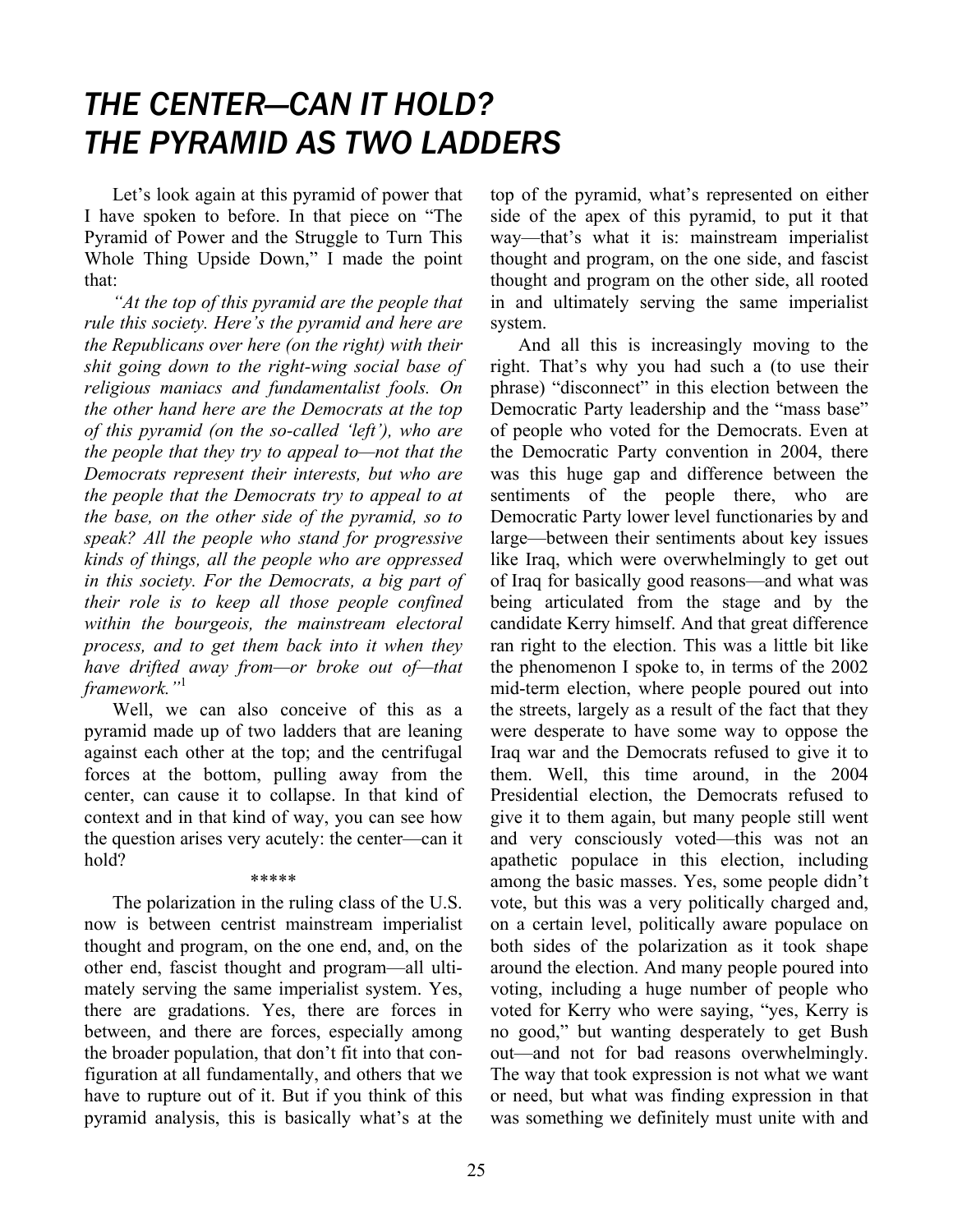do unite with, even though we have to divert it and lead it somewhere else.

So there was this very stark "disconnect" between these people and the Democrats they voted for. However, one of the things that does happen—and you could see this also through the electoral process—is something I observed in one of those short comments I made just before the election, which was printed in the  $RW<sup>2</sup>$  where I said that if you try to make the Democrats be what they are not and never will be, you will end up being more like what the Democrats actually are. And you could see that dynamic at work in the 2004 election too. Some people started adopting Kerry's terms for criticizing Bush, even though they don't agree with those terms. If you step back, do you agree that the point is that Bush is an inefficient commander-in-chief in Iraq? Is *that* your critique of what's happening? For millions and millions of people the answer is clearly: No. But you still find people getting drawn into those terms.

So, on the one hand, this polarization is obviously not what we need. On the other hand, there is potential in it, in terms of the fundamental question of whether the center can hold—and what will happen if it doesn't hold. It's not at all guaranteed that if it doesn't hold there will be a positive outcome, from the point of view of everything we're about and are striving for, and seeking to lead masses of people to achieve. It's not at all guaranteed that if the center, in its present form, doesn't hold things will come out positively—it could all come out extremely negatively. In fact, right now that's the greater likelihood—and that's what got many people paralyzed with fear, frankly. And we have to do something about that too, through our work ideological and political, and yes, ultimately organizational work on the basis of ideological and political line.

All the turmoil that's going on in society reflects in a fundamental way our analysis that this is a period where the world is marked by a major transition with the potential for great upheaval—a period transition which began with the dissolution, or collapse, of the Soviet Union and its empire at the beginning of the 1990s. More and

\*\*\*\*\*

more we are seeing this borne out. This is opposed to the sort of classical "Third International" analysis of "the crisis of imperialism," attributing everything U.S. imperialism is doing in the world to the depth of crisis it's enmeshed in.<sup>3</sup> That's not to say that there aren't dire conditions for masses of people and real political and other crises in large parts of the world, but "Third International" notions of "crisis of imperialism" is not the way to understand the actual dynamics at work. The program that's embodied in that National Security  $\alpha$  document of 2002,<sup>4</sup> the program that is represented by, as one book puts it, *The Rise of the Vulcans*, with Cheney and Rumsfeld and the rest, is not a program arising in response to a deepening crisis that's gone on for three decades in more or less the same form—this would hardly account for "minor events" like the dissolution of the Soviet empire!<sup>5</sup> Instead, what is going on in the world manifests itself as an expression of this period of major transition with the potential for great upheaval—upheaval which we're obviously already seeing.

But there is a real question being posed: This is the Newt Gingrich point<sup>6</sup>—his own version of "the center cannot hold." We've seen this in the Clinton impeachment crisis, in the 2000 election, and in a different form through the recent election and things bound up with it. The way in which the ruling class has been able to hold this society together and rule it, and been able to have its larger interests prevail over lesser partisan disputes, is already fraying to a significant degree. There are underlying material reasons for this, some of which is spoken to in *Preaching From a Pulpit of Bones*<sup> $7$ </sup> as well as in the "Right-Wing" Conspiracy" piece $8$ : There are significant changes in the economy—both the U.S. and world economy—particularly as this has been unleashed by the fall of the Soviet empire, there is the heightening globalization. There are the accompanying and corresponding changes inside the U.S., particularly in terms of both the necessity and opportunity to do away with the New Deal<sup>9</sup> consensus and the Great Society programs. 10

One of the things that is said in *Notes on Political Economy* is that when a legitimacy crisis occurs, when the "glue" that holds society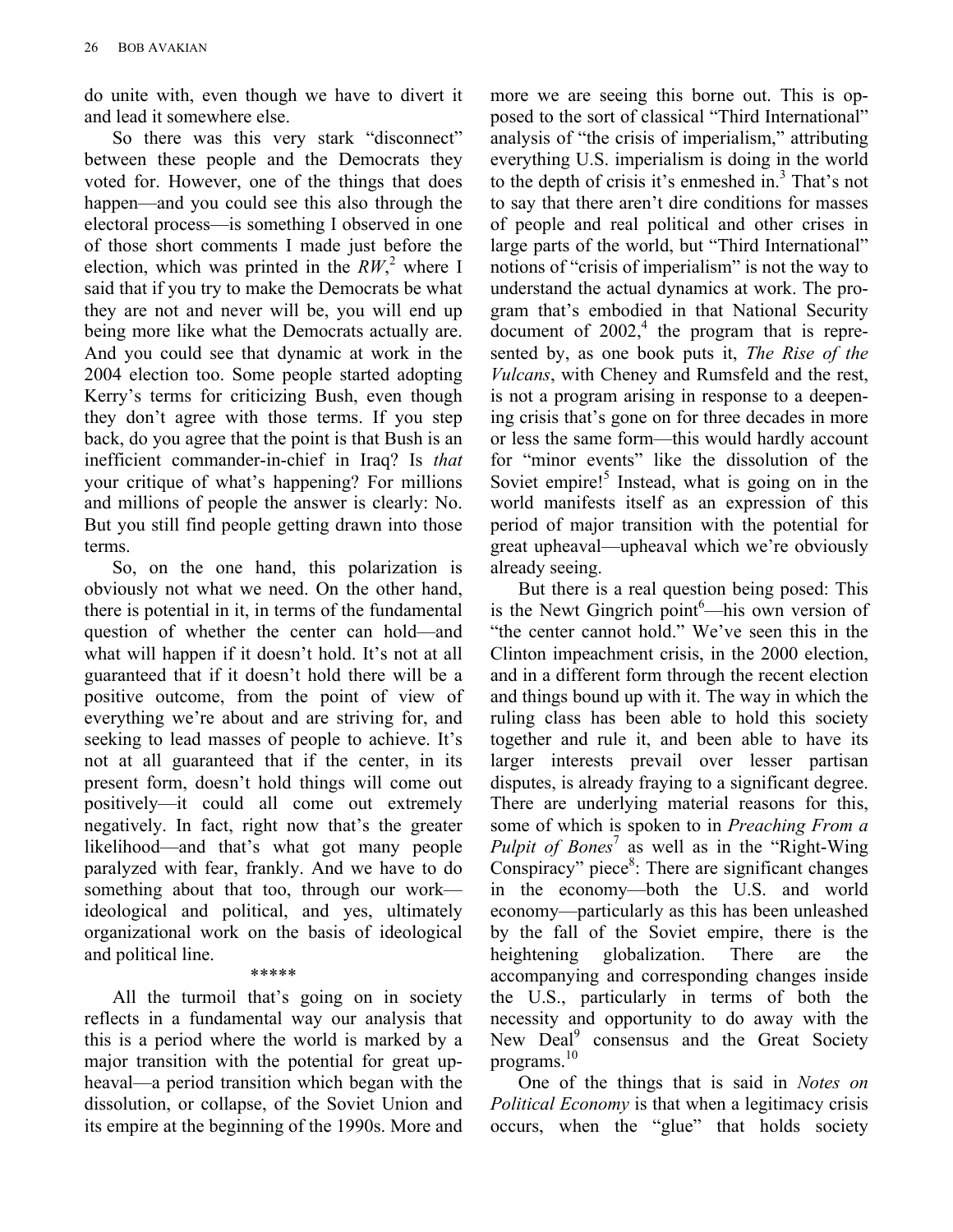together begins to come undone, and there is an attempt to forge a new ruling consensus, then it is acutely posed whether that attempt to forge a new ruling consensus (a new "social glue," so to speak) is going to hold and work. That's a very relevant point now and a very relevant thing to dig into more deeply in terms of all this.

So we do have these very acute contradictions in society *and* within the ruling class, which are not entirely under the control of anyone. We are not dealing with "a committee of the ruling class"—all sitting there turning political faucets off and on. There are people seeking to do that, political operatives like the Karl Roves, or whatever, but that is not the fundamental dynamic that is going on. There are different forces in the fray, within the ruling class and more broadly in society, and this *is* putting a tremendous pressure on the coherence of the center as it has existed and as they're now seeking to reforge it through a lot of struggle. There is not one uniform group seeking to do this, but through struggle there's an attempt to reforge a center and a ruling consensus, in the context of this period of major transition with the potential for great upheaval.

#### \*\*\*\*\*

In "GO&GS" (*Great Objectives and Grand* Strategy)<sup>11</sup> I quoted Edward Luttwak's book *Turbo Capitalism*, speaking not so much to the religious fundamentalist aspect of what the ruling class is doing now but to the general punitive aspect of the U.S. culture at this time. And Luttwak actually says something rather striking. He says that the American form is less virulent, but there's a similarity with what occurred in Nazi Germany, where there is a non-economic expression of revenge for ultimately economic factors. This relates to the phenomenon Luttwak is referring to with the metaphor of turbo capitalism—the fast pace of life, the insecurity that is brought with it. Yes, many people have been making a lot of money, particularly in the '90s, but they don't have the job security, they don't have the life security they feel they had before. I have also quoted this other book, on suburbanization, *Fortress America*, where the authors talk about people retreating into suburban enclaves—trying to pull the drawbridge up around themselves [*BA laughs*]. There is actual instability and uncertainty and chaos and volatility, and there is also manufactured fear, which is something Michael Moore brought out in his movie *Bowling for Columbine*. There is both real and manufactured fear and bases for fear. But Luttwak's point about the non-economic expression of revenge for fundamentally or ultimately economic developments is a very significant part of the whole picture that we have to understand—and move to transform.

#### **NOTES:**

1. This article originally appeared in *RW* #1237, April 25, 2004, and is available online at revcom.us.

2. These comments, under the heading "Food for Thought While Agonizing Over Bush and Everything He Stands For," appeared in *RW* #1254, October 10, 2004, and is available online at revcom.us.

3. The "Third International" refers to the Communist International (or Comintern), which was founded by Lenin shortly after the victory of the Russian Revolution. But especially during the time when it was led by Stalin, from the mid-1920s until it was dissolved at the time of World War 2, the Comintern was increasingly marked by a mechanical approach to analyzing the world situation, which essentially saw capitalism as caught in a continuing crisis that was always worsening or about to worsen. For more on this, see the book *America in Decline* by Raymond Lotta (Banner Press, 1984) and the RCP's *Notes on Political Economy: Our Analysis of the 1980s, Issues of Methodology, and the Current Situation* (RCP Publications, 2000).

4. The full title of the document is "The National Security Strategy of the United States of America, September 2002."

5. The full title of the book is *The Rise of the Vulcans: The History of Bush's War Cabinet*, by James Mann.

6. A reference to this is in a previous excerpt in this pamphlet, "The Coming Civil War and Repolarization for Revolution in the Present Era," which appeared in *RW* #1274, April 10, 2005. In that excerpt Bob Avakian says: "In speaking to 'a coming civil war' I am 'drawing inspiration' from Newt Gingrich (the prominent Republican politician who was formerly the Speaker of the House of Representatives), who has made the observation that what's happening now in the electoral arena and the broader things that it reflects in U.S. society is analogous to what was going on in the U.S. in the 1840s and the 1850s, and that this isn't something that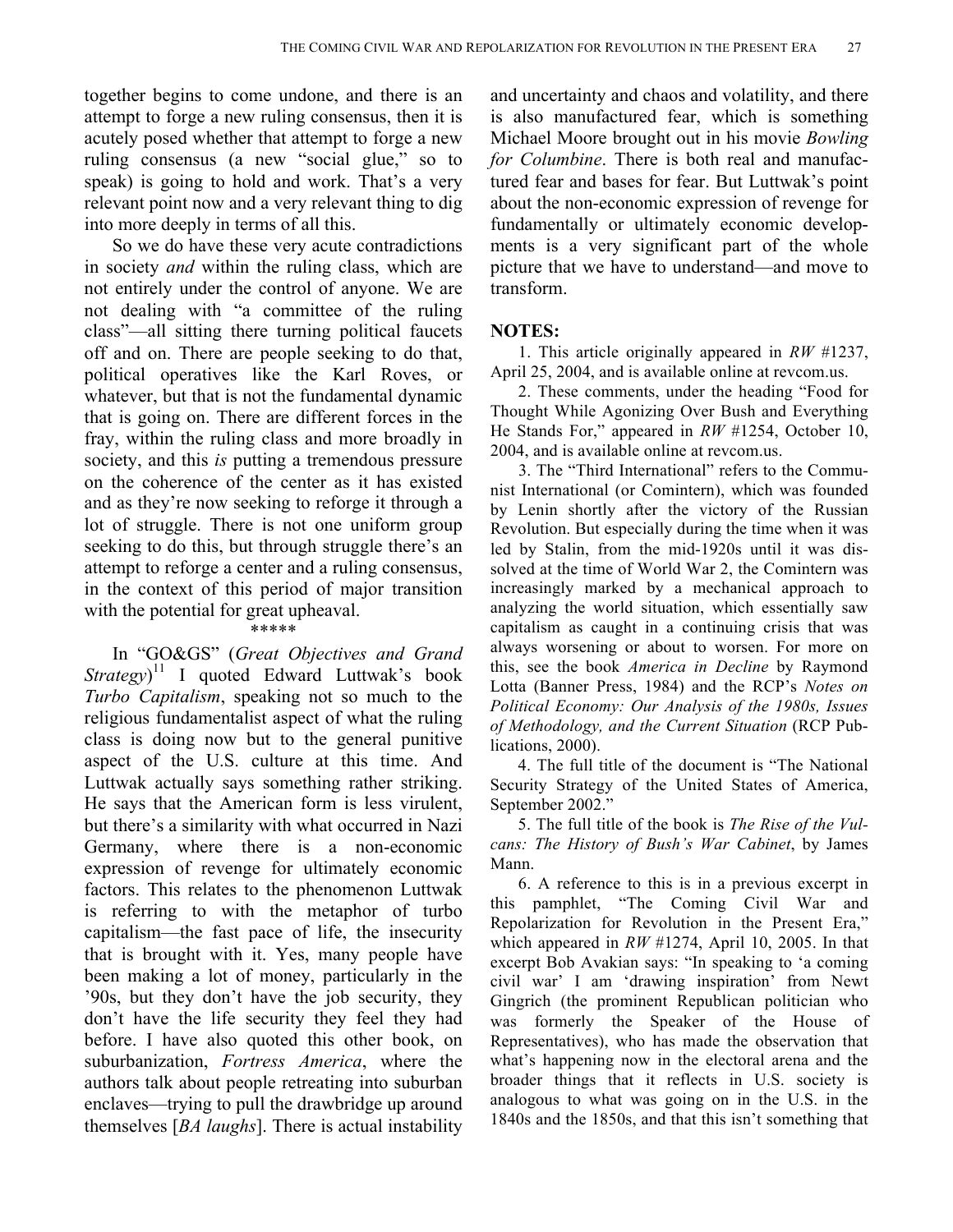will—I'm paraphrasing, but this is the essence—this isn't something that will go away. It will only be decided when one side or the other wins out."

7. *Preaching from a Pulpit of Bones: We Need Morality But Not* Traditional *Morality*, Banner Press, 1999.

8. "The Truth About Right-Wing Conspiracy...And Why Clinton and the Democrats Are No Answer" was reprinted in *RW* #1255, October 17, 2004, and is available online at revcom.us.

9. President Franklin Delano Roosevelt's New Deal program was enacted in the 1930s to save U.S. capitalism in the depths of the depression by carrying out a series of reforms. Among them was the enactment of Social Security, unemployment insurance, and laws legalizing trade unions and creating the modern system of collective bargaining. The New Deal formed the basis for a modern "social compact" or "consensus" where working people were led to accept the framework of capitalism in exchange for a promise of a social net that

10. President Lyndon Baines Johnson's Great Society programs were enacted in the midst of the upheavals of the 1960s. It was a series of domestic reform initiatives including civil rights legislation, creation of medicaid/medicare government health insurance and general talk of a "war on poverty."

11. Excerpts from "Great Objectives & Grand Strategy" appeared in the *Revolutionary Worker* from November 2001 to March 2002, and are available online at revcom.us.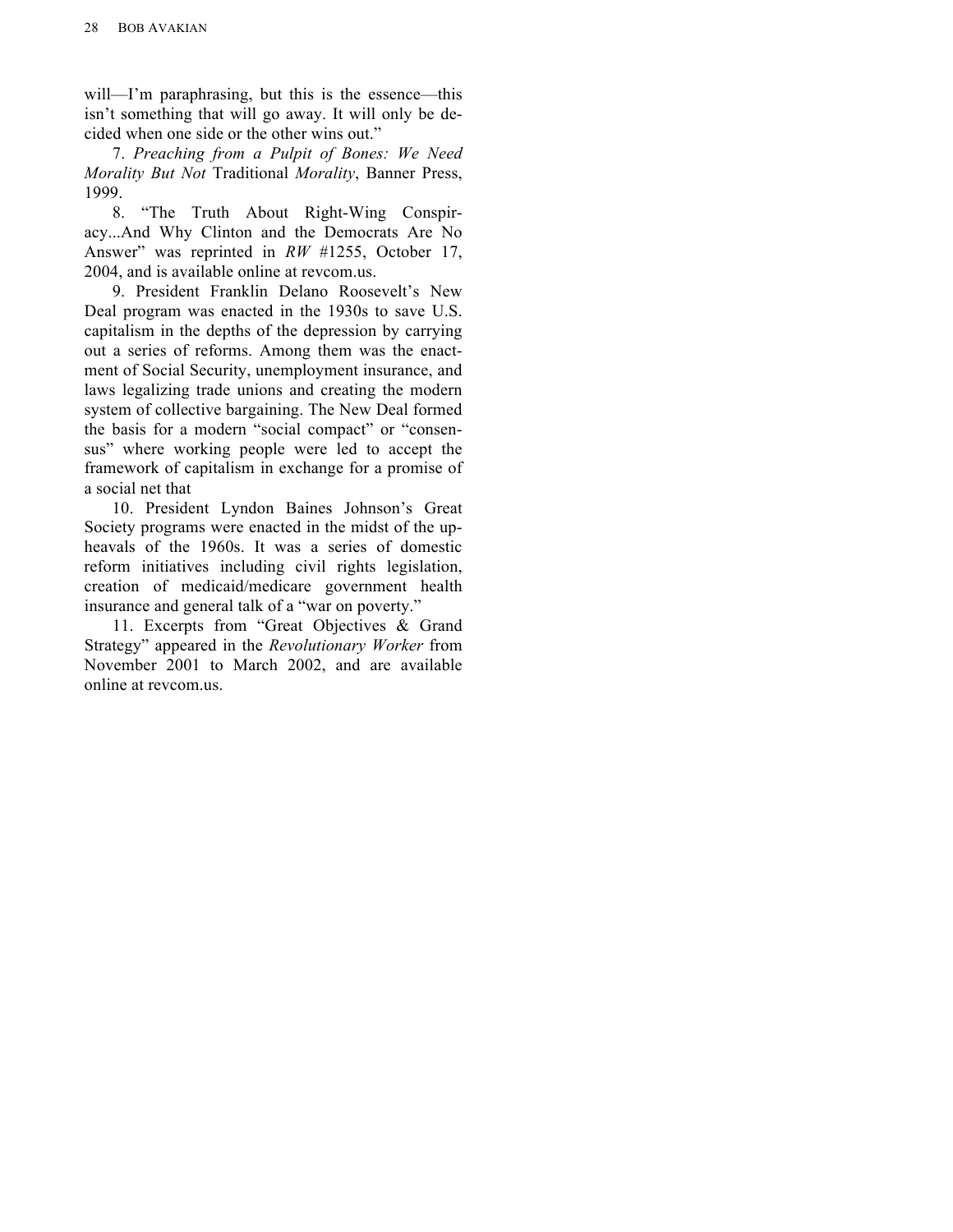## *A WAY TO UNDERSTAND WHAT'S GOING ON: THE TWO PATS, AND ANDREW SULLIVAN ...AND CORNEL WEST*

I can get at the point I want to make here more or less with the formulation: "The Two Pats and Andrew Sullivan...and Cornel West." I'll explain what I mean by that, as I go along.

Let's take the Bush circle. First of all, there is this Christian Fascist element in it. In reading that Esther Kaplan book (*With God on Their Side: How Christian Fundamentalists Trampled Science, Policy and Democracy in George W. Bush's White House*), you can really see this: Kaplan examines and amplifies further how deeply this has spread—and is being spread even as we speak—through the different agencies and institutions of the ruling structures of society. This is very real, it's very far along and it's very deep. On the other hand, what has actually been driving the foreign policy, or the international dimension, of the Bush regime? It has been not so much the Christian Fascists but this "neocon" ("neoconservative") bunch. A number of them are Jewish, for one thing, and therefore they are not *Christian* Fascists, although there is this whole Book of Revelation thing with Israel—that the existence of the state of Israel is a pre-condition for the second coming of the Christian Lord. There is what some people call (I think Kaplan calls them this) "Christian Zionists"—Christian fundamentalists who are the most ardent defenders of Israel, at this point—until the time comes for the Jews to convert to Christianity! But right now, the Christian fundamentalists are the most ardent defenders of Israel; there is no one who is a more fanatical defender of Israel—and even "the greater Israel"—than these Christian Fascists. ("Greater Israel" refers to territory supposedly guaranteed to Israel by god, beyond just the present boundaries of the state of Israel.) There is no one more opposed to making concessions in the occupied territories than the Christian Fascists, based on their interpretation of "Revelation."<sup>1</sup>

As for the Wolfowitzes and people like him (this refers to Paul Wolfowitz, deputy secretary in the Department of Defense, and a major policy maker, particularly with regard to foreign policy and war, in the Bush regime) many of them are Jewish but most—or certainly many—of them are secular, actually, from what one can tell. And they are, in any case, not motivated by a religious fundamentalism. If you read *The Rise of the Vulcans* (a book by James Mann), a lot of them are, as someone referred to, "Straussians" ideologically. (This refers to Leo Strauss, a conservative thinker who has had a lot of influence among people in the Bush administration and similar types.) I haven't really studied Strauss, so I'll make that proviso and caveat right off the bat. But, from what I understand from reading *The Rise of the Vulcans*, and a few other things, there is an element ideologically, in terms of opposition to relativism and the promotion of absolutism, which is part of Straussian thought too—as well as Christian Fascist fundamentalism. And that overlaps with but is not by any means identical to and in some ways is in contradiction to—the Christian Fascist form of absolutism and Christian Fascist ideology generally.

So, right now, in the persona of not only Bush but Cheney, and the Bush-Cheney combo, these things are being held together, so to speak. And right now their unity and identity is much greater than their opposition. But they are not identical, not the same. So that's one thing to understand. The dynamics are more complex than that. Pat Buchanan comes up here, in that I've given him credit previously for being far-seeing. He's not the only one, but he was prescient, we should give him credit [*BA laughs*]. He started writing his book *The Death of the West* before, and then finished writing it after, September 11, 2001, and he commented, in the part of that book written after September 11: There is all this national unity right now (right after the events of September 11) but it is not going to last; there are deep social and cultural and other divides in this society, and they are going to reassert themselves.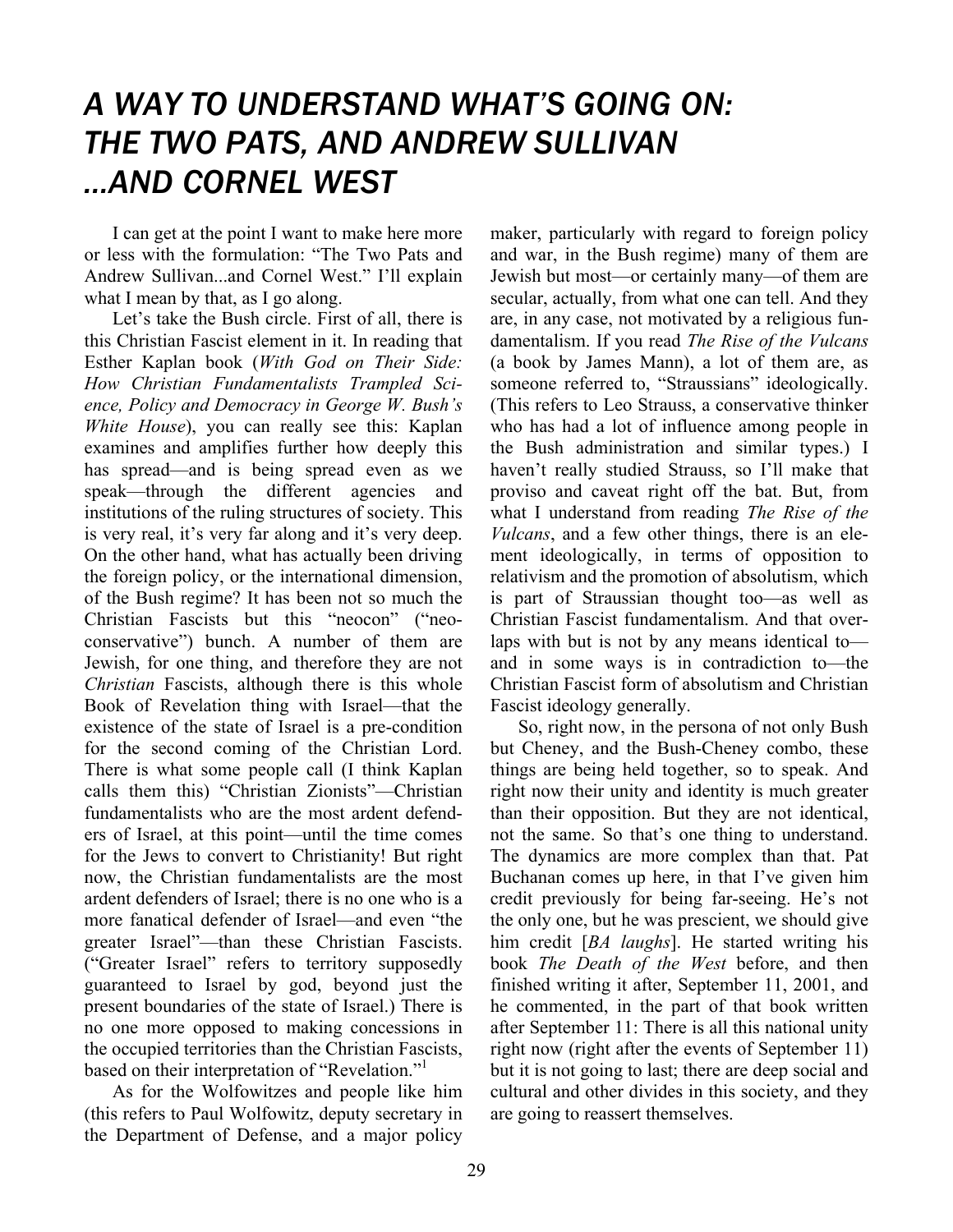And he was right—U.S. society did repolarize very sharply. I raised this also in connection with a point that I made in "New Situation/Great Challenges"<sup>2</sup> where it talks about how the Christian Fascist element was the driving element in the Clinton impeachment thing, but then after September 11 it was enveloped within this larger juggernaut while still remaining a core and driving force within it. And I think this speaks to the point that a comrade in our Party raised about the shifting of this from time to time and how different elements of this whole package—which we can, for shorthand, characterize as the Bush-Cheney package—may be at the forefront at different times. Cheney is not a Christian fascist—I don't know if he's really a Christian or not, but that's not his particular thing, Christian Fascism—although, in his own way, he's certainly a diehard reactionary. Edwards did bring out a few things that illustrate this in that one debate, the Vice Presidential debate: how reactionary Cheney has been, and how proud he is of how reactionary he's been. He voted against making Martin Luther King's birthday a holiday, he voted against a resolution calling for the release of Nelson Mandela from prison in South Africa—these are a few things Edwards brought out. Cheney has a whole record along these lines, of which he is very proud. It can't help but dovetail and overlap with the Christian Fascist program, including on things near and dear to their hearts, but it's not the same. There is the particularity of Cheney's daughter (who is openly a lesbian), but more generally the position Cheney has voiced on the question of homosexuality is not the same as the Christian Fascist position. And Cheney articulates his position on that, in part at least, because there are some people whom the Republican Party and that general section of the ruling class want to appeal to who don't share the views of the Christian Fascists on gay marriage (or on homosexuality more broadly) and on questions like abortion.

There is this tension, and different aspects of this program can come more to the fore or recede more to the background depending on what's happening in the world. But the Christian Fascist element has its own dynamic within this, which is not absolutely identical to the "neocon" ("neoconservative") program and the international strategy embodied in that National Security document of  $2002<sup>3</sup>$  Condoleezza Rice is a Christian daughter of a minister, but I don't know that she's a Christian Fascist exactly. So, it is more complex, and we have to understand the dynamics. But the reason I raise Pat Buchanan is because what has happened is that as that repolarization that he (Buchanan) spoke of reemerged, and as the "war on terror" took what to many people appeared to be a "detour" into Iraq, that brought out, or brought to the fore, more opposition to the Iraq war. This was Kerry's position, of a sort—that Iraq was a "detour" from the "war on terror"—although Kerry definitely took the stand that, "now that we are into this war in Iraq, we have to win it...and I can do that better than Bush." In actuality, Iraq is not a "detour." It's part of a larger strategy. But if you buy the line about the "war on terror"—that somehow this is really what Bush and company are waging, or should be waging— then perhaps the war against Iraq doesn't make sense. And that's partly why the repolarization has asserted itself too, because a lot of people, including some people who should have known better, took the position, if not of supporting at least of standing aside from and not opposing, the war in Afghanistan, because they bought into the propaganda that this was waged as a justified and necessary response to the September 11 attacks, even though in reality the war in Afghanistan, too, was part of the whole strategy of more aggressively asserting U.S. imperial rule around the world, and more forcefully recasting the world under U.S. imperial domination—a strategy that was formulated *well before* September 11. But with Iraq, it was more clear how that war was not in line with the proclaimed rationalizations for the "war on terror."

The point is that part of the reason this repolarization reasserted itself so quickly and so strongly is that the contradiction between the appearance of a "war on terror" and the essence of a war to expand and refortify empire asserted itself very powerfully around Iraq. But then there comes the Andrew Sullivan point, which is cited in "Right-Wing Conspiracy," <sup>4</sup> where Sullivan,

\*\*\*\*\*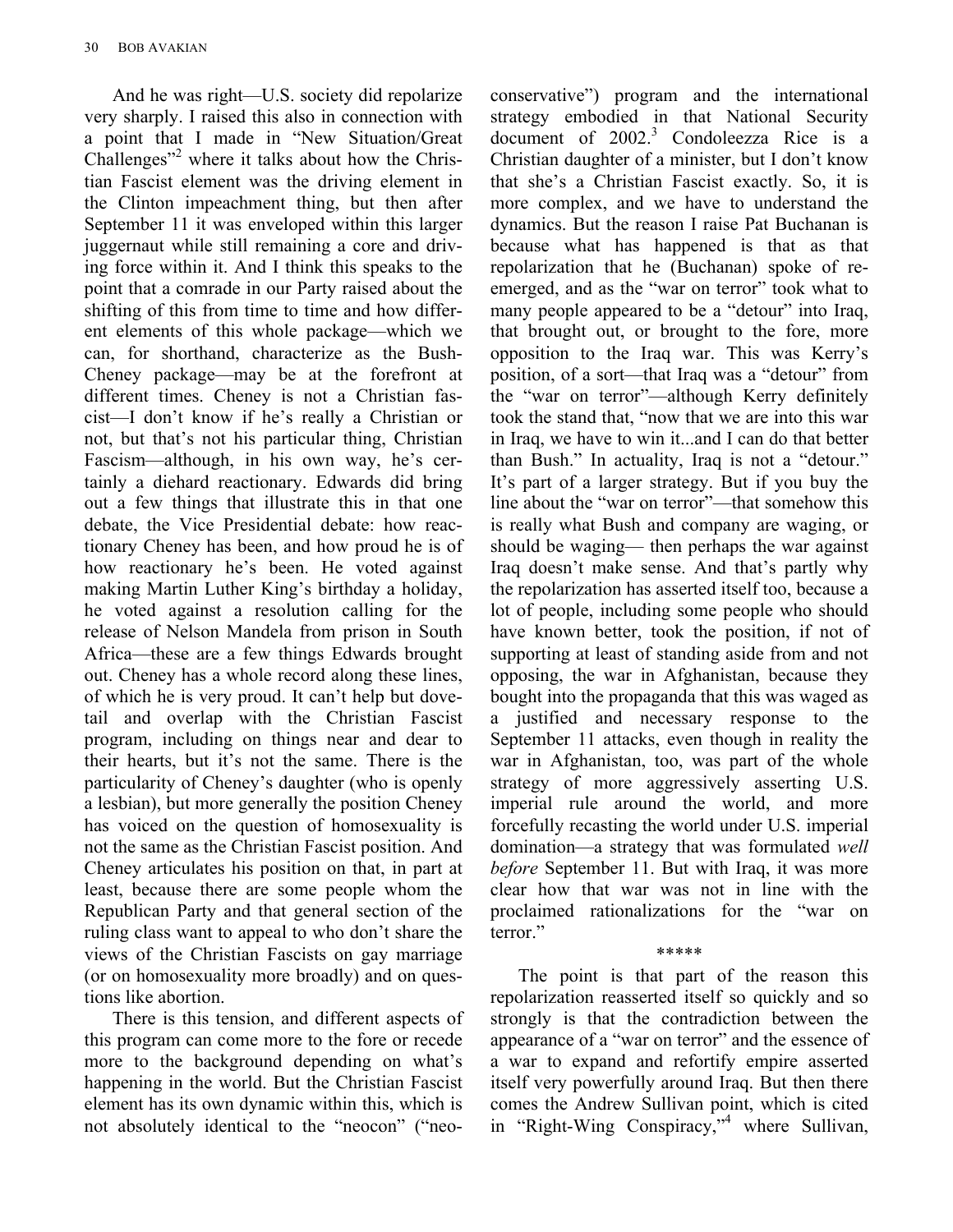himself an avowed "conservative" and admirer of Ronald Reagan, makes the point that even "fiscal conservatives" (referring to people who favor cutting taxes and keeping government spending down for social programs, etc.)—even, if they aren't particularly religious, they have to wrap up what they are fighting for in the terminology of social conservatism and essentially merge it with this Christian Fascist thrust. They can't get over within the Republican Party, for example, simply by arguing for fiscal conservatism—and in fact, fiscal conservatism is out the window with this Bush regime. This has got a lot of these traditional libertarian types very upset; they're writing books, too—not just Buchanan, other people are writing books, criticizing Bush for, among other things, his government spending and the huge deficit that has been piling up under his regime. Buchanan has a new book, *Where the Right Went Wrong*, and these other people are writing books about the betrayal by Bush of the conservative cause.

So that touches on something very real about the Christian Fascist phenomenon, which is that it's not the sum total, even of the Bush-Cheney regime. And one should not fall into reductionism and try to explain everything that's happening in the world, including the major move they are making for unchallenged world domination, by looking through the prism of Christian Fascism. What you definitely do get is Christian Fascist rationalizations for this drive for world domination—that is a very significant phenomenon in ruling class politics these days.

But there is not an identity in all this, and it is not even that the strategically operative program for what they are doing in the world right now is flowing out of Christian Fascism, but actually more out of the "neocon" people, many of whom were "Rooseveltian Democrats" who don't believe in a small state or a small government. And they don't believe in using the state just "for national defense" in some more traditional sense—even though that always meant imperialism. Rather, these "neocons" insist on an aggressive imperialist expansion in the world. These are people who are on mission for "democratization" in the world—in other words, for reshaping the world in the image of the U.S., even reshaping certain countries with some of the outer forms of rule as it takes shape in the U.S.—elections, and so on and so forth.

For example, Christopher Hitchens was on Amy Goodman's program *Democracy Now* not long ago. She asked him, "Have you become a 'neocon'?—you seem to be supporting these neocons." He answered, "Well, I'm supporting people like Wolfowitz." And—I've heard this on other occasions, for example in debates where Hitchens has taken part—he went on to argue that Wolfowitz is different than Henry Kissinger: Kissinger said we should support any despot in order to pursue our interests, but Wolfowitz thinks we should bring in democracy and not support despots. I have seen where Hitchens has made that point in debates, and he repeated that basic point on Amy Goodman's show, and then he cited the Philippines as an example of where Wolfowitz took the position that we should not keep supporting Marcos (the brutal pro-imperialist dictator in the Philippines, in the 1970s and up until the mid-1980s). And Hitchens cited *The Rise of the Vulcans* as a source for this view of Wolfowitz. Well, I've been reading *The Rise of the Vulcans*, so I went to the book to confirm my sense of this, and then said to myself, "Somebody should send an e-mail to Amy Goodman pointing out: 'Even the guy (James Mann) who wrote *The Rise of the Vulcans* says that Wolfowitz was *late* in coming to this position—he hung with Marcos for a long time. So, sorry Christopher, even on that count you can't get over. You can't slide even on that point.' " Even though we have our differences, politically and ideologically, with Amy Goodman, she does a lot of very important exposure, and we should be helping people like her politically combat hackish apologists for this imperialist juggernaut, like Hitchens, and expose their hypocrisy even more fully. That's all a part of what we needed to be doing.

These people (the "neocons") are on a mission for their own view of democracy—but, of course, they do the "Kissinger" thing too. In all these Central Asian republics where U.S. military forces are setting up bases—those are not democracies [*BA laughs*]—by the "neocons" own account, they are brutal bourgeois dictatorships... openly brutal dictatorships, by anybody's account. But, nevertheless, ideologically there is sort of a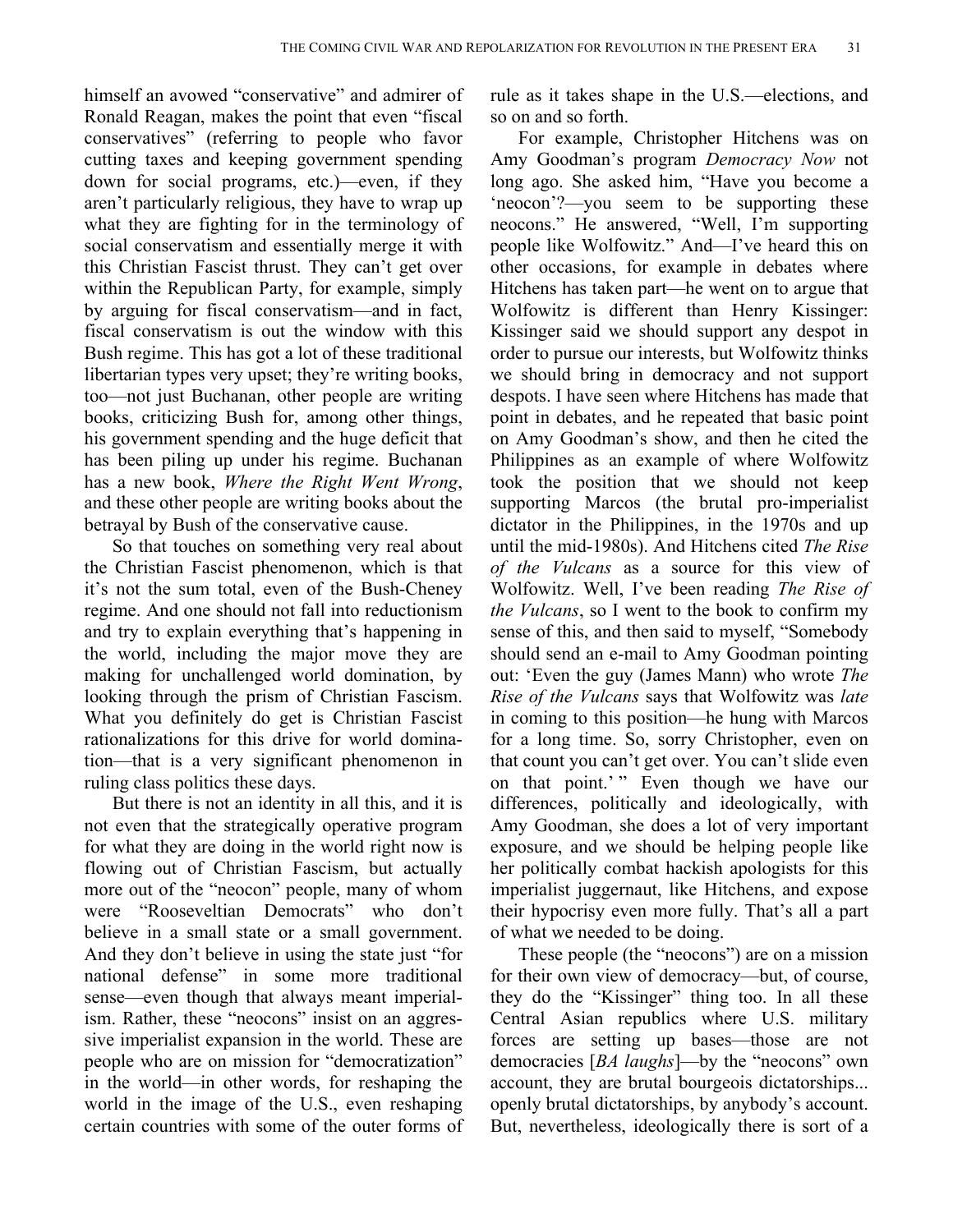crusading missionary zeal here of "spreading democracy in the world," of which Wolfowitz, in particular, is an architect.

And this is causing a lot of conflicts. Buchanan, as well as "Anonymous" (the longtime CIA operative who is the author of the book *Imperial Hubris*) and other people, are saying, in essence: "What the fuck is this 'democratizing mission'—what does this have to do with our interests as imperialists?!" Buchanan is arguing that the U.S. should be "a republic not an empire," even though he's all for imperialism as long as it is "in the national interests"—as he sees those interests. But Buchanan insists, in effect: "This zeal to spread democracy around the world is going to land us in a big shit-load of trouble." That's also the argument of "Anonymous," and other significant ruling class figures are putting this forward as well.

So, it's not all Christian Fascism that is driving things, particularly in the international arena, but there is "the Andrew Sullivan point"—or two points in this connection: First, you cannot get things through, so to speak, within the Republican Party in particular—which *is* the ruling party now—you cannot get things through without some accommodation, at a minimum, to the Christian Fascist forces and program. That's the point of Sullivan's emphasizing that even "fiscal conservatives" have to wrap their program up in a "social conservatism" and Christian Fascism package in some form or other. And, while he was saying that a few years ago, in the context of what became the Clinton impeachment scandal, what he says about this is still true—it's very true right now. Even though the juggernaut of war and repression that was unleashed fully after September 11, 2001, has sort of "enveloped" this Christian Fascism within a broader package, Christian Fascism has remained at the core within all this and, even if you aren't actually a Christian Fascist yourself, it is still necessary to accommodate to that to get things done within the current regime.

That's one point. The second point is something else we've been stressing: Christian Fascism—the Christian Fascist element, within the ruling class and more broadly in society—is a powerful force in its own right, and it's not going away. Very much related to the fact that it's not identical with the whole Republican Party, it's not going to simply tail in the wake of these other programs within that Party. It has its own dynamic, while it overlaps with other "conservative" programs. Presently there's overwhelming unity between these programs, but not complete unity, and the differences are there also. I made the point in the talk "Elections, Democracy and Dictatorship, Resistance and Revolution" about how Al Gore says what he's saying—sharply criticizing Bush and even making some criticism of the Iraq war—and *why* he says it. He says this because he's *not* running for president. At the same time, you've got Schwarzenegger in California, who's supporting funding for stem cell research, and he's not for gay marriage but he's not a virulently anti-gay person either, and he's pro-choice. But, if he runs for president, you'll hear a different tune—if he wants to be the Republican nominee for president—just like Bush the senior was prochoice until he ran for president on the Republican ticket, or got associated with Reagan (as Reagan's vice presidential running mate) even before that.

These are the dynamics. Certainly at this point, I don't think it's possible to get the nomination of the Republican Party for president and be pro-choice. They'll talk about how they have pro-choice elements in their party when it's convenient for them to say that. But I don't believe that at this point you can get the nomination of the Republican Party and be prochoice.

\*\*\*\*\*

Is it possible that there could be a reconfiguration within the ruling class in which the Christian Fascists would actually be smashed? Yes, that is at least theoretically possible—they could be smashed, or pushed back significantly. Gingrich's point can be understood just in terms of conflicts within the ruling class, although I think it would be very difficult to confine such conflicts within those terms ultimately. (This refers to Newt Gingrich's comparison of the present period in the U.S. to the 1840s and 1850s, the decades in which the conflicts that eventually led to the Civil War, in the 1860s, were sharpening.) In other words, there could be a reconfiguration within the ruling class in which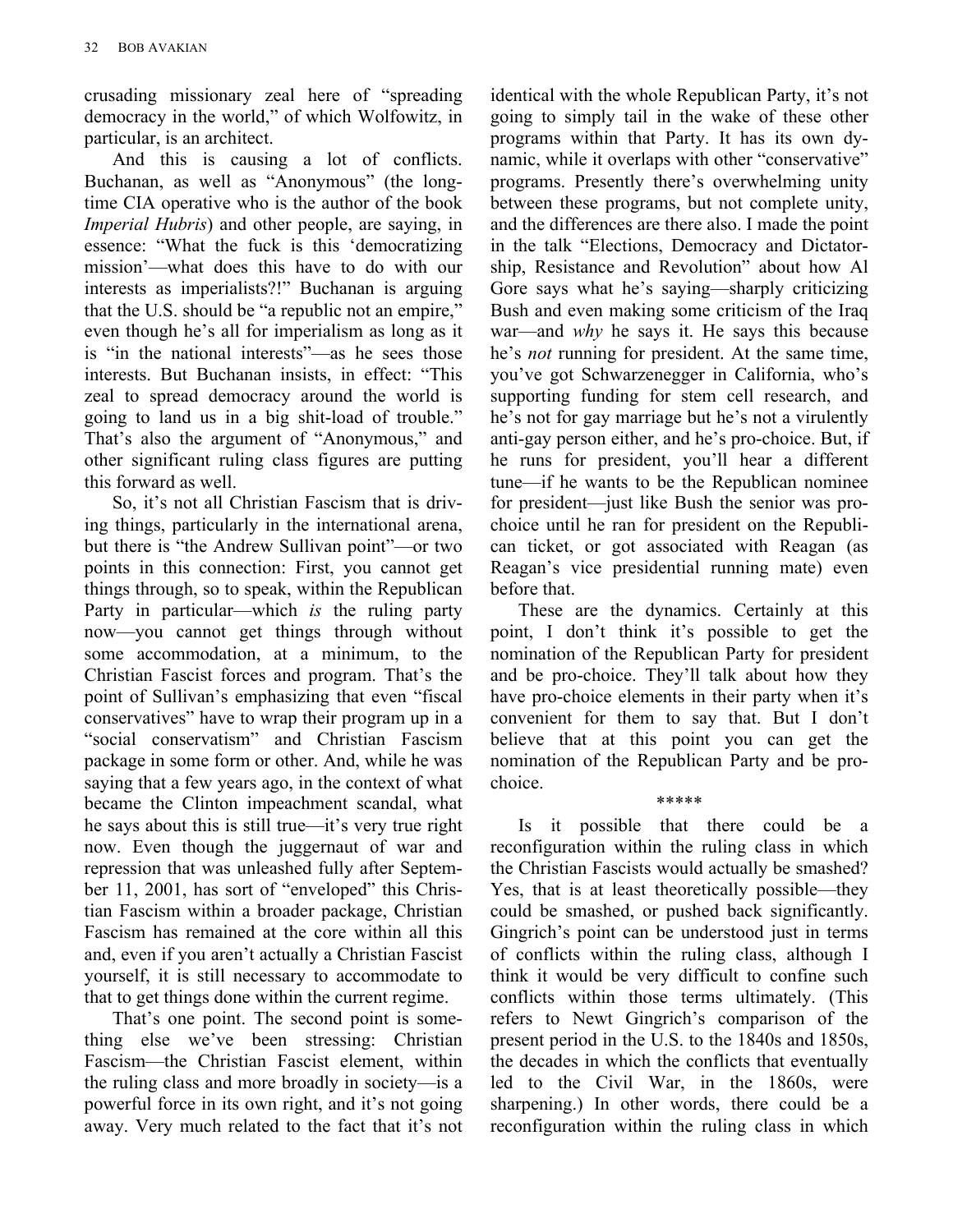what is represented by the Christian Fascists and, more generally, what is represented by the "conservatives" (including Gingrich)—takes a real blow and some other program comes to the fore. That's what some of these billionaire Democrats are aiming for. (This refers to a group of very wealthy Democratic Party backers who are talking about taking up, from their side, the strategy of the "conservatives" in the Republican Party: aiming to build up institutions, etc., that would be parallel to, and oppose—within the framework of mainstream bourgeois politics—the institutions built up over decades by right-wing forces.) But is this likely to be achieved, in the immediate context at least? I don't think so. There may well be attempts at that. But it would take a major struggle in the ruling class, with someone coming up with a whole different coherent program, and actually aggressively going after these right-wing forces, for that to happen. And I think you can look around, and look at the dynamics in the society and in the world, and think that's not very likely. Not impossible, but not very likely.

But let me put it this way: No other ruling class program is going to win out which doesn't, at a minimum, deliver a heavy political defeat to Christian Fascism. You're not going to do it in the way that some key forces within the Democratic Party are talking about—being "Christian Fascist lite," or whatever. That's just grist to the mill of the Christian Fascists, and the "conservatives" generally. The author of *The Rise of the Vulcans* makes a provocative point, which I think is really worth thinking about. Toward the end of the book, he argues that in this period—he's talking about what we mean by "period of major transition with the potential for great upheaval," what's been set in motion as a result of the resolution of the Cold War—both the Democrats and the Republicans have a broad unity in terms of the further globalization of the economy and the military power to back that up. He uses a musical metaphor: They're both playing the same tune, but, as he puts it, "When Democrats held the White House, they turned up the economic treble. When the Republicans took over, they turned up the military bass." (*The Rise of the Vulcans*, p. 215)

And then he makes a further comment, which I do believe speaks to what was a significant factor in the recent election, besides the Christian Fascist element. He characterizes it this way (you know how they put these things—they put it off on the people, they don't present things in terms of how the ruling class controls and shapes these politics): When the American people perceive that the war aspect of this has come to the fore, he says, they will vote mainly for the Republicans, because they believe the Republicans are more resolute and consistent about being hawks, basically, and the Democrats really can't convince people, in this day and age, that they are just as good at waging war. The Democrats were able to do this back in the day of LBJ and all that, but nowadays they cannot really do it. Why? Because of the configuration of things in society, because (this is a point that's made in the "Pyramid" article<sup>5</sup>) the Democratic Party does have this contradiction in its ranks, which came out at its convention and explains the Howard Dean phenomenon, that its base, or a large part of it, doesn't support these wars, doesn't want to live in the new Rome, and therefore you can't convince people that you're going to be as resolute as the Republicans in waging war, no matter how many times Kerry says "reporting for duty" and "I'll be a better commander-in-chief and I'll kill the terrorists."

By the way, people have pointed out what a remarkable election it is when a candidate running for President of the United States gets up and says, "I'm going to track down and kill" people. Kerry didn't just say, "I'm going to wage a war"—that's one thing—but he said, "I'm going to track down and kill" people. Someone who is seeking to be the president, the head of state, of a country like this one, said: "I'm going to go around the world and track down and kill people." And this is the "good guy" in the election, right?—the candidate that many peace forces rallied behind, in any case. [*BA laughs*] Yet and still, the point is that it's a hard sell—not that you cannot do it, but it's a hard sell—to convince people that the Democrats will be better as the war party, under the present circumstances and the present configuration in American society and politics. And it's certainly a hard sell to convince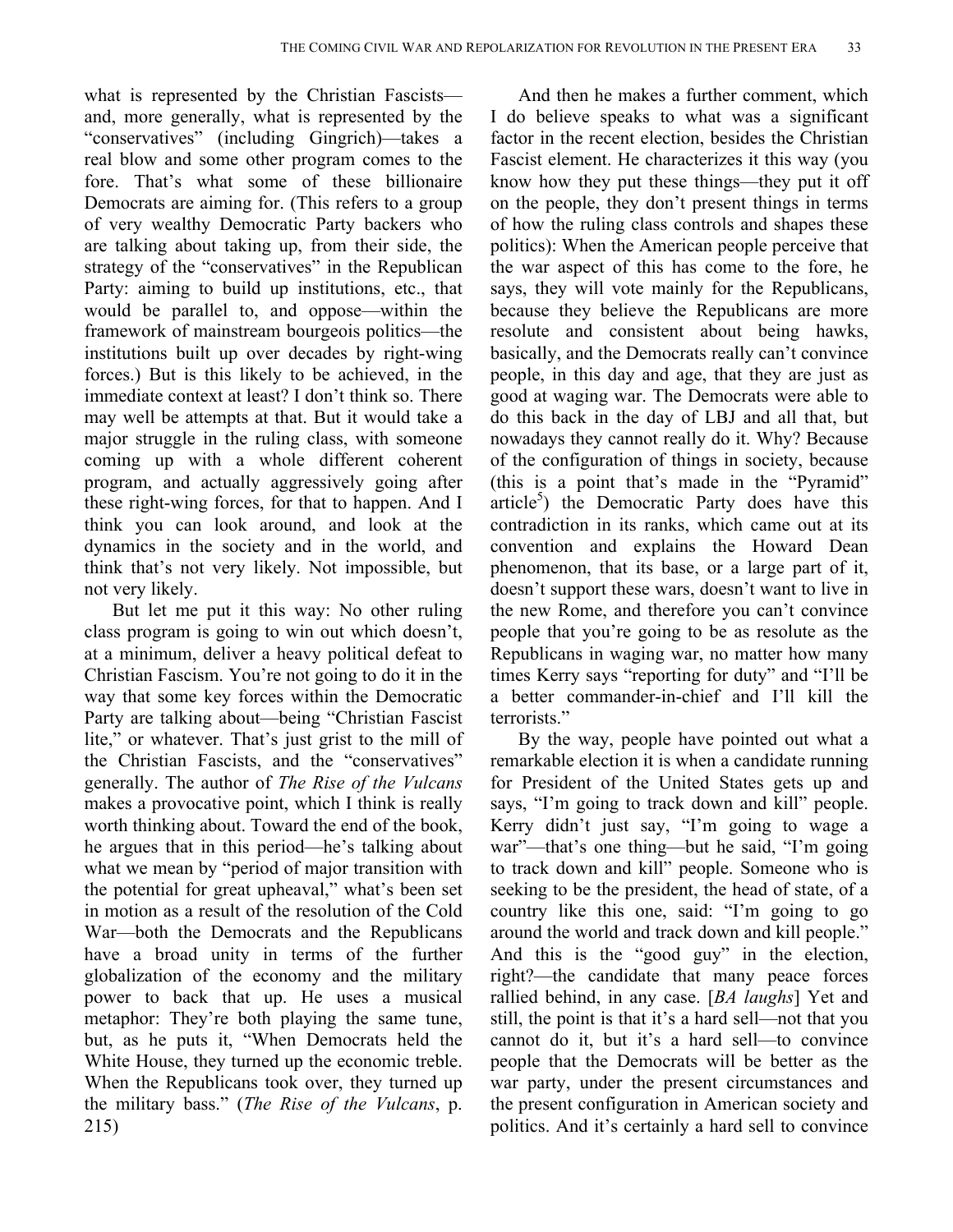them you will be the better religious party. It just doesn't conform to what people know is the reality. So that's not the way the Christian Fascists are going to get defeated, even within the confines of ruling class politics.

### \*\*\*\*\*

Which gets to the Cornel West point. Cornel West, in his book *Democracy Matters* (his latest book) has this argument about "Constantinian Christianity." He says he himself is an evangelical Christian but not a Constantinian Christian. What he means by that is Christianity as an instrument of the state and of imperial policy—Christianity in the mode of Constantine (a ruler in the Roman Empire, in the 4th century, who adopted Christianity, fought battles under the banner of Christianity, and dictated to the Church a lot of Christian doctrine). A lot of people use the Roman Empire metaphor these days, and it's very apt in a lot of ways. So Cornel West is talking about Christianity as an instrument of state power and of imperial power when he speaks of "Constantinian Christianity." But I think he misses something important here, because he is an evangelical Christian himself, at the same time as he describes himself sometimes as a "Gramscian Marxist" (referring to the ideas of Antonio Gramsci, a somewhat "unorthodox" Italian Marxist in the first part of the 20th century). Perhaps Cornel West does not see the real danger, or at least the full danger, posed by the fundamentalist Christian Fascist element in all this—he only sees the negative aspect in the "Constantinian" element, which is very real and very significant but I don't think he fully appreciates the great danger of Christian fundamentalism as such.

And this finally brings me around to the other Pat—Pat Robertson. Pat Robertson represents in a real sense the *merging* of fundamentalist and Constantinian Christianity. He is a high level political operative of the imperialist system who is at one and the same time a genuine nut case—a fundamentalist religious fanatic—and a Constantinian Christian.

But it is still the case that the interests of these different ruling class factions don't run absolutely together: Christian Fascism and *Imperial Hubris*, if you will, don't run smoothly together; nor does the "neocon" mission for "democratizing the world" fit so well with the position of people like Buchanan as well as the author of *Imperial Hubris*. There is this basic point: These days you cannot get anywhere in the configuration of ruling class politics, and in particular Republican Party politics, without at least accommodating yourself to the Christian Fascist element. At the same time, I believe it is the case that the whole thrust of what they are doing in the world, as embodied for example, in that National Security document of 2002, is not proceeding primarily from the dynamic of Christian Fascism. But even in the international dimension, let alone in the U.S. itself, you cannot push things through and carry them out, without at least accommodating to the Christian Fascist program. And, again, Christian Fascism is a real force in its own right, it has its own dynamic, within the ruling class and within society broadly. As Esther Kaplan points out in *With God on Their Side*, Christian Fascism is becoming deeply entrenched and suffused, widely spread, throughout the ruling institutions and agencies of government and the state. It is beginning to affect every sphere, and it is seeking to "close the circle" of institutions inside and outside government—and at some point that distinction (inside and outside of government) could be obliterated, and Christian Fascist institutions could become *the* institutions of state and government.

Now, some people will say that's crazy. How can you have science, how can you do NASA, how can you keep the population from becoming sick and dying if you interfere with science and medicine in this kind of way? But that's the "not a perfect fit" point. (This refers to the discussion, following the talk *Dictatorship and Democracy, and the Socialist Transition to Communism*, about whether the Christian Fascist program is a "perfect fit" with the interests of the ruling class as a whole at this point. $\overset{6}{\ }$ ) This is an extremely volatile, unstable compound, so to speak, but that doesn't mean that it couldn't come to pass (to use Biblical terms) that theocratic rule by Christian Fascists would be the form in which bourgeois dictatorship would be exercised in the U.S. These are the dynamics, and we have to understand them more fully.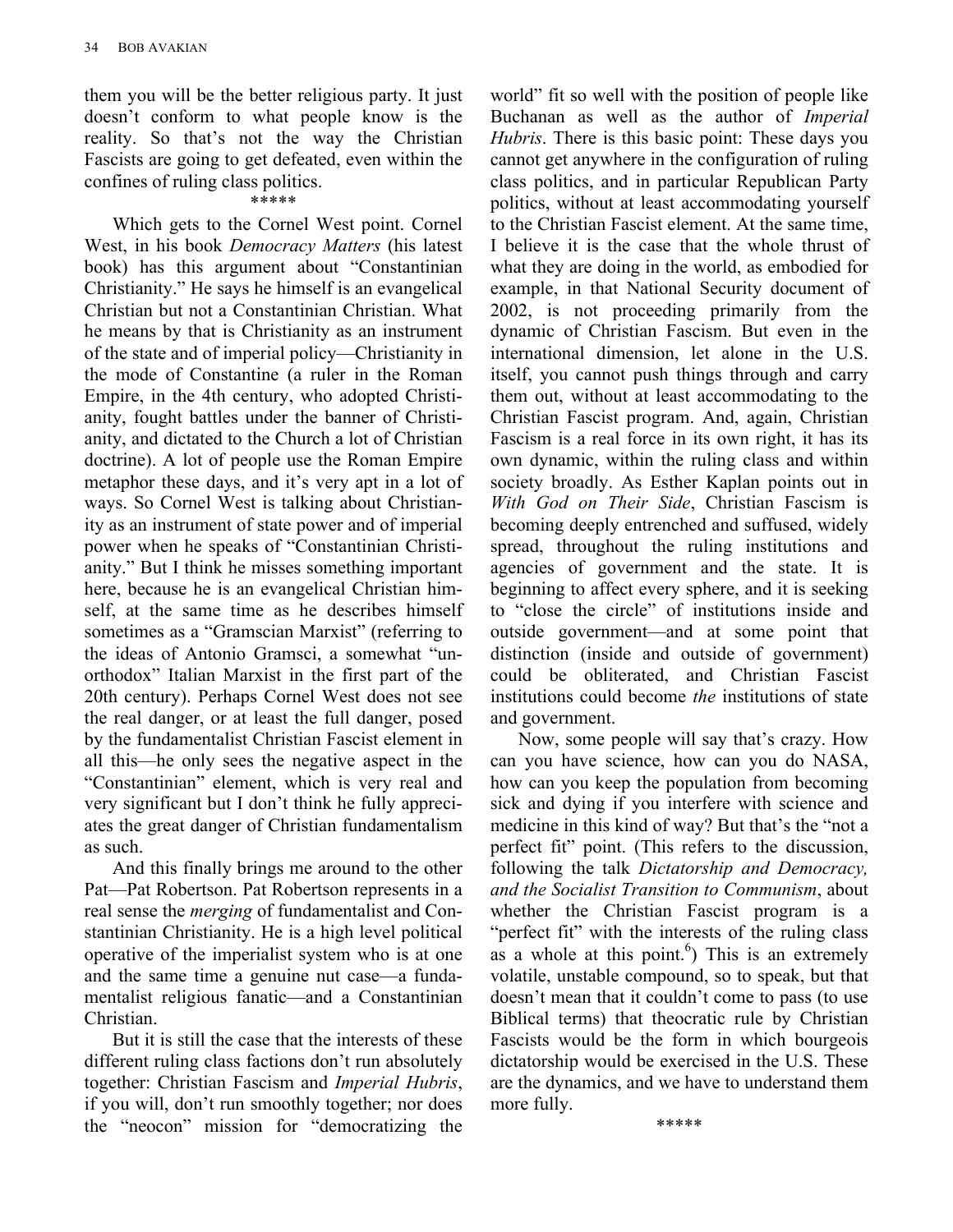I *do* believe this Christian Fascism element, in and of itself, is the leading and essential aspect of this. Yes, the whole imperial extension could become over-extension and could get them in trouble, and that could be the form in which everything gets called into question, and even a revolutionary situation arises. But I still think that what is unrelenting in this, in the most concentrated way, is this Christian Fascist element. It is both, at one and the same time, unrelenting *and* a fundamental challenge to and opposition to the consensus that's ruled this country in one form or another throughout its history.

This has always been a religious country, but it's always essentially had a secular government. That's a sometimes acute contradiction—which now is becoming extremely acute. Separation of church and state, abortion, the homosexuality question—but, beyond that, science, education everything is being brought into the sights of the Christian Fascists, not just in a theoretical way but in a practical way now, and in an increasing way, and it probably will be in a geometrically increasing way in the period ahead.

At the same time, once again, this is enveloped in a larger juggernaut at this point, while not being identical to that larger juggernaut. These, I believe, are the dynamics within the ruling class, and also within the society and the world in the larger sense.

Remember that movie with Jeff Bridges (as the President), *The Contender*, with Joan Allen (as the Vice President)? Remember when she comes under fire and she goes to a Congressional hearing and says, "My chapel is the chapel of democracy." Remember that? Well, that's the "religion" of many secular bourgeois democrats—a "religion" which is being upended and challenged by this Christian Fascism. When those fundamental things get called into question and challenged in this way, then, for one, people who "hold those things dear" will rally to the defense of those things; but, at the same time—this is the way these dynamics work— many of them will also open up to big questions, even about those assumptions. That's what we're seeing in microcosm, and on even on a bigger scale, in some of our own work and more largely in the society. This is what you see. Somebody, a force of Christian fundamentalist fanatics and other fascists, is coming to destroy that "chapel" of democracy which is ultimately and fundamentally *bourgeois democracy*. Yes, many want to still keep worshipping there, but all this makes you question your beliefs, especially if something is brought forward with a *different synthesis*, which can resonate with you. This is one of the big challenges we face—to really bring forward that radically different synthesis in a living way.

This situation could recede or change significantly, while still remaining within the confines of bourgeois politics and bourgeois rule. Things are not set in stone: dynamics could emerge that are larger than whatever is happening at a given time—that's the point about unexpected, unanticipated, and in some ways "unanticipatable" events—and even what we can look at and anticipate now could shift the terms of this. But none of this is going to get shifted, even within ruling class parameters, without a wrenching process and struggle. And I don't believe that can actually go on without all of society getting drawn into it. And certainly we don't want that to go on without all of society getting drawn into it.

And then there's the question of what comes out of all of it. That is not pre-set.

So, those are some thoughts that I wanted to lay out, because this is extremely important for us to understand, in a scientific, dialectical materialist way—to understand, as best we can, the dynamics and have the best possible method and approach for digging further into these dynamics and grasping them more fully, in all their complexity as well as in their essence, in order to wage the struggle to radically transform things in a positive way.

### **NOTES:**

1. The "occupied territories" refers to the areas outside of the formal boundaries of the state of Israel which are occupied and controlled by the Israeli military.

2. "The New Situation and the Great Challenges" by Bob Avakian, Chairman of the RCP, USA, *RW* #1143, March 17, 2002, available online at revcom.us

3. The National Security Strategy of the United States of America, available on the web at www.whitehouse.gov.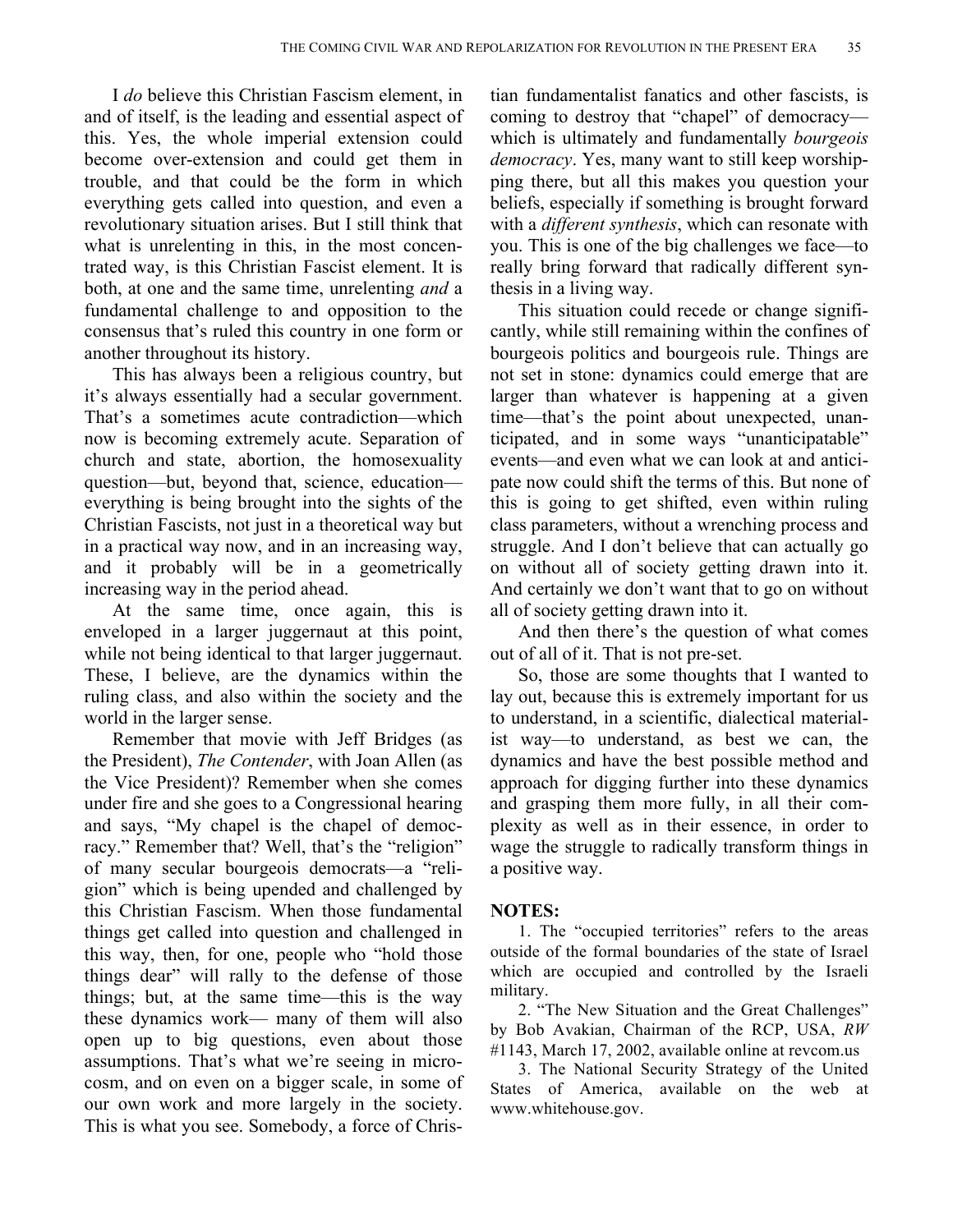4. See "The Truth About Right-Wing Conspiracy...And Why Clinton and the Democrats Are No Answer," *RW* #1255, October 17, 2004.

5. Bob Avakian, "The Pyramid of Power and the Struggle to Turn This Whole Thing Upside Down," *RW* #1237, April 25, 2004.

6. See "The Enemy's Solid Core," *RW* #1261, December 12, 2004.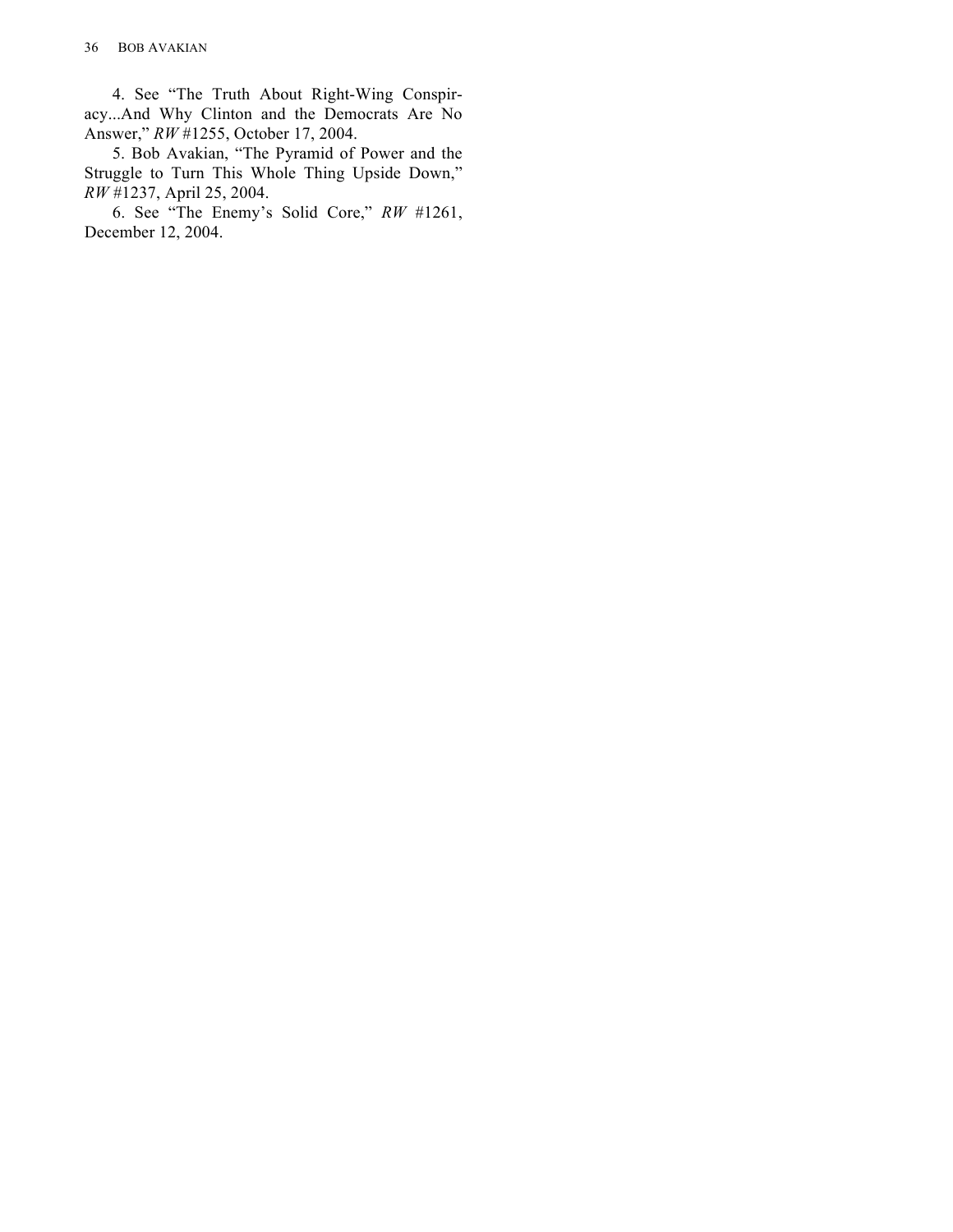# *BUSH I...BUSH II...AND THINGS GOING TO EXTREMES*

An irony for all these progressives who got into the recent (2004) election and supported Kerry—and Thomas Friedman (a major commentator for the ruling class) had the virtue of saying this explicitly—is that they were basically supporting Bush, the papa, against Bush, junior. That's what they were doing by voting for Kerry. Objectively, it came down to: they were supporting Bush I against Bush II. If you reduce things to the talk about "multilateralism," and so on, if that's what your critique of the Iraq war has been reduced to—criticizing Bush for "not involving more allies," in that war—so much for your "progressivism." Anyway, for people who consider themselves progressives but got into this Kerry thing, they need a good hard look in the mirror. Even Ralph Nader said, "My god, you people all gave in [to Kerry and the Democrats] without demanding anything." That was his answer to the people who attacked him—progressives who attacked Nader for running again—"you people gave in without demanding anything—that's shameful, disgraceful." And he has a point, within the framework of how these people are arguing. Anyway, that's just something to think about.

The main point is this: If you take the statement by Newt Gingrich (a "conservative" Republican and former Speaker of the House of Representatives), comparing the present situation in the U.S. to that in the period before the Civil War in the middle of the 19th century, what I'm arguing is that even if these imperialists don't get overextended internationally, in a really dramatic way and get into a whole disaster, this Christian Fascism thing could—not automatically will but could—play the role of "stage manager" for revolution, if we do our work correctly, not only in opposition to Christian Fascism but in relation to the situation and its development as a whole. Of course, we did not choose to have—and we would greatly prefer not to have—this whole Christian Fascist phenomenon. But that is not up to us—it is not of our doing, and not of our choosing. That's why (in some other remarks) I made the analogy to Japan invading China and Mao's comment about how, as terrible as that

was—and he was very acutely aware of how terrible it was and how it greatly increased the suffering of the masses of Chinese people—this invasion constituted a kind of "pivotal event," or represented a kind of "stage manager role," in relation to the revolution in China and its ultimate success in not only driving out Japanese imperialism but liberating China entirely from imperialist and reactionary rule. With that understanding, and in that spirit, this is an analogy I'm drawing to the role of Christian Fascism in the U.S. today.

Yes, things could intervene to change this you can't be determinist, and our approach to very serious things shouldn't be gimmicky—but I do think this Christian Fascist phenomenon is changing things and setting in motion a definite dynamic, which is part of a larger dynamic in the world, so it could be subsumed under or altered by or shoved aside temporarily or mitigated by other contradictions and dynamics. But it is introducing a definite dynamic—and the point of the Gingrich statement is that all this doesn't have a resolution short of something very radical.

I don't think everybody is just alarmist who is saying this. Of course, everybody knows we're alarmist [*BA laughs*], but there are other people out there saying this. To be serious, there is an alarmism you have to guard against, which is a form of instrumentalism: "If we can just scare people enough, then they will rally to our banner." That's what we're accused of, and we should not fall into that. We should make scientific analyses, not instrumentalist analyses like, "Oh good, now I can see a way we can swing people to our side." We shouldn't get into that kind of approach of: "let's look for something that can scare people enough that they will rally to us." But the point is, this is real what's happening. It's not accidental that some people are saying that this is like the period between the appointment of Hitler as Chancellor and the Reichstag fire (an event in Germany—the burning down of the parliament, or Reichstag, structures—which was used by the Nazis to consolidate power and outlaw and suppress opposition). It may not be exactly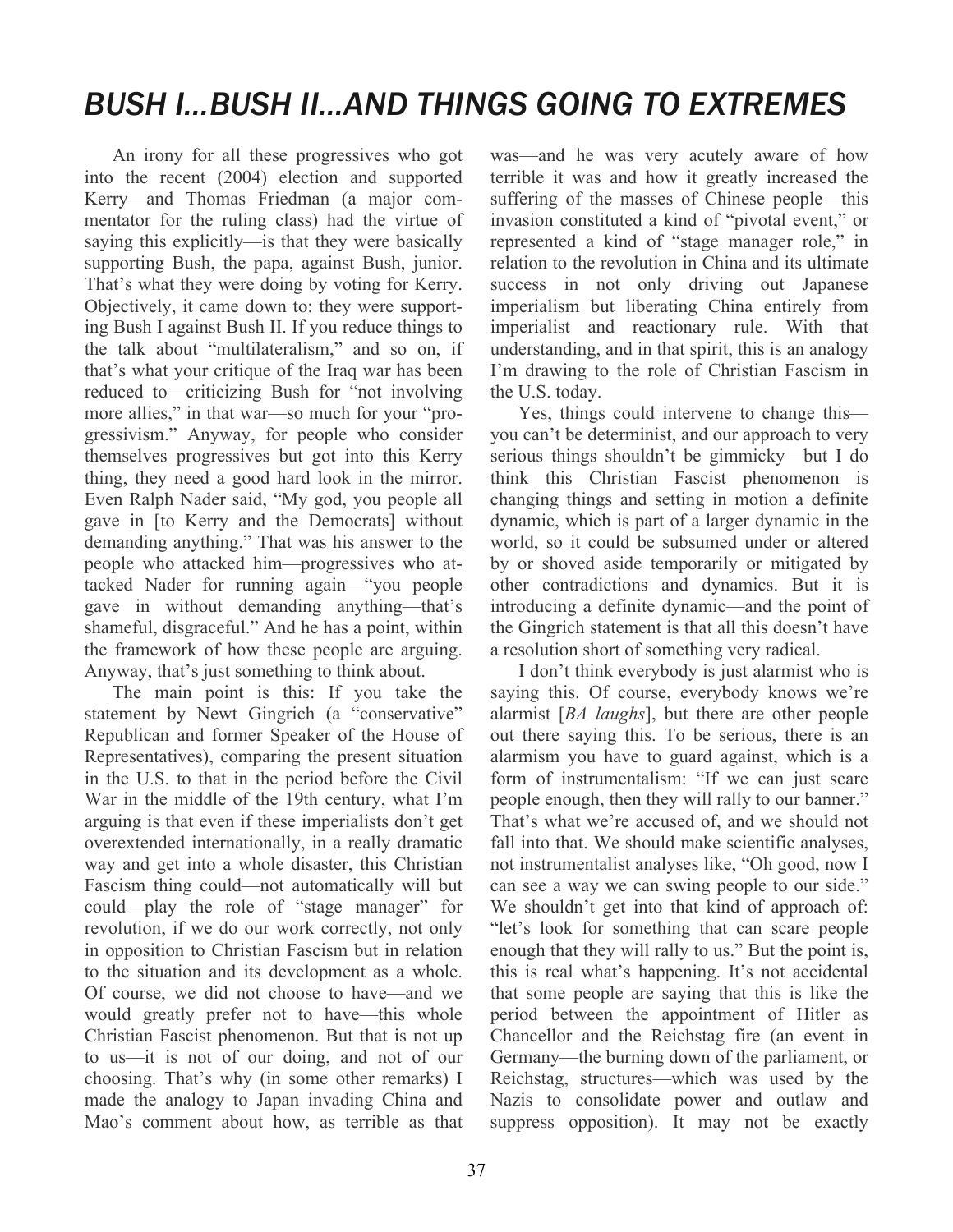analogous, things may not work out exactly that way (leaving aside the limitations with all analogies), but it's not accidental, it's not out of nowhere, it's not because people are crazy or just merely being instrumentalist themselves in trying to get other people to oppose this.

### \*\*\*\*\*

There is something real here, and what I'm arguing is that, yes, the international dimension is ultimately decisive for everything—it is fundamentally and ultimately determining of what takes place in any, and every, country—but we shouldn't be mechanical and reductionist about that either. Things can develop their own dynamics, which doesn't have to be what's happening in the world at large—or, more specifically, what's happening with Bush and the imperialists' overall international crusade. Those things will have a major effect on how the polarization occurs within the U.S., and in how we can and must work to achieve a repolarization, but that's not the only way that things can get posed in very extreme terms. I'm saying something different than "only if they get overextended could we possibly have the emergence of a full legitimacy crisis and even possibly a revolutionary crisis." I'm not selling anybody promises, I'm just trying to analyze the world.

It is part of our "job," part of our responsibility, to try to see where the openings for revolution might come from, without inventing them. We should really guard against instrumentalism and "concocting fashionable means" of struggle and "looking for loopholes" in the wrong sense where they don't really exist. But, with the correct scientific method, it is our responsibility to look for where openings might come and where they might be emerging. And, from that perspective, I believe there is a certain thing happening here which is very unfavorable right now, but which holds the potential (that's the analogy to the Japanese invasion) for us to transform it into something else, maybe even all the way into a revolution. Now, again, we should learn from past errors in the direction of being mechanical and not engaging reality in a thorough enough way, in all its complexity and contradictoriness, to say nothing of approaching reality with preconceived notions, or formulas, and instrumentalist methods.

We should learn from the epistemological ruptures we are making and really make them thoroughly.<sup>1</sup> Things may turn out another way, besides a full-blown crisis and possibly even a revolution—it may turn out horribly or it may get mitigated. Let's not go out to people with a simple-minded vulgarization of reality—that doesn't do anybody any good. But, on the other hand, I believe there is a certain development here that is leading toward an extreme resolution, one way or the other. I don't believe these arguments are purely hyperbole, for instrumentalist purposes, by the Gingriches, or whatever.

It is a little bit like the Yao Wen-yuan statement—this was attributed to him after the "gang of four" were defeated, but it sounds real to me about how, "We've had struggles of all different kinds, we've had the Cultural Revolution, and we've tried to resolve this in other forms, so why can't we cut off some heads?" [Yao Wen-yuan was one of the "gang of four" who were upholding Mao's line after his death in 1976 and were arrested as the first and decisive step in the coup that led to the restoration of capitalism in China under Deng Xiaoping.] This is what Yao Wenyuan was reputed to have said before his head effectively got cut off politically. And apparently the other side, led by Deng Xiaoping, had the same logic—only they had more going for them. That's somewhat the problem we're facing here and now [*BA laughs*]. It's not literally a question of cutting off heads, that's a metaphor—at least I'm using it as a metaphor—what I'm speaking to is the situation where forces in society with very different outlooks and programs are increasingly in antagonistic opposition to each other and this can only be ultimately resolved with one of them winning out and decisively defeating the other. This very much relates to the Gingrich statement about how things are shaping up in this period in the U.S.: things are not going to get resolved other than through one side crushing the other, is essentially what Gingrich is saying.

Right now the sides are not the way we need them to be—but neither were they when Japan invaded China. The point is to recognize what the dynamic is, and what the potential is for resolution, one way or the other.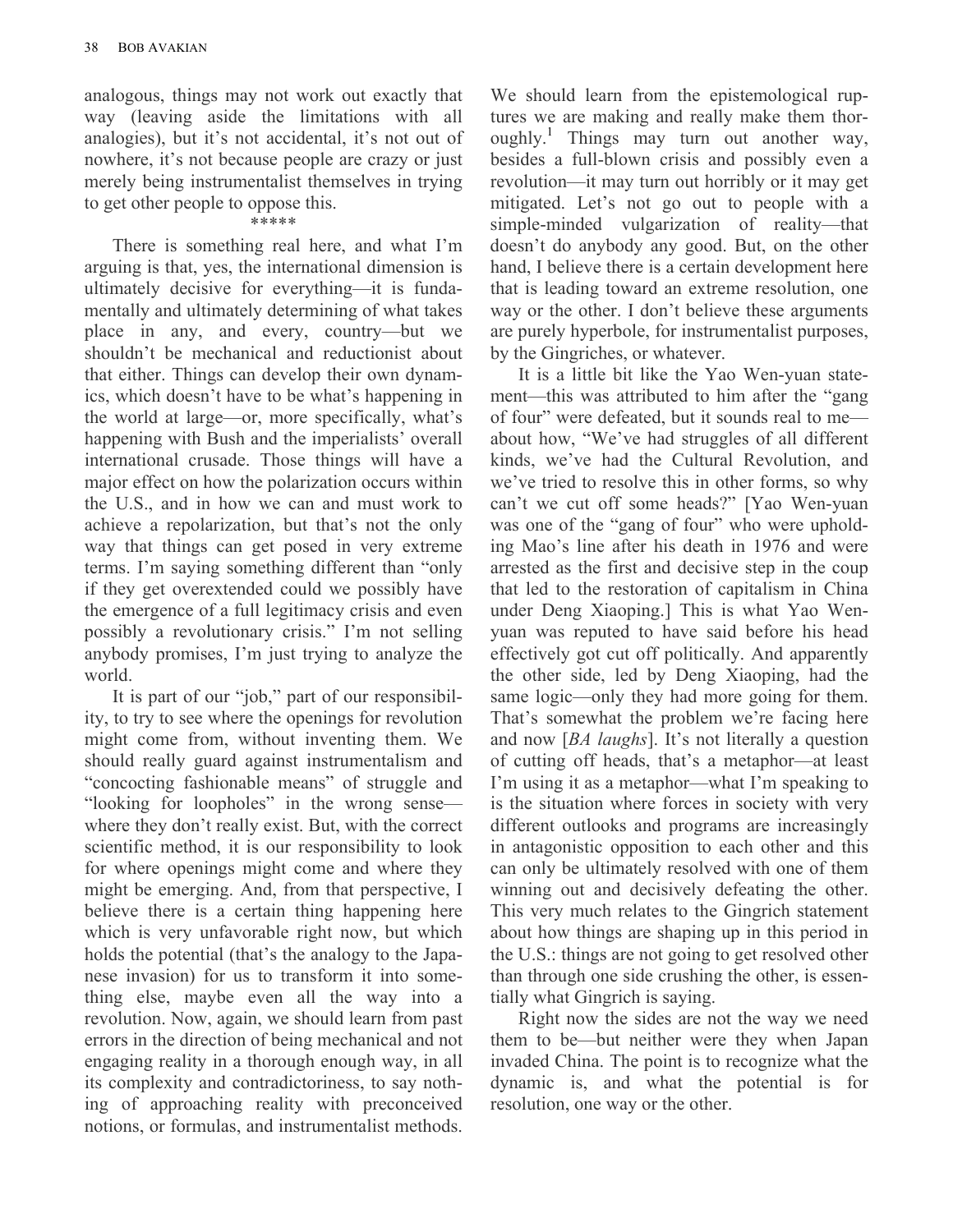Yes, if the international situation goes one way it will affect that adversely for us, and if it goes another way it will, at least potentially, make it more favorable for us. We don't see eye to eye with the people who may be progressive in a general sense but, on their own and spontaneously, are fearful of the prospect of revolution. It's not that we like extremes for their own sake, any more than Mao liked the mass slaughters and rapes carried out by the Japanese when they invaded and occupied China. But this is part of reality we have to confront: If things don't go to extremes, they can't get resolved, and the horrors will continue, and get worse. That's the point of *A Horrible End, or an End to the Horror*<sup>2</sup> : This world is horrible for the great majority of humanity, and for large sections of this society, all the time, even if they put up with it much of the time. As Lenin said, people "uncomplainingly" allow themselves to be robbed in "normal times." That doesn't mean they're not being robbed, and it doesn't mean it's not horrible—certainly for the majority of humanity it is horrible. That's why we are willing to see things go to extremes—and, specifically, the "extreme" of revolution. But, in order to make revolution, we also have to understand that there will be forces, particularly among the middle strata, with whom we have to work, and carry out a process of unity-struggle-unity, who are going to try desperately to find every other solution before they will embrace revolution. They will even do things that amount to supporting the essence of Bush I against Bush II, in the embodiment of Kerry—and other things that keep presenting themselves as illusory solutions—before they become convinced, through the development of the objective situation and our work, correctly carried out, that revolution really is both necessary and in fact desirable.

#### \*\*\*\*\*

Now, it is a fact—and this is examined in the book by Crane Brinton, *The Anatomy of Revolution*—that revolutions don't usually develop with the most resolute and determined revolutionaries coming to the fore right away. In many cases at least, revolutions are made by, or initiated by, people who don't intend to have it go to a revolution. They get "Gorbacheved"—they think they're setting in motion one dynamic, and they end up with another: The dynamic that they're both taking initiative to set in motion and that they are, on another level, an expression of, can't be resolved, or in any case doesn't get resolved—not to be determinist about it, but it doesn't get resolved short of something beyond what they may have wanted. This is what happened with Gorbachev he didn't set out to dissolve the Soviet Union, but that is what resulted from what he set in motion. And, in certain circumstances, this is what happens to "moderates" who set in motion a process that leads to a revolution they may well not have expected, or even wanted.

This is the way we have to understand things. We do have to break away from "structural determinism"—seeing the basic structure, or underlying foundation, of things as determining events in a mechanical sense, and not understanding the relative independence of the superstructure (ideology and politics, the actions of individuals, and so on). These are erroneous tendencies we have fallen into before, and we should learn from that. Human beings are thinking, conscious beings, who are acting within a certain underlying material framework, but they're not simply slaves to objective conditions. This applies to representatives of the bourgeoisie as well as of the proletariat. People can transform objective conditions, too—they have will and initiative. That's what Engels said in that letter he wrote (to Bloch) near the end of his life: We (Engels and Marx) had to put so much emphasis on the underlying material factors, and we didn't really talk a lot about the superstructural factors. That's what Engels said, in essence: We did not give enough emphasis to those superstructural factors.

We have to start thinking in these kinds of ways, in our methodology generally, but in particular I'm arguing for a certain thing here. Not because I like the polarization that is currently taking shape, but because I do believe it is our responsibility to see where openings for radically transforming things might be coming from. And, in any case, we certainly have to recognize what a very bad polarization can lead to, if we don't act on it.

\*\*\*\*\*

If Kerry had been elected, there would have been a different dynamic. And I will say that I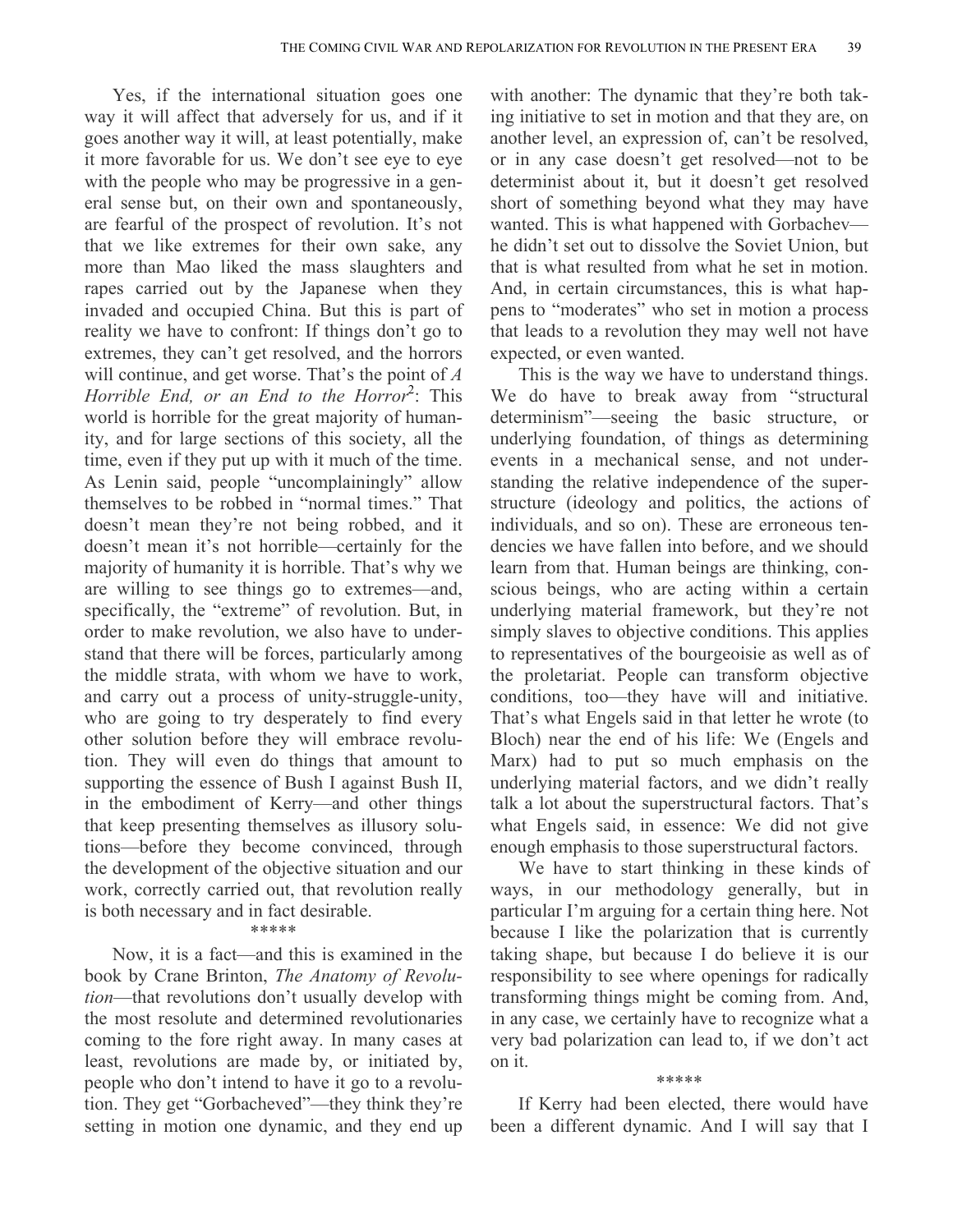agonized for quite a while over whether, in this particular situation, it might be better if, in fact, Kerry did win—or, more to the point, if Bush lost the election. I came to the conclusion that this was not the case, but I agonized over this for quite a while, and from many different angles, before coming to that conclusion—and I will say that, if you were not agonizing over that, you weren't doing what a communist is supposed to be doing. But, at the end of all that agonizing, I came to the conclusion that the election of Kerry would not have been better—there would have been a different dynamic, but not one that was better (or worse).

I had some discussion with another comrade and they kept coming back to this point: "Would it be objectively better if Kerry got elected? I know we shouldn't say so, but would it be objectively better if Kerry got elected?" And I answered: "If it would objectively be better, we should say so, and train the masses to think the right way. It's not the case that it might be objectively better but we shouldn't say so. If it would be objectively better, we should have determined that and said so and explained why, and trained the masses in communist tactics flowing from a communist analysis and methodology." That was a very good discussion and struggle we had. That process had a lot to do with how I came to the position: "They [Kerry and Bush] are both worse"— which I think is a correct position. This relates to a point some comrades in our Party's leadership have pointed out: If Kerry had gotten in office it would have been "Clinton times ten" (or "Clinton to the 10th power") in terms of what would have been going on. Not only would Kerry have been, in essence, Bush I, but he would have been Bush I under extreme and intensifying pressure from Bush II (or the forces Bush II represents).

What is represented by the Christian Fascists is not isolated from the larger dynamics—within the ruling class, within U.S. society as a whole, and within the world overall—and we should understand the role of the other sections of the ruling class, both within the alliance that the Christian Fascists are now part of, and more broadly. What is represented by Brzezinski

\*\*\*\*\*

(former Secretary of State under President Jimmy Carter)? What is represented by Kerry? By Scowcroft (a official in the administration of Bush I)? And, for that matter, what is represented by Bush I himself? Kitty Kelley says, in her book (*The Family: The Real Story of the Bush Dynasty*), that Papa Bush went into a tirade at one point about what his son "W" is doing, particularly in regard to Iraq. I don't know if that's true or not, but it might be, there is a certain logic there in terms of what is happening in Iraq. But, in any case, Bush senior is there cheering on his son "W"—Bush I is not coming out in the public and saying "vote for Kerry." The same thing with McCain. McCain hates Bush, for good reason and to a great depth, and he has more or less said so. When I saw him interviewed after the election, he more or less said so (or all but said so). But McCain also said, "I think Bush is a better Commander-in-Chief in time of war." These are things we have to understand.

Anyway, I'm offering a certain thesis that relates to the Gingrich statement, the analogy to the Japanese invasion of China, the ladders of the pyramid collapsing<sup>3</sup>—I don't mean that the whole pyramid is collapsing, but the way it's configured, that's not going to hold. The center not holding in the way it's been holding, the effort to reconstitute a center (of capitalist class rule) on a different basis, and a rationalization and legitimation of that on a different basis—that is the process going on here. This is giving rise to a certain polarization now, which needs to be radically repolarized. And the point is that this might—not will for certain, but might—lead all the way to an opening for revolution, to the resolution of this in, yes, an extreme but at the same time a positive way, a revolutionary way, rather than in some reactionary and even fascist way. And this could happen through a direct clash with the fascists against the attempt at the fascist resolution of this and the imposition of outright fascist rule. These may be the two poles that come to the fore. One of them, the negative extreme, can easily come to the fore "spontaneously"—through a process that is spontaneous from our standpoint. But the other one, the positive one, certainly won't—it will require tremendous effort on our part, to wrench this positive revolutionary outcome out of this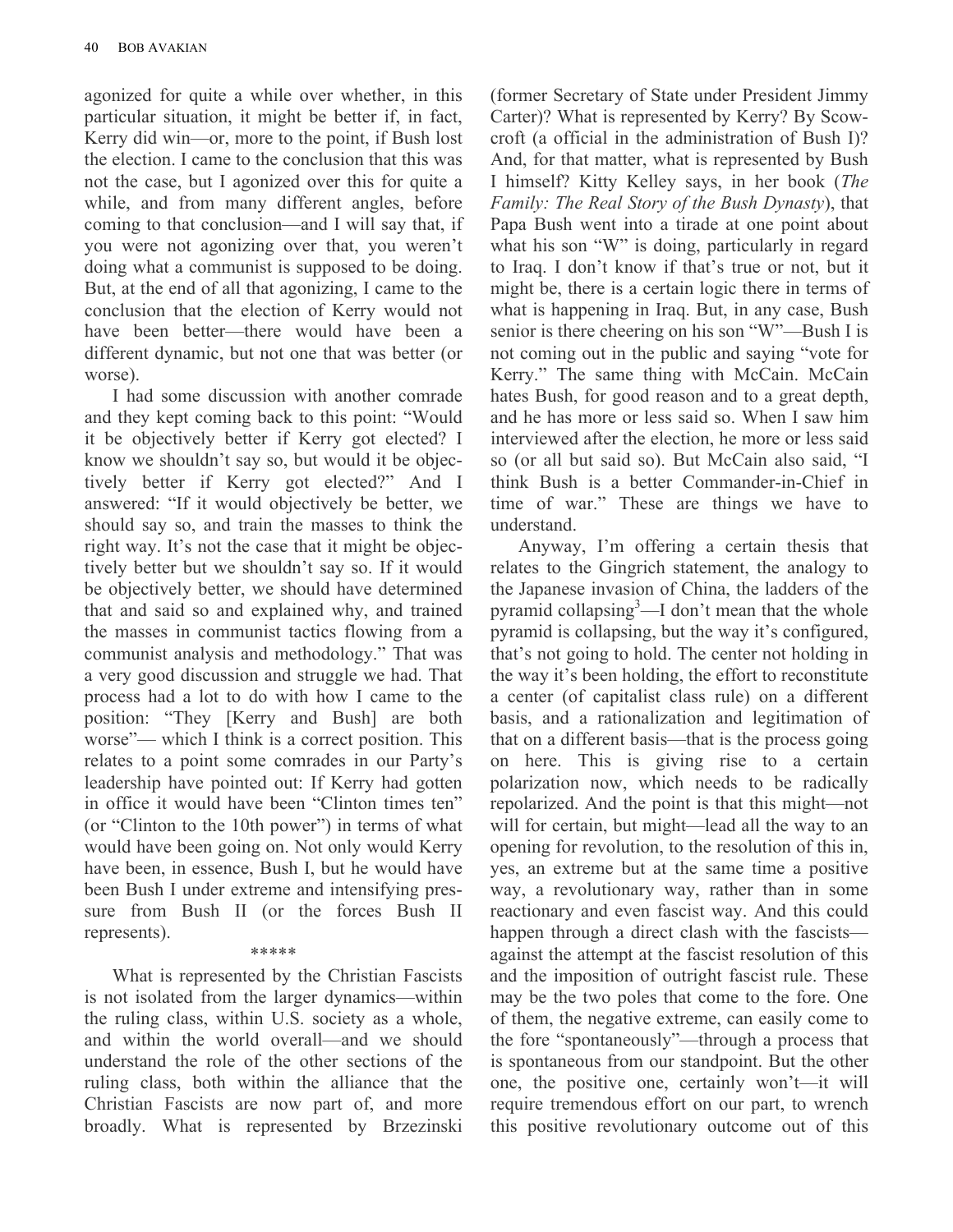whole situation and its development toward extremes.

Needless to say, if there is a fascist resolution of all this, it will not be "Nach Hitler Uns" (a saying in German—"After Hitler Us"—a very mistaken orientation fallen into by communists in Germany in the 1930s). Instead, it will in essence be: "Mit Hitler... Oh Shit!" ("with Hitler... oh shit!") [*BA laughs*]. We'd better understand that, we better not allow that to be the resolution of it. We better change that by the work we do and the struggle we wage, by how we understand and act on reality.

### **NOTES:**

1. See "Bob Avakian in a Discussion with Comrades on Epistemology—On Knowing and Changing the World," *RW* #1262, December 19, 2004.

2. *A Horrible End, or an End to the Horror* is a book written by Bob Avakian (Chicago: RCP Publications, 1984).

3. See "The Center: Can It Hold...The Pyramid as Two Ladders," an earlier chapter in this pamphlet, which was published in *Revolution* #4, May 29, 2005.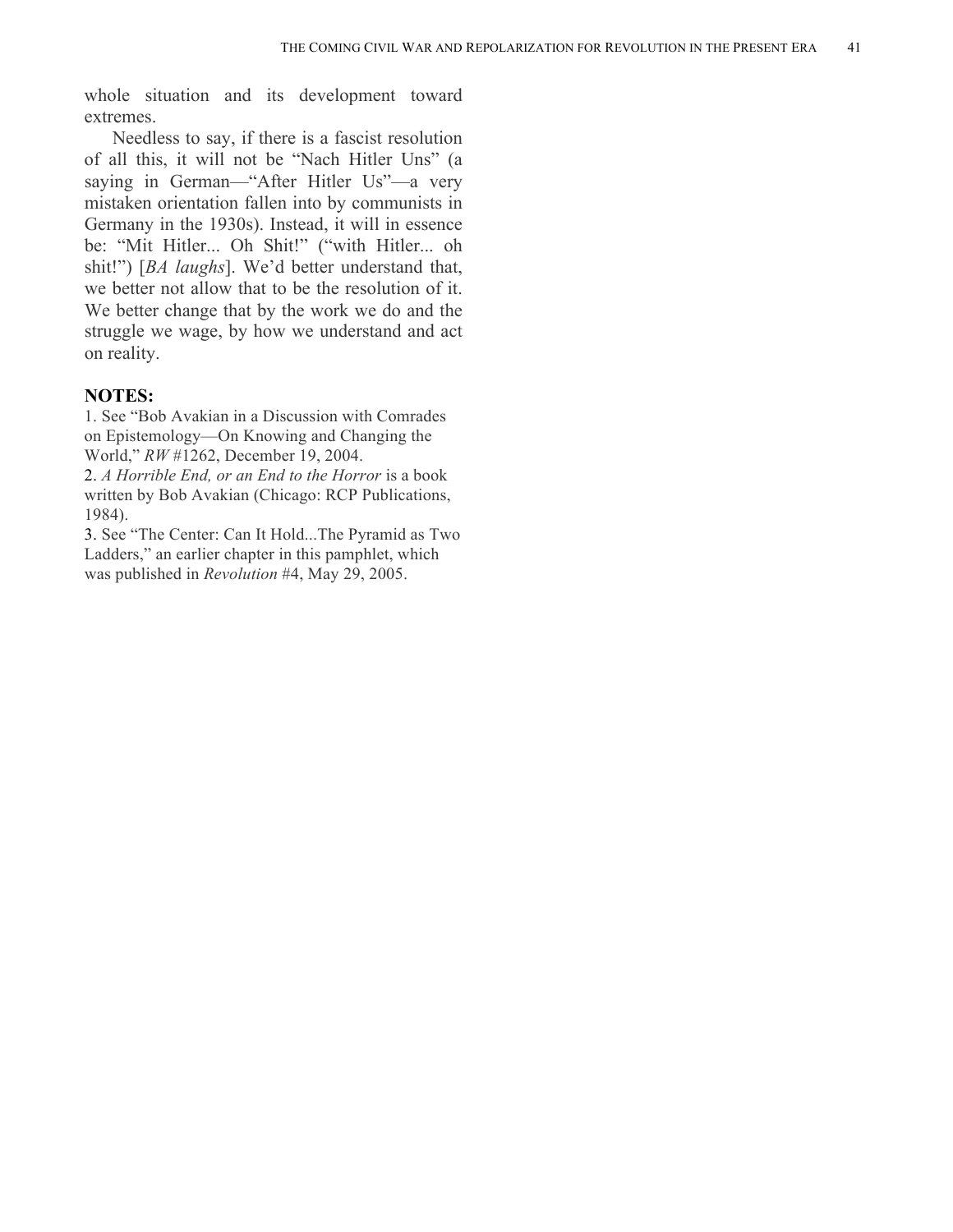## *There Is No "They"— But There is a Definite Direction to Things THE DYNAMICS WITHIN THE RULING CLASS, AND THE CHALLENGES FOR REVOLUTIONARIES*

One thing we should understand: There is no "THEY"—no one single, undivided, "monolithic" group that rules society. That's one thing we really have to understand. There are different "They's" striving and struggling to be THEY—to be the dominant and determining force within the ruling class, and therefore within society. But there is no one "THEY."

This is not *Moon Over Parador*—and even there the Dreyfuss character got out of hand. Remember the Richard Dreyfuss movie, *Moon Over Parador,* where his character was an actor doing a movie in a (fictional) Latin American country, and then he was brought in to imitate the dictator after the dictator had actually died. There were a tiny number of aristocratic families, of the Latin American oligarchy model, and they were running him—directing and controlling him in this role as dictator—and then he got off the leash at a certain point. That, of course, is an unrealistic scenario. After all, it's a movie, it's not real life and in the real world there is not a single "THEY" sitting there deciding everything. Sometimes, some people, among those who recognize that there are financial interests that exercise a powerful role in society, can be very narrow and economist in their analysis (making a connection, too directly and mechanically, between powerful financial and economic interests, on the one hand, and political decision-making on the other hand). And we have fallen into errors like that at times ourselves. Sometimes it happens that things that are not most beneficial, economically, for the most powerful business interests get done by the government anyway—because, in the judgment of those who are making political decisions, those things are in the best interests of the system they serve (however they conceive of that system and those interests). There is a system that is operating—a system whose fundamental, underlying

dynamics set the ultimate framework and terms for political decision-making—but it is not a "one-to-one" thing between business and financial interests, on the one hand, and political decisionmaking, on the other hand. There is not a single, uniform "business class" deciding all this on the basis of its uniform business interests—there is not a THEY—there are political operatives who operate with relative autonomy. George Soros (whose assets are in the billions) is as big as "They" get, but there are a lot of different "THEYs." Soros put a lot of money into the election—backing Kerry, trying to deny Bush a "mandate" with a second term—yet Soros couldn't prevail.

You have to think in dynamic terms, even with regard to what goes on in the ruling structures and ruling circles. Yes, there *is* a ruling class. A ruling class is like a solid core—it has a lot of dynamism within it. It's not a monolith, and that's *especially* true these days. We have to really, in our conception, not fall into thinking in crude terms of some kind of "THEY." Sometimes descriptions like that have a certain usefulness, as a kind of shorthand, but this is like a lot of "shorthands" in science and other things—it can also lead you into the wrong kind of thinking. There's not one "THEY" sitting there doling out power to various people. Yes, I have made the analogy that when you run for office it's like auditioning auditioning for the ruling class, which holds the ultimate decision-making power—but that is a dynamic thing. It's not literally that you have something like the Fox *American Idol* panel that sits there, going "thumbs up" or "thumbs down" for the different candidates. It's much more dynamic than that. We can describe things metaphorically to help people understand important aspects of reality, but we shouldn't vulgarize it to them—and we shouldn't vulgarize it to ourselves.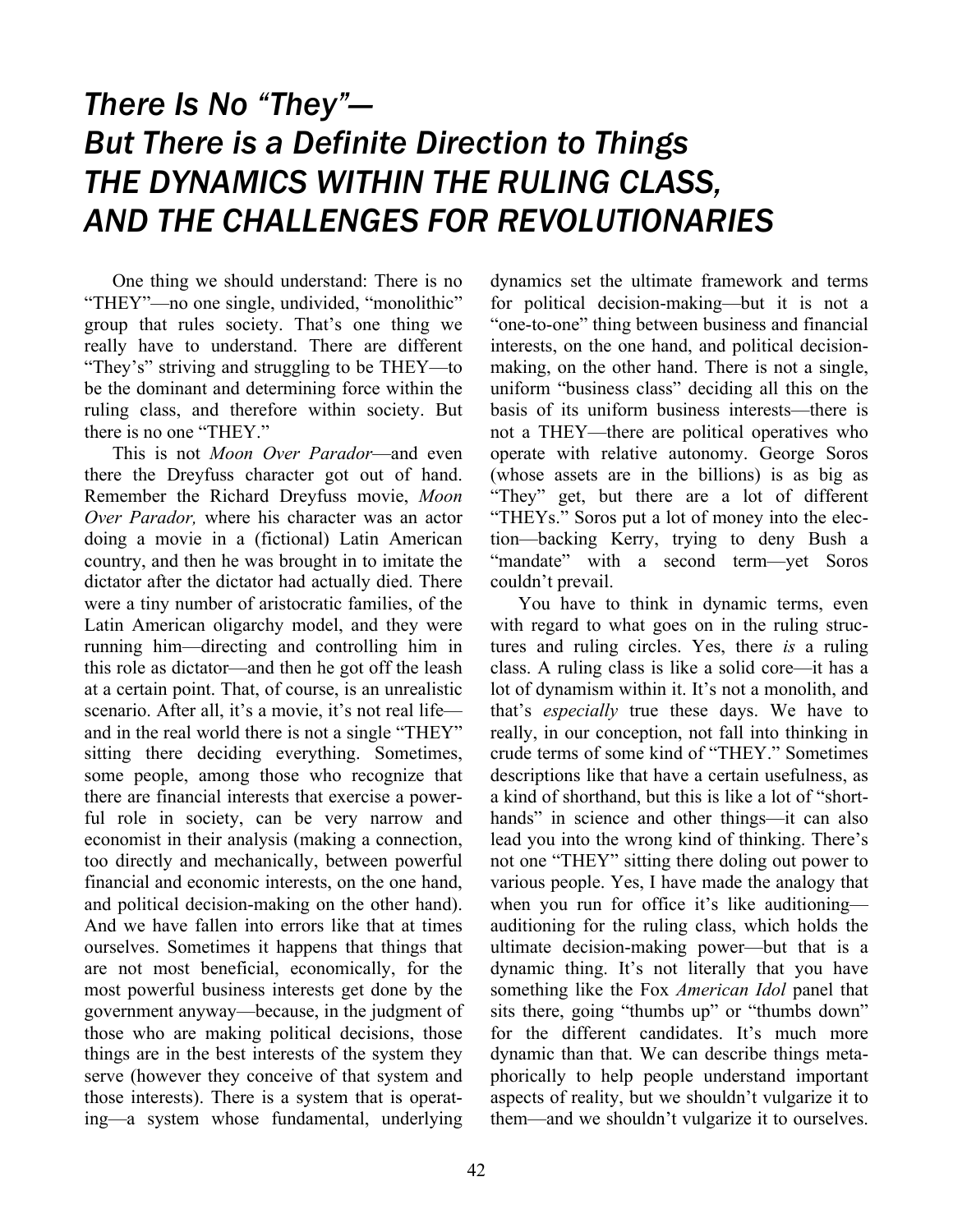We should enable people to understand—and we ourselves must understand—the complexity of this.

There is right now a certain dynamic in terms of the politics and the contradictions within the ruling class, and how that relates to the direction of society (and, to a very significant degree, the world) as a whole. This can be changed by what happens internationally—it could be changed by things that aren't under the control of the imperialists. The author (a long-time CIA operative) who wrote the book *Imperial Hubris,* he argues that it's inevitable that there will be another attack like September 11—and quite possibly an attack with weapons of mass destruction. What do you think that would do to the dynamics inside the U.S?

#### \*\*\*\*\*

That brings me to a key point in relation to all this: We are not, we must not be, passive in the face of this whole situation. We must work to bring about a radical change in the political terrain. This current dynamic is not good for us, not good for the revolutionary proletariat, not good for the oppressed people, not good for the masses of people, within the U.S. and throughout the world. And, if it continues on the trajectory it is on, it will get worse—and then, if the same kind of reactionary religious forces who were involved in the September 11 attacks launch another attack on the U.S., and especially if that attack is even more devastating, things will go to a whole other level, will be in a whole different ballpark. And, yes, things like this could lead to a situation where the imperialist rulers of the U.S. suffer a very serious setback as a result of being overextended internationally—but, if that occurs in a situation where the current dynamic has gone ahead on the trajectory it is now on, all this will most likely lead to a far *worse* situation than exists now. So, again, this emphasizes the great importance of working urgently to mobilize masses of people in political struggle *to make leaps in radically transforming* the political situation, the political terrain and the political terms, in a more positive direction.

Once Hitler consolidated power, it took a whole world war to bring him down, and then he was not brought down by any internal dynamics and struggle from within German society itself (even though there were assassination attempts against him by people in the German ruling class, after a certain point in World War 2, when things started going badly for Germany). Well, we don't want to be determinist and sit around and wait for something like that—you know what the next world war is going to be like if it comes. Who knows who is going to survive, if anybody does. There is still that question. There is not the Soviet Union anymore, but you can have weapons of mass destruction flying around without the Soviet Union, I'm sorry to say. I'm pointing to something that I think is a real, and very dangerous, dynamic here. But it can change—and, we must recognize, it can change to be even worse than it is now. Left to itself, it almost certainly will change in that way, in one form or another.

And so, we have to get in there and change this. There is a dynamic at play which holds not only very negative and extremely dangerous possibilities but also potentially positive and favorable elements, and we have to seize on this and work on this to transform it into something entirely different. Right now, the positive side that is, the opposition of various kinds to what is represented by the whole Bush agenda, for short—is just about entirely in the framework of bourgeois democracy. And the interests of the masses of people, in the U.S. and throughout the world, are not going to prevail if things stay in that framework, if the positive side of the polarization is largely left at that and defined by that. There will be many elements of that kind of opposition—resistance that has not yet broken out of the framework of bourgeois democracy, fundamentally—if things are repolarized to a more favorable configuration. And this will be true, in a certain sense, even if things are repolarized all the way to a revolutionary situation. But if things are left as they are now, politically, with the polarization essentially being what is represented by Bush, on one side, and simply bourgeoisdemocratic opposition (of various kinds) on the other side, good things are not going to result, and the real interests of the masses of people are not going to win out.

There are many people who are being forced to confront the world they're being dragged into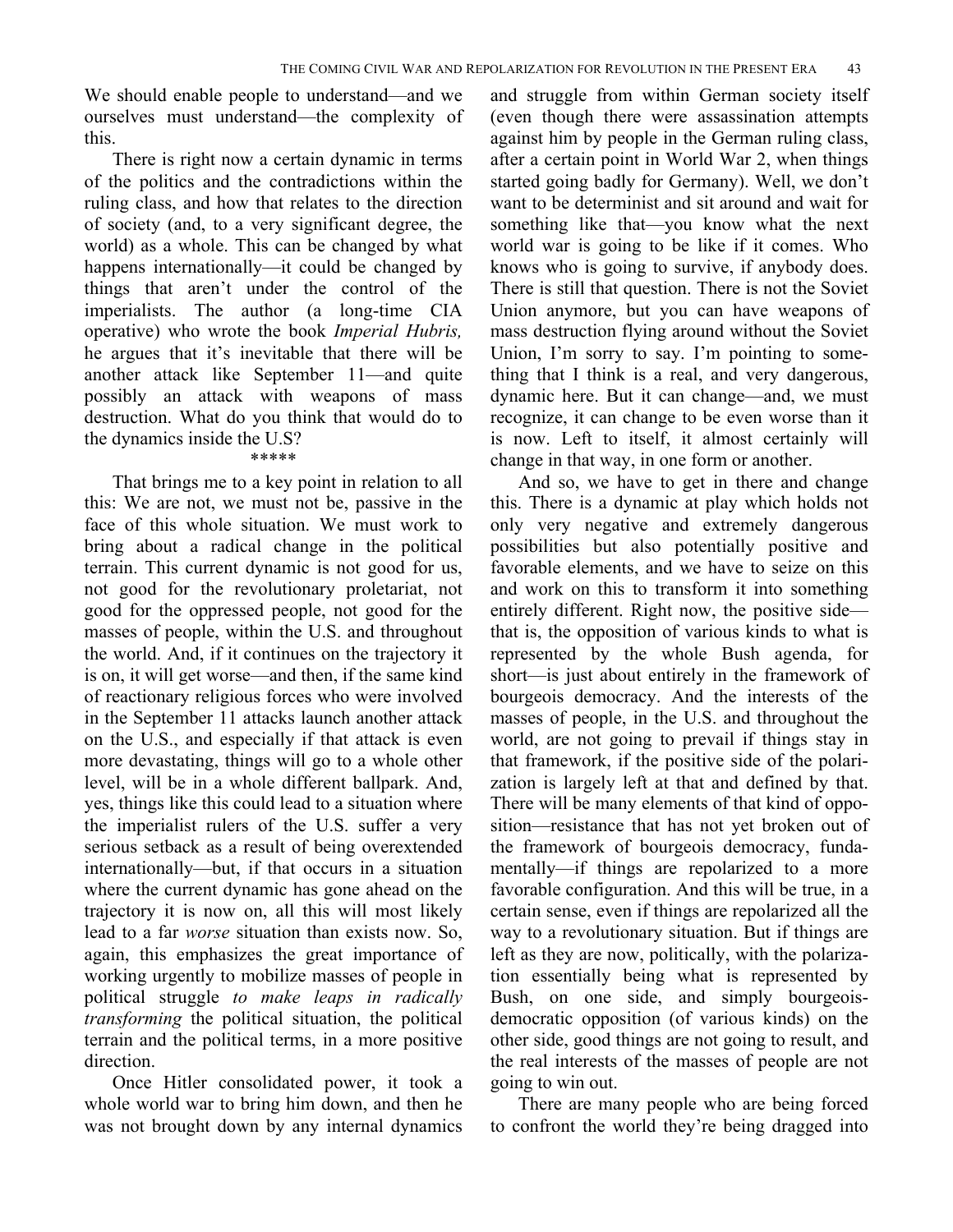as a result of the current dynamic—they're staring it in the face now. And what the dominant core of the ruling class (grouped around Bush, in basic terms) is aiming for is a reforging of a consensus that is definitely different than what Clinton was aiming to do. In the aftermath of the Cold War, with the collapse of the Soviet Union and its empire, Clinton was aiming to recast things in the U.S. within an essentially secular bourgeoisdemocratic framework. Even though he was making more concessions to religion, even to religious fundamentalism, he was still operating within a secular bourgeois-democratic framework, a "post-Enlightenment" secular bourgeois-democratic framework. And that is being opposed by a whole other framework, which is not yet completely dominant and consolidated as the ruling class framework—as the form in which things are being run, to put it simply. But it has got a lot of initiative, and it is a monster that can never be fully fed—and is not going to stay on its leash if it's not fed. So there you go. That doesn't mean this fascist, and in particular Christian Fascist, framework, and the forces determined to impose that framework, are bound to win out, even if we do nothing. But there is a definite dynamic at play which is very heavy.

We really have to recognize that there is a kind of a conjuncture here—a coming together and heightening of major contradictions—but at the same time this is not static and frozen and divorced from larger forces in the world. It is not bound to remain as it is, it almost certainly won't remain exactly as it is now—in fact, we can say with a great deal of certainty that it won't remain exactly as it is now. But things are posing themselves a certain way—there is a definite dynamic at play—and this is not a matter of that famous (or infamous) notion of the "political pendulum" that will somehow "swing back the other way." Things are being taken to extremes, and right now this is in an overwhelmingly negative way. At the same time, once again, there are favorable factors within this. We have to urgently work on those potentially positive elements within this situation and this dynamic and we have to work on the negative factors, too, and transform them and *re*polarize things. And

\*\*\*\*\*

then if, or when, there are major turning points in the world, because of what other forces do and how the ruling class of the U.S. responds, the result of all that can be very different than the definitely negative outcome that would occur if this current dynamic is not radically transformed.

We have a tremendous amount of responsibility, politically and ideologically, in this regard. We have to unite and struggle with—and we must not tail—the many progressive people and forces who find themselves still desperately trying to find a solution to all this within the framework of the capitalist system and bourgeois democracy. We have to unite with their sentiments of hatred for what is represented by the current regime in the U.S. and the direction in which it is taking U.S. society, and the world; but we also have to struggle with them and transform the current opposition and resistance into something else, something radically different. And we have to bring forward a powerful, revolutionary movement among the basic masses. That is a decisive element within all this.

We cannot sit around and let this "faith-based" stuff, and all this religious shit that's leading people to act against their own fundamental interests, have free rein. I will have more—a lot more—to say about that, but here my main point is that the polarization that is shaping up now is, in its main aspect, very negative, but it is not all one-sided and static: there are definitely positive, and potentially very positive, elements and factors within all this. This current polarization is part of a very dynamic and volatile mix, and it can change radically, in one direction or another. But, even if this Christian Fascist element ceases to be, at a given time or for a certain period, *the* major feature within all this, it will never completely disappear, or never cease to be *a* major feature of the terrain and of the "configuration" within ruling class politics—until there is a revolutionary transformation of society as a whole.

The fundamental question is this: What are going to be the dynamics of all this, and where will they lead? To horrible consequences and more and more negative polarization—*or* to a situation where the masses of people are wrenching a different repolarization out of all this, and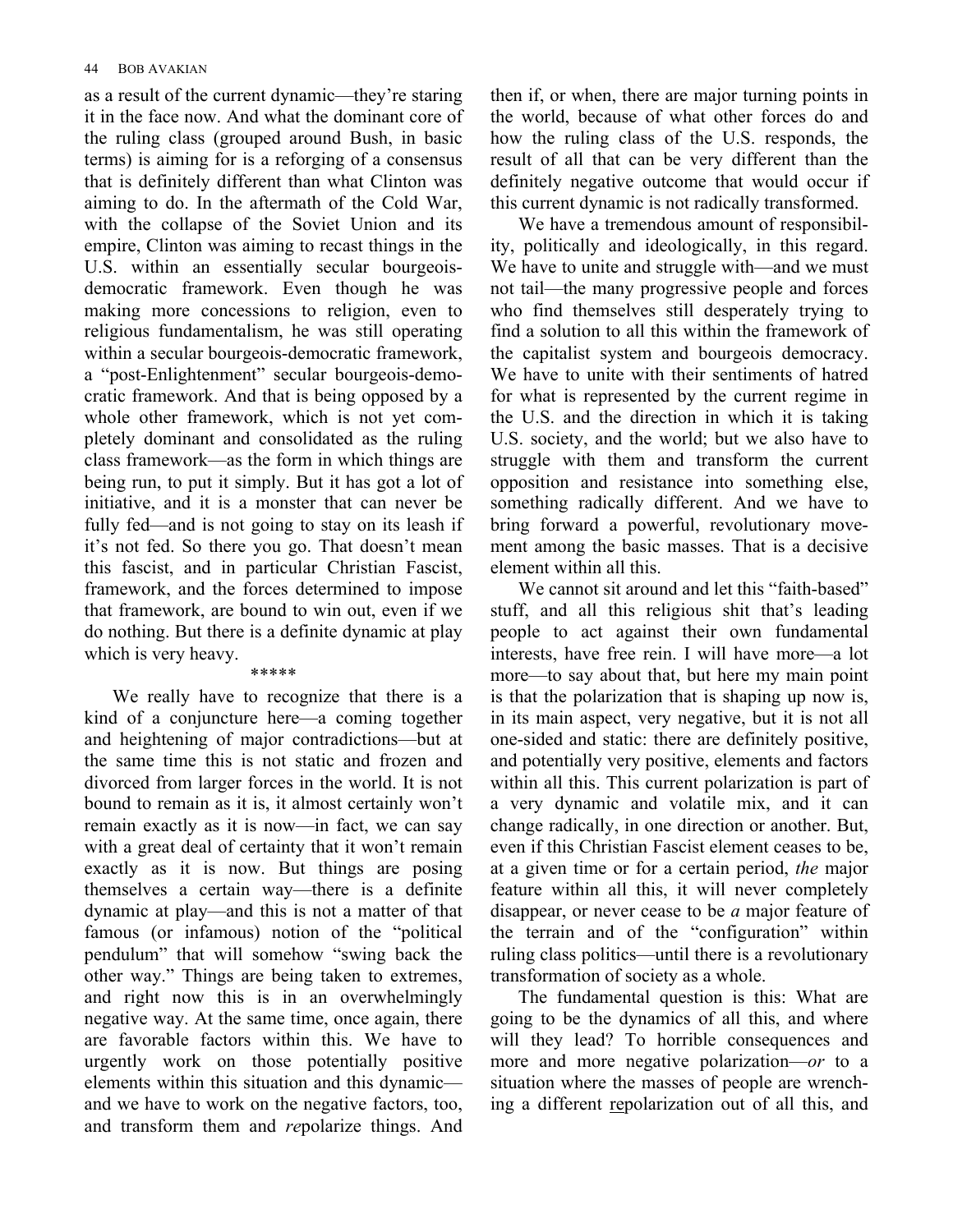bringing into being a different dynamic, leading toward a radically different resolution of all this?

That is where we come in—that is the challenge, and the responsibility, we must take up.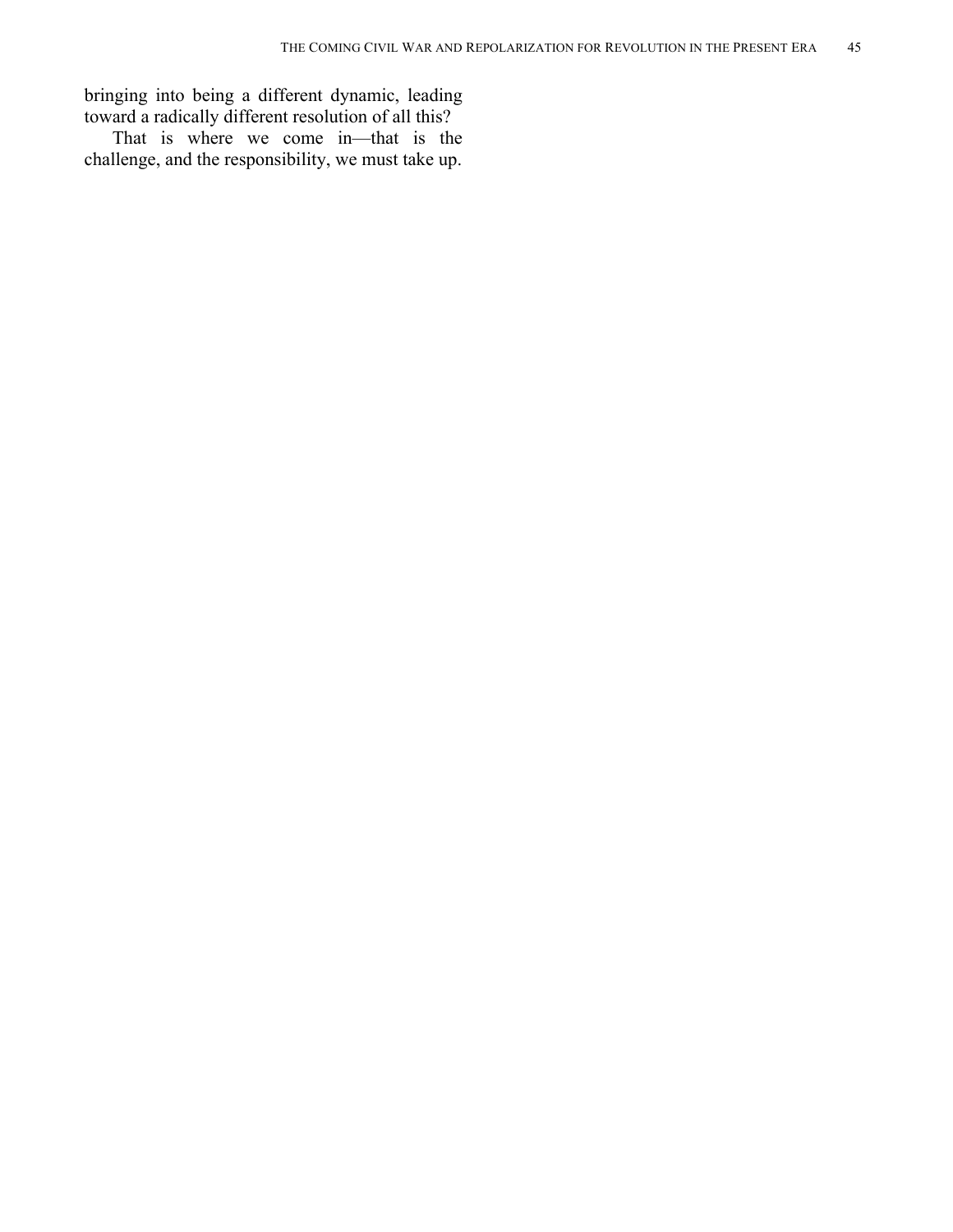## *Not Being Jerry Rubin, Or Even Dimitrov, But Actually Being Revolutionary Communists: THE CHALLENGE OF DEFENDING FUNDAMENTAL RIGHTS— FROM A COMMUNIST PERSPECTIVE, AND NO OTHER*

As I have emphasized many times, it is very important to understand the complexity that's involved in the current situation and its development. Bush doesn't do nuance, but we have to. That's the difference between the solid core that exists now within the ruling class—the group now at the core of its power—and our solid core, which must be combined with, which must involve, a lot of elasticity. We have to understand the complexity of things and not see them in oversimplified dogmatic terms.

If the current polarization in U.S. society continues, and if the "center does not hold" in the old way, and a new form of rule in society is brought into being—as a continuation of the current trajectory—that will not be a good thing, it will be a very bad thing. The task of repolarization in society, ideologically and politically, not only poses itself acutely now, but it will be an ongoing challenge and task in terms of all the political, and ideological, work we do to prepare for and then to seize on the direct approach and then the full ripening of a revolutionary situation and a revolutionary crisis, when a revolutionary people, of millions, has been brought forward. And in the way this is acutely posed now we can see not only its immediate but also its strategic dimension.

To get into one important aspect of this, there is the whole prospect of our having to lead the struggle to defeat attempts to trample on and abolish bourgeois-democratic rights—and perhaps even bourgeois democracy (the bourgeois-democratic form of capitalist rule) itself. This could have arisen in relation to the recent (2004) election—particularly if there had actually been an attempt by those currently at the core of power (those grouped around Bush, in a general sense) to suspend that election, or some other attempt to suppress what people understand to be fundamental rights. But what we have emphasized and what I want to emphasize again here—is the

need for us to do this from our communist perspective and with the goal of proletarian revolution and ultimately communism—and nothing else and nothing less. The point is that we must not degenerate into bourgeois democrats ourselves in taking up the challenge of defeating attempts to trample on and abolish bourgeois-democratic rights.

One way to put this—taking as a point of reference the history of the international communist movement, and in particular its experience in relation to the fascist danger, in the period leading into World War 2—is that we must defeat attempts to trample on and abolish bourgeoisdemocratic rights without falling into being Dimitrov<sup>1</sup>—not attempting to build a united front against fascism whose essential objective is just to preserve bourgeois rule in the form of bourgeois democracy.

Or another way to get at this is to say that we must not fall into being Jerry Rubin. What I mean by this is that at one point, back in the '60s, Jerry Rubin, a well-known rebel of those days, ran for mayor of Berkeley. He was sort of running as a radical alternative candidate, and I remember one time seeing him on the Cal campus in Berkeley, and he exclaimed: "Hey, I just realized, there's no Democrat running for mayor, the only opponent I have is a Republican. I could actually win!" Well, he didn't win. But that's the less important point. The main and essential point is that he was already becoming like the Democrats in order to "win." So, this is another way of encapsulating the challenge (or another metaphor for the challenge) of dealing with the complexity of the situation we have to deal with. It is another dimension of why and how we have to act—and to think—like communists, like real communists, and not like the cardboard caricature of the stereotypical dogmatic "commie." How else are we going to be able to handle the contradiction of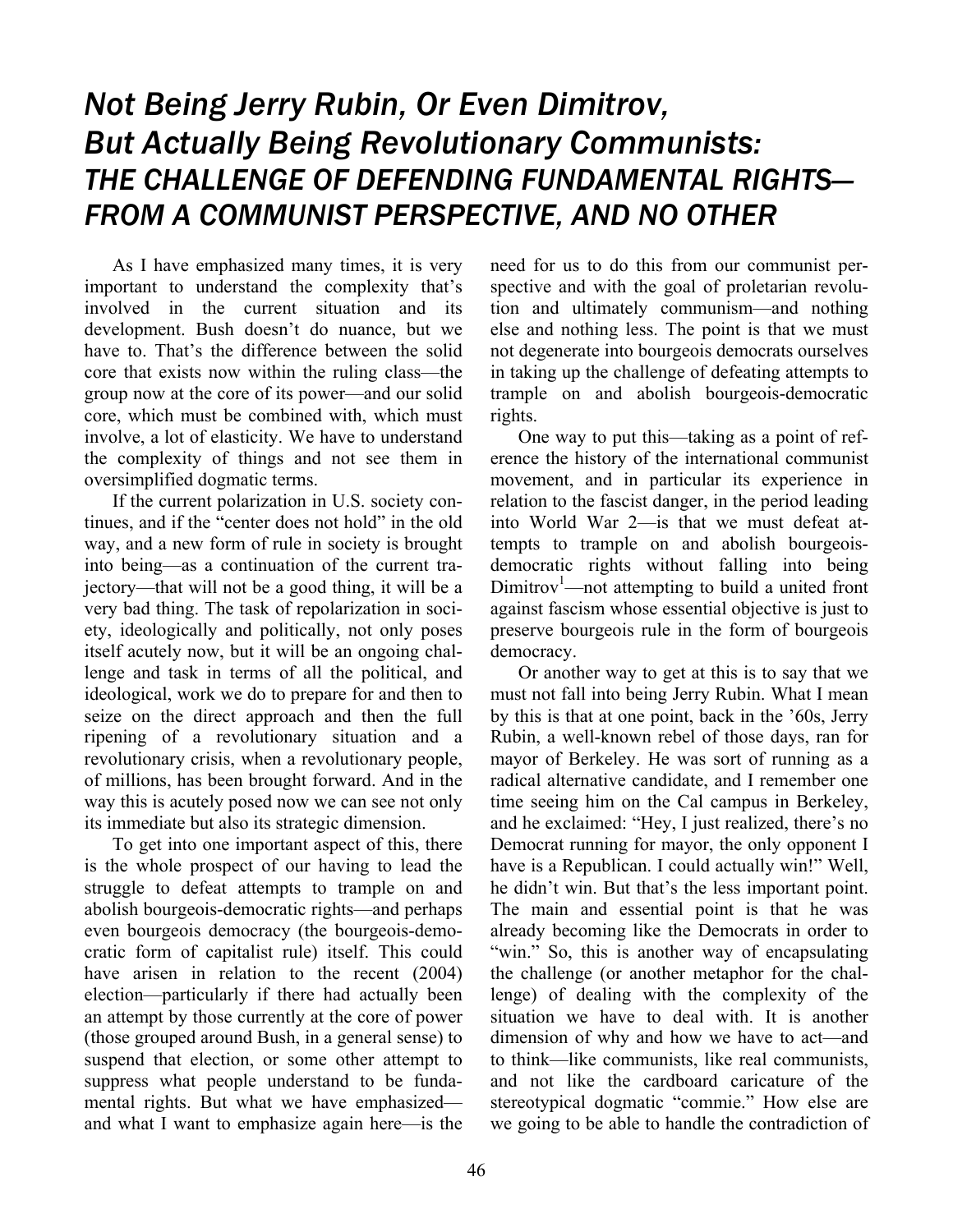not only taking up but actually leading the struggle against attempts and outright moves to trample on and abolish bourgeois-democratic rights—or very possibly even the whole bourgeois-democratic form and framework—and yet not become mere bourgeois democrats ourselves. How do we do this from the communist perspective and with the goal of proletarian revolution and ultimately communism—and nothing else and nothing less?

Not only in immediate terms, but thinking in terms of everything that will be involved, all the way between here and the development of a revolutionary situation, whenever that comes, this is going to be a challenge which, with all its complexity, we are going to have to take up and handle correctly.

#### **NOTES:**

1. Georgi Dimitrov was a leader of the Comintern (the Communist International, which was founded by Lenin shortly after the victory of the Soviet Revolution and played a major role in the development of the international communist movement, until the Comintern was abolished during World War 2). After the seizure and consolidation of power by Hitler and the Nazis in Germany in the early 1930s, Dimitrov put forward the thesis, adopted by the Comintern, that the pressing task, to which everything else should be subordinated, was the defeat of fascism; this amounted to arguing that the goal of communists, at least for a period of time, should be reduced to simply defending and preserving the bourgeois-democratic form of capitalist rule and not to overthrow capitalism and replace it with the rule of the proletariat and socialism.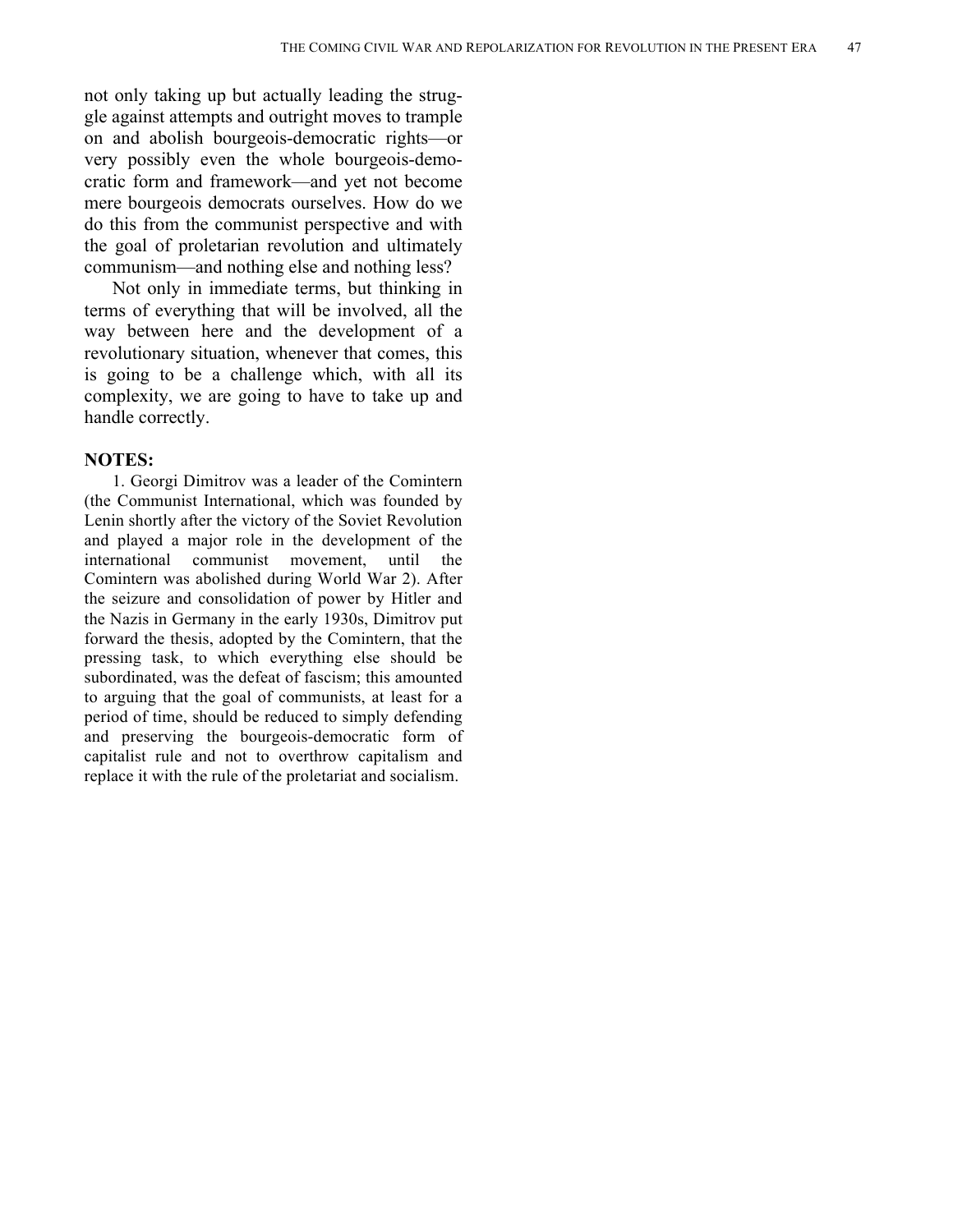# *THE FASCISTS AND THE DESTRUCTION OF THE "WEIMAR REPUBLIC"... AND WHAT WILL REPLACE IT*

These reactionary religious fundamentalists in the U.S., whom we have very correctly identified as Christian Fascists, are actually calling for things to be done in society, and by the government, that many people still believe would not or could not really be done in a country like the U.S. "They could never really be serious about doing that," many people will say, speaking of things like literally applying what the Bible says about homosexuals—that homosexuals must be put to death. Well, people had better realize how serious these Christian Fascists are, what they actually intend to do, and how serious the situation is. Among these Christian Fascists, including ones who are very influential and powerful, and powerfully connected, there is very definitely an intention of imposing "biblically based morality," including things like the execution of homosexuals, as "the law of the land."

Or take another dimension of this: the institution of marriage. In the dispute around gay marriage, some of the people defending the right to gay marriage have tried to answer the argument that gay marriage will undermine the institution of marriage by saying: "If you are really worried about the future of marriage, why don't you do something about divorce?" Well, as the saying goes, "be careful what you wish for!" I doubt very seriously if those who make this argument by way of defending the right to gay marriage—or at least the great majority of them—actually want to see a situation where divorce is outlawed. But, once again, people better realize how serious this is and that there are powerful forces who are very serious indeed about outlawing divorce. The fact is that, in Louisiana and some other states, there is already a law providing for "covenant marriages." There are two kinds of marriages in those states now: in addition to "regular" marriage, there is "covenant marriage," which, as its religious overtones imply, is based on provisions taken from the Bible. These "covenant marriages" eliminate "no fault divorce," they make it much more difficult for those who have entered into these marriages to get a divorce. At this point these "covenant marriages" are entered into voluntarily, and there is still the alternative of "regular" marriages—*at this point*! But these (for now voluntary) "covenant marriages" are part of a very definite and determined drive by Christian Fascist forces to get rid of divorce altogether—to outlaw it outright—and, in a male supremacist society like this, everybody knows, or should know, what that would mean. It would mean that millions and millions of women will be trapped in oppressive—and even physically and sexually abusive marriages.

Claudia Koonz pointed out in her book *The Nazi Conscience* that, among the Nazis in Germany, there was a kind of "division of labor": at times at least, Hitler would sound a more reasonable, and even at times conciliatory, tone—while his followers would be agitating and taking action around the most openly vicious and brutal measures, directed against Jewish people, communists, homosexuals, and others whom the Nazis regarded as an abomination and a blot upon German society. And all this laid the basis for the mass round-ups and executions, and the literal genocide, that followed under the rule of the Nazis. Similarly, the 21st-century American equivalent of Nazis, the Christian Fascists and others generally in the same camp, have their hitmen (and women), including those like David Horowitz, Rush Limbaugh, and Ann Coulter, who are openly foaming at the mouth with attacks on those they see as standing in the way of their program. And, besides attacking people who are genuinely opposed not only to this fascism but to the capitalist-imperialist system as a whole, one of the main lines of their assault is (to use a very relevant analogy) viciously going after the Weimar Republic (the bourgeois-democratic republic in Germany after World War 1, which was replaced and forcibly abolished when Hitler and the Nazis came to power in the 1930s). We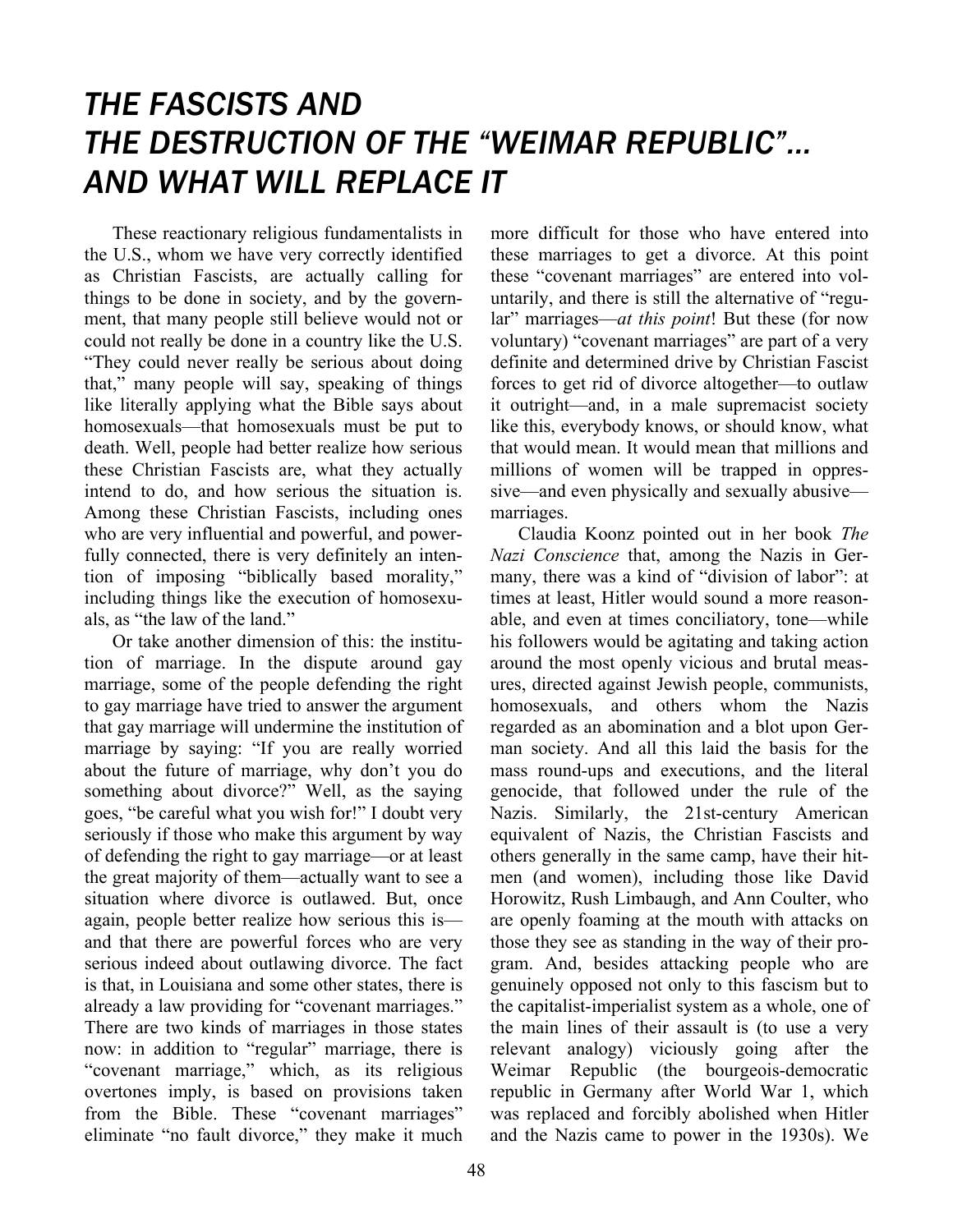have to understand the meaning and significance of this, and the purpose behind it.

Going after the equivalent of the Weimar Republic in the U.S. today, the Democratic Party and the "Liberals," and so on—attacking them as nothing less than traitors—is part of an overall program aimed at silencing and outright suppressing, including through the force of the state, any group or section of society, even within the ruling class, that would pose an obstacle to the implementation of the program that the Christian Fascists, and forces in the same general camp with them, are very seriously seeking to impose on the U.S. (and indeed throughout the world). There is, and for some time there has been, a very definite, conscious and concerted effort by the forces in that general fascist camp to systematically attack not just communists, or anarchists and other radicals, but **liberals, mainstream ruling class liberal politicians**—attacking them as having been nothing less than **traitors**, from the time of the cold war to the "war on terror."

David Horowitz's latest book is called *Unholy Alliance: Radical Islam and the American Left*. In looking it over it is clear that it is yet another diatribe that insists that the "liberals" and the left in the U.S. are at least objectively in the same camp with the Islamic fundamentalists and on the wrong side of the "war on terror." This should be taken very seriously, including because Horowitz has ties with prominent and powerful Republican Party politicians and functionaries, right up to the White House. If you listen to Rush Limbaugh, at this point his main line of attack is not against radicals and communists, such as our party—his attacks are not so much directed against actual leftists all that much—but are much more directed against the mainstream ruling class liberals, because again one of the ways that fascism triumphs is by tearing down "the Weimar Republic"—going after bourgeois-democratic forces in the ruling class—attacking their decadence, their weakness, their inability to defend the national entity, etc. And this is a phenomenon that's been developing over some time in the U.S., and is now very acute. Ann Coulter recently wrote a book with the explicit title: *Treason*. These people are out there creating public opinion around this, while Bush still maintains, much of the time, a posture of "inclusiveness" and willingness to work with other ruling class forces, at least on certain terms. Bush didn't say, during his debates with Kerry, for example: "You are a traitor, and ought to be put to death." But there are many people, aligned with and supporting Bush now, who are very definitely, and repeatedly, saying these kinds of things. When that is not repudiated by Bush and others in power, what does it mean? What are the implications of this?

The answer is not to seek to defend and maintain the "Weimar Republic" (bourgeois democracy—the "democratic form" of capitalist dictatorship<sup>1</sup>) as such. That does not offer a real solution, and certainly not one in the interests of the masses of people and the great majority of humanity. But we should recognize and not be blind to what it means when these fascists put the "Weimar Republic"—by analogy, the liberals in the ruling class—in the camp of enemy, and go so far as to label them traitors, and go after them in that way. What is that preparing the ground for, what are the implications of that? The point, and our objective, once again, is not to defend the Weimar Republic—tailing and upholding the "liberal" section of the imperialist ruling class but to fully recognize, and oppose in a radically different way and toward radically different ends, the seriousness of these attacks and what this all represents. In previous talks and writings I have spoken to this phenomenon of the unraveling of what for some time has been the "cohering center" of the society and the rule of the bourgeoisie in the U.S.—and how we are already seeing manifestations of that.<sup>2</sup> I have emphasized that all of this will not, by any means, be positive in the short run, and left to itself—and it is not the role of communists, it is not meeting our responsibilities, to simply stand by and celebrate all the unraveling of the existing cohering center and form of capitalist rule and think it is going to mean that something positive is bound to emerge from this and in fact is just going to "fall into our lap." We have to take up the tremendous challenge of *repolarization*—repolarization *for revolution*.

The "Weimar Republic" does need to be replaced, and superseded. The bourgeois republic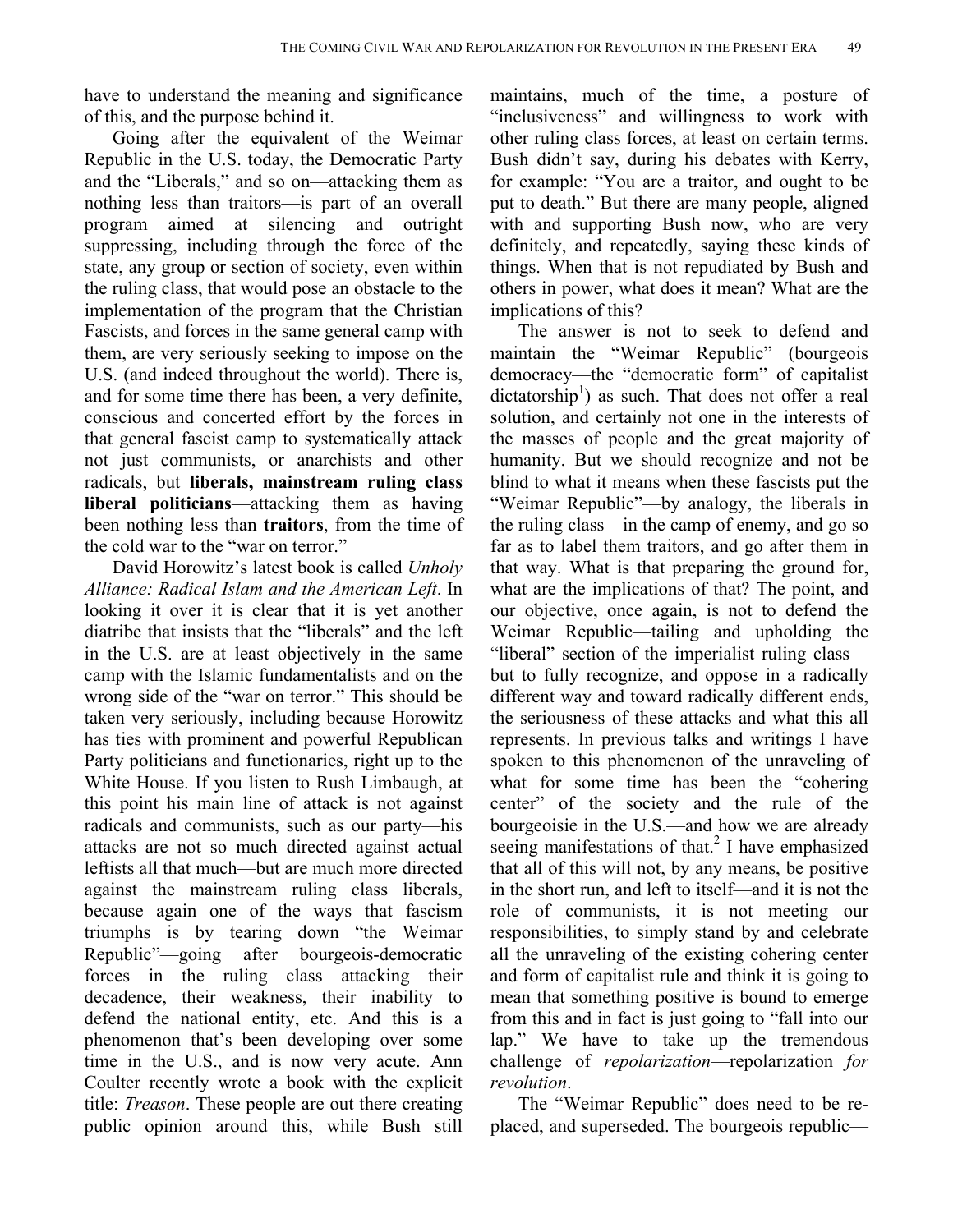the rule of capitalism and imperialism, in its bourgeois-democratic form—is in fact a repressive system of rule, rooted in a whole network and process of exploitation and oppression, which brings untold, and unnecessary, suffering to millions, and literally billions, of people, throughout the world, including within the republic itself. It needs to be replaced and superseded, however, not by an even more grotesque and more openly murderous form of the same system, but by a radically new society, and a radically different kind of state, that will open the way and lead finally to the abolition of all forms of oppressive and repressive rule and all relations of domination and exploitation, throughout the world.

### **NOTES:**

1. In a number of places, including in the book Democracy: Can't We Do Better Than That? and a recent talk, "Dictatorship and Democracy, and the Socialist Transition to Communism," Bob Avakian explains and examines how societies like the U.S., even where they may not be ruled through open, undisguised repression and terror, and even with all their talk of "democracy for all," are in fact bourgeois dictatorships—rule over society by the capitalist class, or bourgeoisie, based fundamentally on a monopoly of armed force (and in particular "legitimate" armed force) by that capitalist class and its "right" and ability to use that armed power, including the police and armed forces as well as the courts and bureaucracies, to put down, as brutally as it sees fit, any opposition or resistance that poses a serious challenge to its rule.

2. See the earlier article in this pamphlet, "The Pyramid of Power and the Struggle to Turn This Whole Thing Upside Down," *RW* #1269, February 27, 2005. Also see previous articles in this pamphlet: "The Coming Civil War and Repolarization for Revolution in the Present Era" (*RW* #1274) and "The Center— Can It Hold? The Pyramid as Two Ladders" (*Revolution* #4), also available online at revcom.us.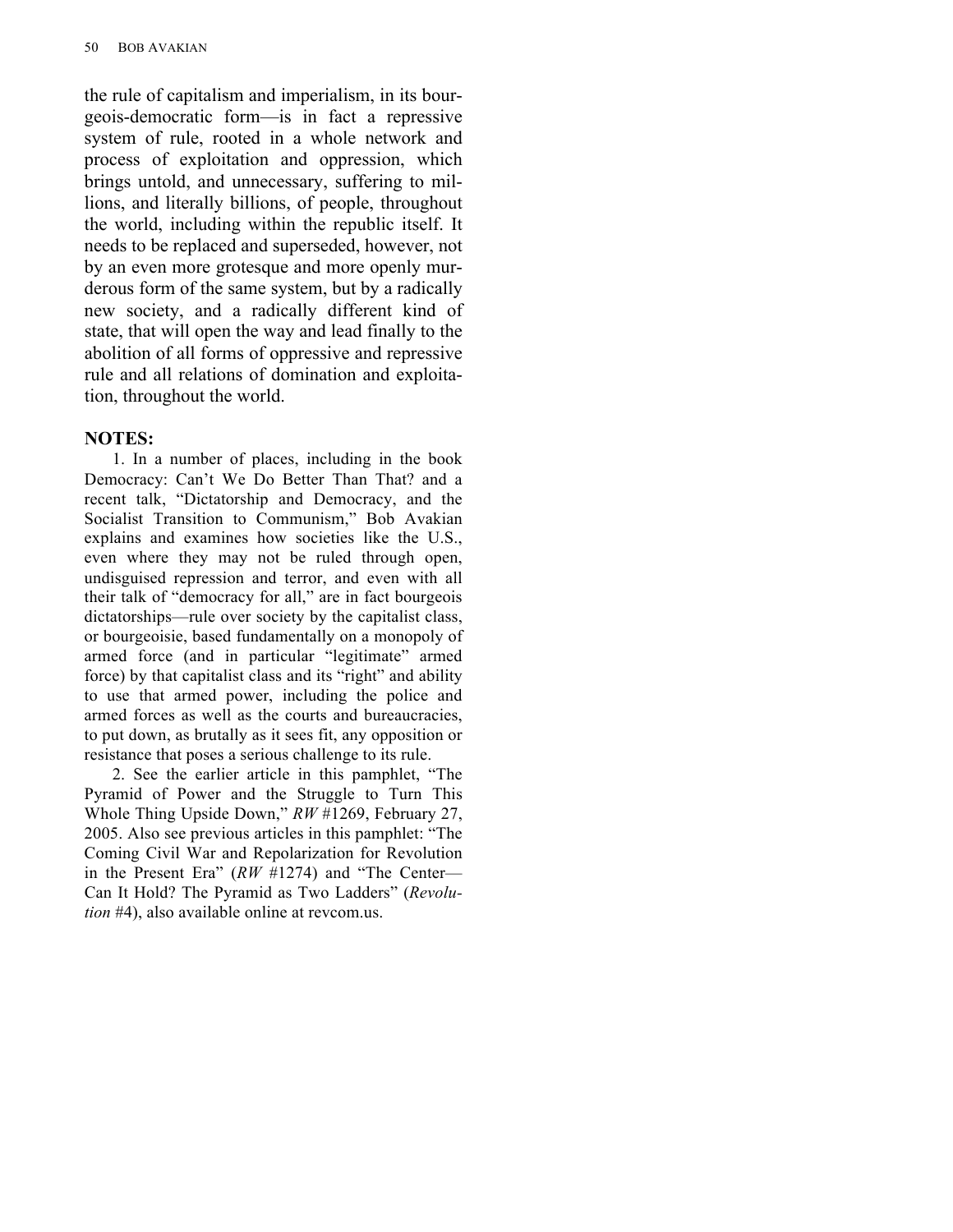## *Religion and the Right to Religion DARK AGES MENTALITY AND THE LIBERATING OUTLOOK AND METHOD OF COMMUNISM*

As part of the basic political dividing lines in society, and how religion relates to this, we have to draw a clear line between a society where people have the right to their religion and one where Dark Ages mentality is imposed on people—to oppose science, to oppose rational thinking, to oppose knowing the real world. It is very important to make, and insist on, that distinction. Now it is true that, for some of the masses the religion they are given actually falls on the wrong side of that dividing line, but they may not know that—they may not think of it that way. And when it's posed in those terms, I'm not sure a lot of masses who are religious would like to be on that side of that dividing line, supporting Dark Ages ignorance and suppression of science and rational thought. Whereas some of these hard-core Christian fundamentalists who are the social base of Christian Fascism actually don't mind thinking in those terms. They do regard science as an enemy, they do regard scientific thinking and a rational approach to things as the work of the devil, in essence. So, it is important to formulate things in a way that draws the dividing lines correctly, and enables the masses to be on the right side when, on the one hand, spontaneity might land them on the wrong side but, on the other hand, that's not really where they want to be—and, fundamentally, not where their real interests lie. At this point, and for some time, many of them will want their religion, but they don't really want to be in the Dark Ages, even though in many cases that's where their religion will actually take them if they follow it all the way out. That is a contradiction that needs to be understood and acted on, in all its complexity and contradictoriness. There is a difference—a very important difference—between masses who are caught up in forms of religious fundamentalism and others who are consciously rejecting the whole scientific approach to reality and seeking to be part of imposing a Dark Ages mentality. \*\*\*\*\*

With regard to my talks on religion (particularly the one entitled "God Doesn't Exist—And We Need Liberation Without Gods"<sup>1</sup>), it is very important to make concerted efforts to get this into the prisons as well as to distribute it broadly among the masses throughout society. I really believe that this can provide an ideological basis, and concrete means, for the advanced, revolutionary-minded people in the prisons—as well as more generally in society—to stand up firmly against and really go after the backward religious stuff that is promoted at every turn.

We have to do a lot of hardcore ideological work—this is something whose importance we really have to deeply understand. Once again, with regard to prisoners in particular, they should be developing themselves, ideologically and politically, as revolutionaries—and not just "revolutionaries" in some general sense but more specifically as communist revolutionaries. They should be a force for this revolution, politically and ideologically. And they could play a crucial role in spreading the message of revolution, of communism, not only among prisoners but among their families and others they have contact with and can reach outside of the prisons. That is an additional dimension to the important contribution that prisoners can make to the cause.

I read another one of these statistics that make your head spin around on its axis: something like 10 percent of Black males between 25 and 29 are in prison. That's another one of these things that makes your hair stand up and your head spin around. What the fuck—what does that say about this society, this system?! And, for everyone who is in prison now, there are several who have been in prison, and there are a number of family members and loved ones outside prison. Some people in prison have the time, or somehow seize the time, to think deeply and to train themselves intellectually and to explore things. Most people get caught up in bullshit, but not everybody does.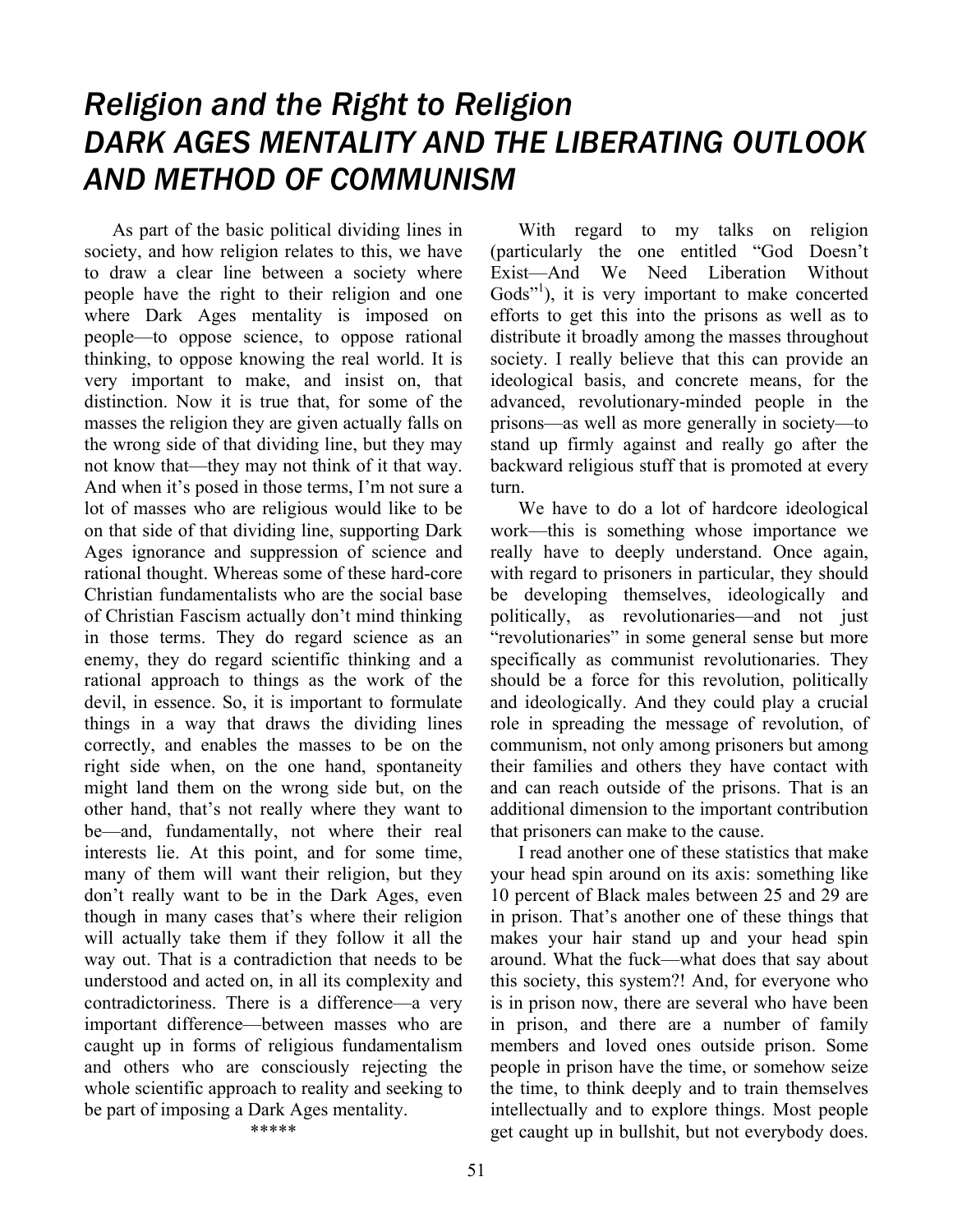And even some of those who do get caught up in this still try to fight it. And revolution communist revolution—really does represent the only way out for them.

The religious fundamentalists, of various kinds, make a point of recruiting in the prisons, and they come with a heavy ideological message. There is something very important to be learned from the "Losing My Religion" article that appeared in our newspaper within the past year.<sup>2</sup> The author of the article, who comes from a family steeped in religious fundamentalism, says that his own life experiences had provided plenty of reasons to reject religion, but it was only when there was another coherent ideology that he could take up that he completely broke with religion. And that coherent ideology wasn't another religion—it was the scientific outlook and method of communism, which he was introduced to through writings of mine which he encountered in college. He also commented on that: he said that these writings, and the outlook and method they embody, taught him to do what religion never did—to think critically. It is not at all the case that people can only "lose their religion" by replacing it with another religion in some form. But there does have to be another explanation about the world and existence and why this is the way it is, and how it could be different. And how an individual relates to that. If you want to rupture people out of shit, not only stuff that lands them in prison, but the daily shit they are caught up in, in the society, you have to have a really strong hardcore ideological thing to bring to them. It doesn't have to be dogmatic—it should not be dogmatic, and it should not be religious—but it has to be coherent and systematic. It has to explain the world—and in our case we can actually explain it in a scientific way [*BA laughs*]. That's an advantage of communism over religion, even though religion has certain short-term advantages because it can appeal to things we can't appeal to, things that go along with spontaneity. But we have the advantage of actually being able to make reality make sense for people. That's a very powerful thing.

We should not underestimate the importance, not only with prisoners but in general, of doing a lot of ideological work to really enable people to see the world in a wholly different way—really the way it is. To take the pieces of this puzzle that are all out of whack and don't fit together— it's like looking through a weird kaleidoscope the way most people see reality. And then it's misinterpreted for them by all these different bourgeois and reactionary ideologies and programs, and so on, including various religious views. But communist ideology and its application to the world is a way of taking reality and having it make sense for people. That's what the CD of my speech on religion<sup>3</sup> aims to do, that's what we urgently need to do in general.

We really should not underestimate the importance of winning people on an ideological basis. Yes, you can't win them only with ideas. If you don't provide political—and in that sense practical—means of waging the struggle against oppression and the system in which all this oppression is rooted, then ultimately you can't hold them just with ideology. But it's true as well, and very important to understand, that you also can't win them politically without winning them ideologically. And besides, we want people to have a vision of what they're fighting for, in the largest sense.

So all this emphasizes, from a number of angles, the great importance of ideology—and of boldly popularizing, winning people to, and developing their grasp of the emancipating ideology and method of communism.

### **NOTES:**

1. "God Doesn't Exist—And We Need Liberation Without Gods" and a second talk, "Christianity and Society—the Old Testament and the New Testament, Resistance and Revolution," are available online as audio downloads at revcom.us.

2. See *RW* #1237, April 25, 2004, available online at revcom.us.

3. "God Doesn't Exist—And We Need Liberation Without Gods." In addition to downloading this speech online, contact Revolution Books in your area for information on how to order it on CD.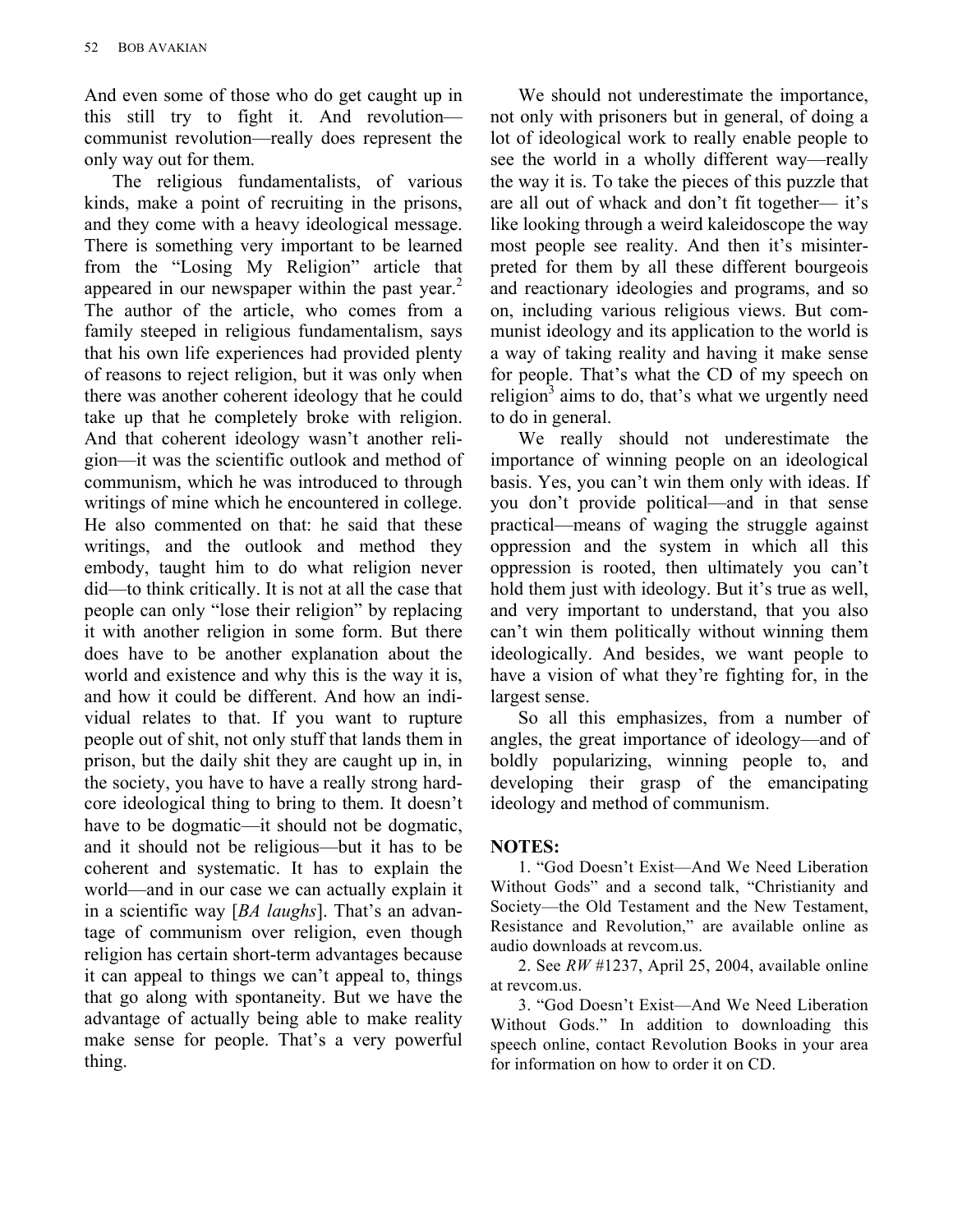# *RELIGION AND UNITY-STRUGGLE-UNITY WITH PROGRESSIVE RELIGIOUS FORCES*

Within the fight against the juggernaut—the rolling monster of war and repression, driven forward by the Bush regime—and including the growing "fascistization" (growing repression of an essentially fascist nature and even developments toward outright fascist rule) there is the whole question of the battle around morality: against traditional morality and Christian Fascism, around the question of homosexuality, around the question of women and in particular abortion, around the question of separation of church and state, and so on. We need to play a much greater role in the ideological and also in the political battle around this, in the battle around public opinion and in important political struggles in these spheres.

We need to be intervening in and carrying out a process of unity-struggle-unity with a great diversity of people around this whole realm of morality and values. As part of this, we need to increase exponentially and in multiplying ways our work with religious forces. We need to be working with them in general anyway, but we also need to work with them specifically in terms of maximizing *their role* in, first of all really coming to grips with, and second of all battling against Christian Fascism. One of the interesting things that happened after a talk I gave on religion ("Christianity and Society—The Old Testament, The New Testament, Christian Fascism, Social Change and Revolution," available in audio at revcom.us) was that, after this talk, one of these progressive religious people made the comment: "I kind of get this point on unity-struggle-unity, because it's working on me." [*laughter*]

There was also an interesting exchange where I was talking with another important and influential progressive clergyman who does work in the prisons. At one point, I asked him, "What is it you do there?" And he explained that what he is trying to do, in basic terms, is to get people to move from things like Pentecostalism and similar fundamentalist versions of Christianity to a more thinking Christianity. So I asked: "How are you

doing?" [*laughter*] He answered: "I'm making some progress, I see some results." So I said, "Well, that's good."

Now, that is probably not the response you would expect from a stereotypical dogmatic communist. But the point is, yes, I have had, and hopefully will continue to have, some good discussion and struggle with people like this about a communist as opposed to a religious worldview—and, in talks I have given, which some of these progressive religious people have heard, I have hammered at the religious scriptures and put forward atheism quite boldly and strongly—but I am very interested in the question of how, from their own viewpoint, progressive religious people like this can wage and contribute to the overall struggle against the Christian Fascists. We have a role to play, including through struggle waged in a good way, to help and enable these people to maximize their own positive aspect and their contributions to the overall struggle. Yes, we should struggle with them ideologically, but most of them are not going to be won to communism, certainly not in an immediate framework, so we need to continue to have dialogue with them, we have to learn from them—there are important things we can learn from them—and at the same time we have to try to enable them to play the most positive role they can play in the struggle.

These progressive clergy and other progressive religious people need to have meetings with other people like themselves, they need to "go on the road," they need to engage this question of fascism, particularly Christian Fascism—they need to challenge it, they need to attack it—they need to recognize, first of all, what a grave danger it is posing to society and to everything that they stand for, as well as the future of humanity in the largest sense. We need to be working—uniting and struggling—in a good way with these people. If we can apply the correct method and approach to this, and unite with and help unleash other forces on the basis of applying this method and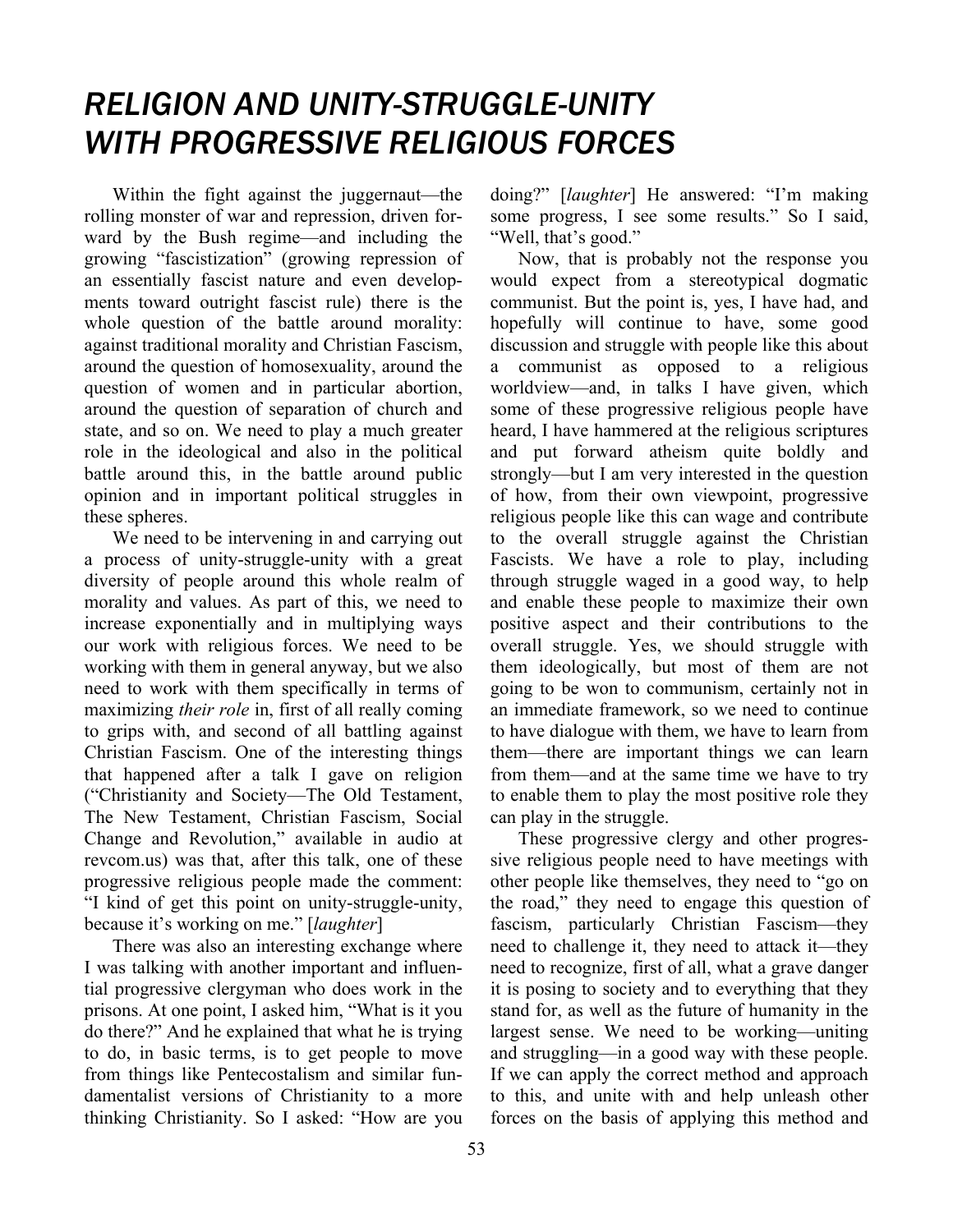#### 54 BOB AVAKIAN

approach, then (if you'll pardon the expression) it will be possible to "achieve miracles" in transforming the political terrain and the political terms of things, with regard to the fascist, and specifically the Christian Fascist, danger in particular, and more generally in terms of the whole direction of society (and ultimately the world overall).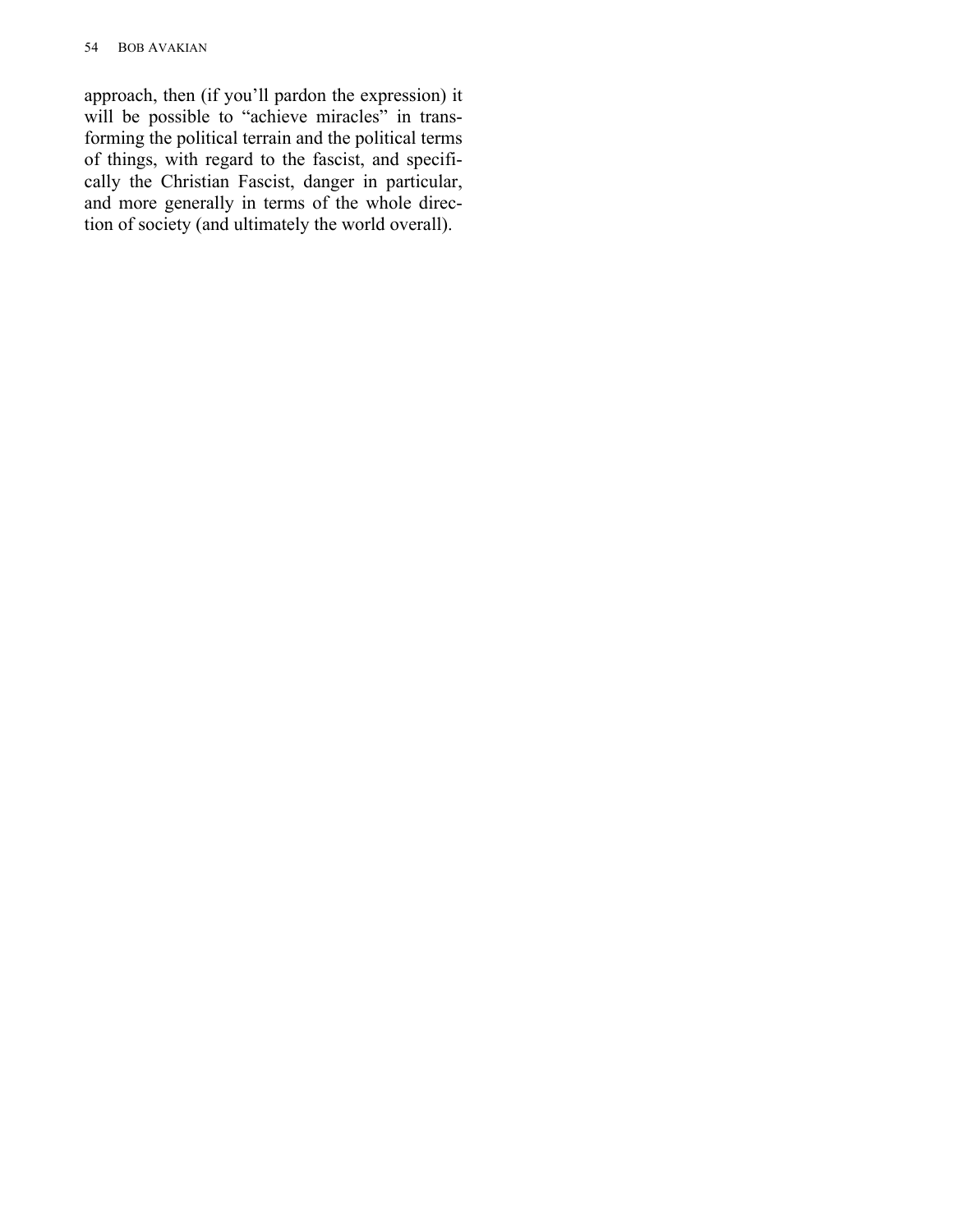## *The Bible and Baby-Killing THE RIGHT TO ABORTION AND THE WHOLE DIRECTION OF SOCIETY*

In countering the attack on abortion as "killing babies"—which is one of the main lines of attack of the religious fundamentalists—we should bring out forcefully things like Psalm 137 and the book of Isaiah (for example, chapters 9 through 14 in Isaiah). In those chapters of the book of Isaiah in particular, "The Lord" (the "god" of the Bible) and the prophet Isaiah, speaking directly on behalf of "The Lord," calls repeatedly for destruction and atrocity to be brought down on the peoples, including the small children, who have angered "The Lord." And, as in Isaiah, so Psalm 137 ends with this call for smashing to pieces the little ones of Babylon:

*"O Babylon, you devastator, Happy shall they be who pay you back what you have done to us! Happy shall be they who take your little ones and dash them against the rock!"*

Here in Psalm 137, as well as in the book of Isaiah, and elsewhere in the Bible, when it calls for, demands and celebrates the bashing in OF the heads of babies, what is being talked about is NOT a *fetus*, in the uterus of a woman, but babies that have been born and are distinct human beings, physically separate from their mother. So, the next time we hear of these fanatical fundamentalists howling that women who have abortions and doctors and other providers of abortions are "baby killers," these "Biblethumpers" should be confronted like this: "Do you believe in the Bible?" "Yes," they will of course reply. "Well, then, do you believe in *this*?" referring to what is in passages like the end of Psalm 137 or in the book of Isaiah, where "The Lord" and those representing for "The Lord" demand and celebrate the killing of actual babies. "If you won't uphold *that*," we should insist to them, "then don't wave your Bible around and invoke 'biblical authority' to denounce others as 'baby killers'! If you are going to try to 'pick and choose' what you will uphold from the Bible, then you are *hypocrites—*because all this time you have been insisting that the Bible is the literal word of god and has the absolute moral authority of god's law. So, unless you will uphold everything, every last word, that is in the Bible including where it repeatedly calls for wanton and grotesque atrocities, like the mass murder of actual babies—then you need to just shut up, and quit harassing and threatening women who want abortions and providers who enable them to have safe abortions."

Now, if these fundamentalist fanatics *will* uphold these atrocities in the Bible, *including the slaughter of actual babies*, then they definitely are the *worst hypocrites* when they condemn *others* as "baby-killers." And this is especially outrageous when they hurl this accusation of "baby-killers" at women (and doctors and others who assist them) who in fact are not "killing babies" but are carrying out a medical procedure which aborts a fetus, not a separate, developed human being (I will come back to this in a minute). In this case, too, the fundamentalist fanatics have nothing to say—nothing that anyone should listen to—about "killing babies."

Another very important point is this: These people who attack the right to abortion are overwhelmingly *opposed to birth control* as well—and they are opposed not only to the IUD, which technically prevents the embryo from attaching to the uterus after the egg has been fertilized, they are opposed to *any and every kind of birth control*. Certainly, all these Catholic reactionaries who are opposed to abortion are also opposed to birth control. It is a matter of official Catholic Church doctrine to oppose birth control, for a fundamental reason that is very much at the heart of this whole issue: according to this reactionary religious viewpoint, a woman's role is to be a subordinate to her husband and a breeder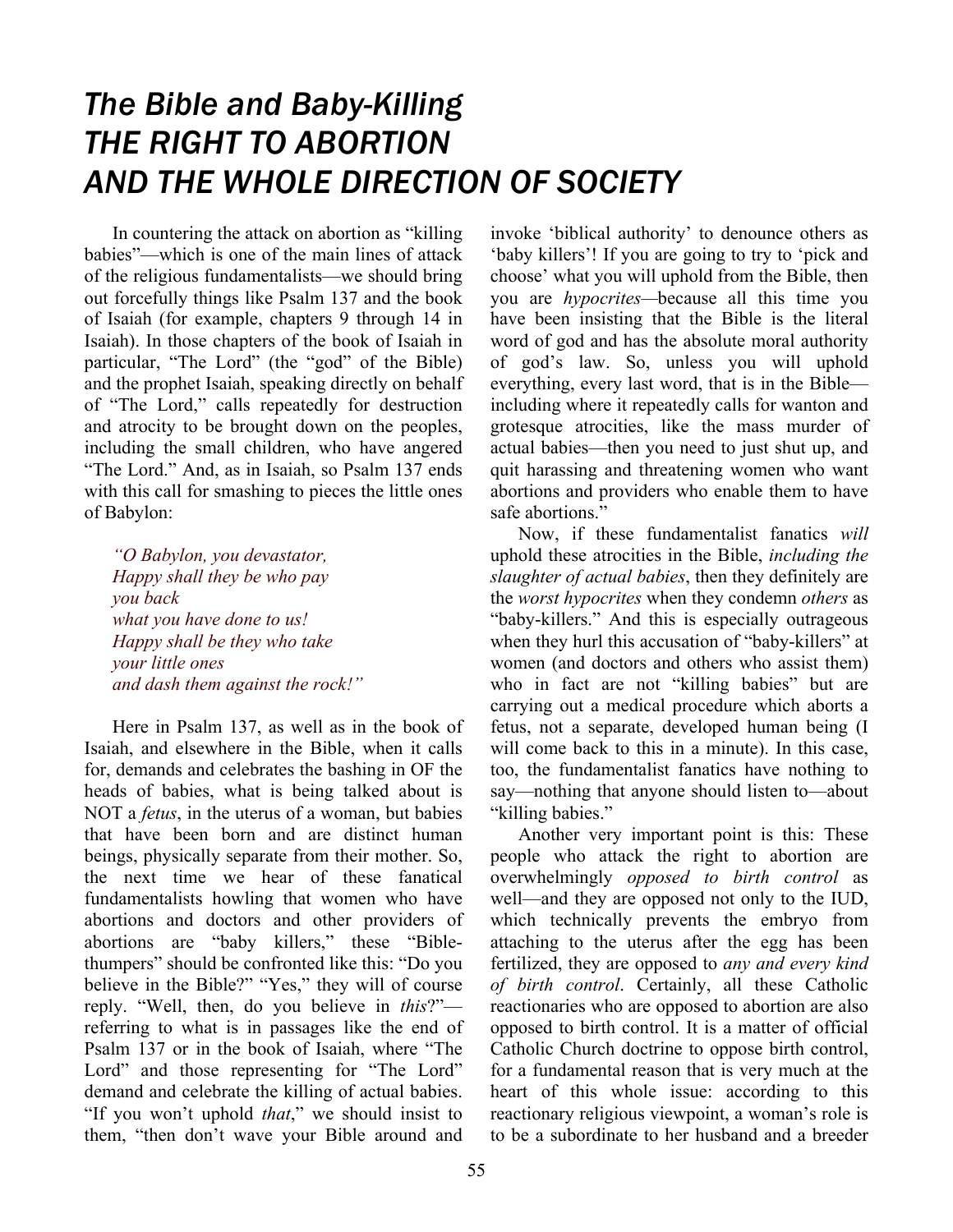of his children, and birth control as well as abortion can undermine that. And the Protestant fundamentalist fascists are also overwhelmingly opposed to birth control—not only outside the confines of marriage, but even *within* it (this is clear from many statements of leading Protestant fundamentalist opponents of abortion, although it is important to pin them down on this very concretely).

These are ways that we can hit back hard at them, politically and ideologically, getting to what is the essence here: It is not the supposed "killing of babies," it is that they want women to be in essence the property of men, to be controlled by their husbands and to be breeders of children, breeders of property, for their husbands. We should continue to hammer at them: "*That* is what your Bible advocates, and *that* is what you are for. And this is shown not only by your opposition to abortion but also by the fact that, at the same time, you are against birth control."

It is also very important to be bringing things back to the reality of what 90 plus percent of abortions actually consist of—the fact that they are performed in the first trimester, the first three months of pregnancy, when the fetus is anywhere from the size of the period at the end of this sentence to about an inch in length. Those opposed to abortion distort and play up things they make sound like horrors, like late-term abortions. First of all, they label these procedures "partial birth abortions," distorting what they actually are. Second of all, they misrepresent how often they actually occur—the fact that they are really quite rare—and they misrepresent under what conditions they generally occur, they leave out or push to the background the health of the woman in question. And then *this*—their distortions of lateterm abortions—becomes, in their propaganda, identified with *all* abortions. Not that we should be defensive about the necessity for late-term abortions, but all this is just total distortion. We have to wage a counter-offensive here, and get to what the essence of the issue is. In the case of the great majority of abortions, over 90 percent, what is involved, in terms of the fetus, is a very tiny clump of cells—it is that versus a woman's fate. That's what we're talking about here. Physiologically and socially, that's essentially what we're

talking about here—the fate of women vs. a clump of cells, which at that point (during the first three months in particular) are by no means even completely differentiated (into different organs and parts of the body with different specific functions) and certainly are not anything like a developed human being—and are, in fact, a tiny clump of cells. We have to get things back to the *real* issue.

This is not only a crucial issue in an overall sense, but it is being even more sharply posed in the aftermath of the 2004 election, where the Christian Fascists are pushing like crazy to abolish the right to abortion—they are insisting to Bush and the Republicans: "You've gotta deliver on this now." That is why they went after Arlen Specter (a long-time Senator from Pennsylvania, who is supposedly a more "moderate Republican," whatever that means), because Specter cautioned Bush about nominating people as judges who would support the outright outlawing of abortion.

And, as with the political situation in general at this point, the polarization around the question of abortion is not favorable now. Even among women, particularly younger women, there is a lot of confusion around this issue, a lot of influence of the reactionary offensive against abortion, including the characterization of abortion as "killing babies." Many of these young women have not understood the essence of this issue and many other people have lost sight of it, or become "fuzzy" and "conflicted" about it—not only because of the reactionary offensive but also because the bourgeois-democratic leaders of the women's movement have let themselves believe that they could just become passive and let Democratic Party politicians like Clinton and Gore take care of it. They fell into the false notion that, "Oh, they'll never really take away the right to abortion—or, if there is a real threat of that, we just gotta vote for Democrats." They have let the other side—the Christian Fascists and the reactionaries generally, with their offensive against abortion—completely have the initiative, politically and ideologically (including morally), for years and years now.

And, while it was of course a very good thing that a million people came out to demonstrate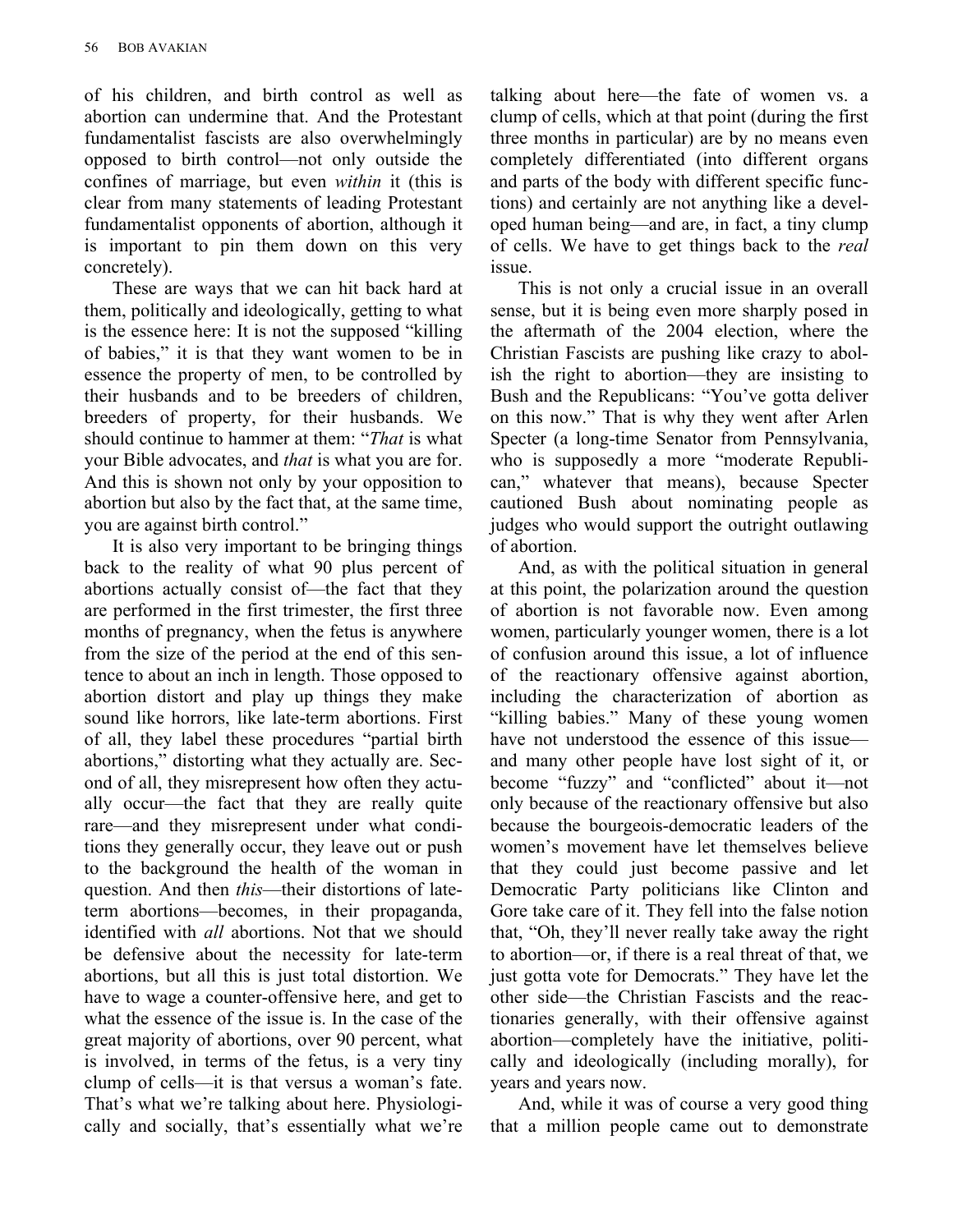recently in support of the right to abortion, by itself that will not end up amounting to very much, because these people haven't seized the political and ideological initiative around this question. And, to be blunt, many of the million women and men who were there, to support the right to abortion, would have a very hard time answering the moral and overall ideological offensive of the other side—other than to just sort of retreat into certain catch phrases about a woman's right to choose, without being able to engage the substance of the attack on that.

It is also a fact that in general the women's movement is shrinking because it is not engaging, or not effectively engaging, key issues that affect women. There is a lot of right-wing Christian Fascist organization among women who are frightened by all the things that the feminists, for good reason, cherish and uphold. And those

questions are not really being addressed by the more reformist women's movement. It's not that the women who are being heavily influenced by the Christian Fascist arguments are the main group that needs to be reached right now, but they shouldn't be just ignored and written off either.

I am going into this and giving it a lot of emphasis because these questions are very important themselves, because all this is a major part of how polarization is presently taking shape in U.S. society—and because this could play a big part in favorable repolarization, touching profoundly on the whole direction of society.

This is yet another crucial challenge that we must take up, coming from our full revolutionary communist perspective and its goal of the complete emancipation of women, the abolition of all oppression and exploitation and ultimately the emancipation of all of humanity.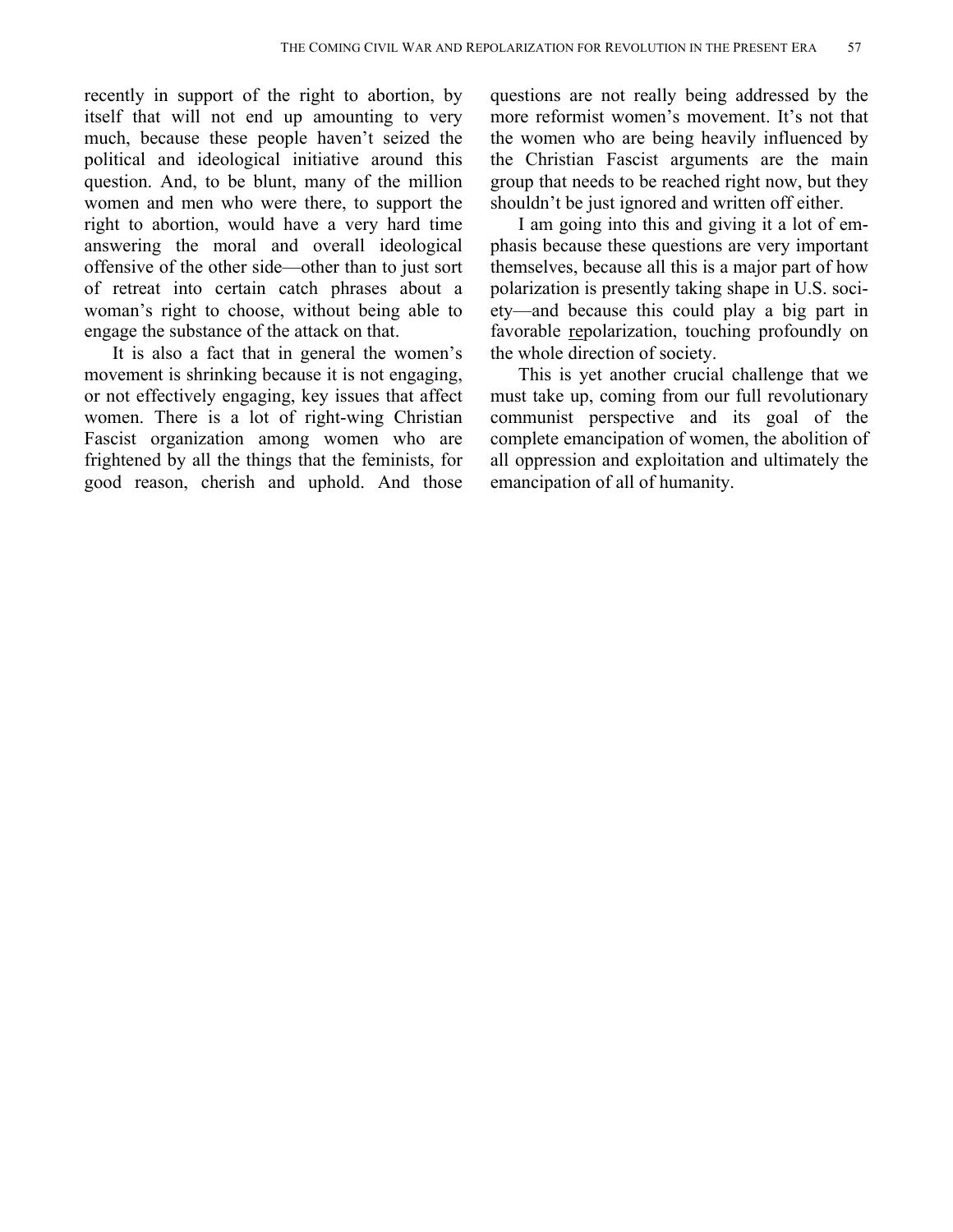# *THE FOOLISHNESS OF CONFUSING RELIGION WITH FUNDAMENTALIST FASCISM*

An important point—and this is spoken to in the "Right-Wing Conspiracy" supplement and *Preaching From a Pulpit of Bones* and talks I gave recently on religion $\frac{1}{x}$  is that there is an acute contradiction that we have to recognize: Christian Fascism will have a lot to do with the polarization that occurs in U.S. society in this period, and even the pulling apart of the center in the form in which it has existed; but, on the other side of the contradiction, the polarization cannot be allowed to be or to remain around religion *per se* (in and of itself). One of the indications of this and this is something I have also called attention to sharply—is that there have been consistent efforts by the Christian Fascists to reach out to people in the inner cities, among the oppressed masses, particularly through the churches, to try to ensnare them on an ideological basis to act against their own interests.

At the time that "Right-Wing Conspiracy" was written, Clinton was in office, hanging on barely. Let's not forget, he was actually impeached; and I believe all (or in any case nearly all) the Republicans voted for a conviction—it's just that they didn't have the total number of votes they needed. If they'd gotten some significant defections from the Democratic Party, they would have actually thrown him out of office on a ridiculous basis relative to what their Constitution is actually talking about—"high crimes and misdemeanors." But Clinton remained in office, so these efforts of the Christian Fascists in the inner city were made then largely through privately funded projects, by and large (things like "The Samaritan Project" of the Christian Coalition). But now Bush is in office, and the ruling structures of the government are saturated with Christian Fascists—more all the time. It's like the movie *Birds* [*BA laughs*]—they just keep coming and coming, and filling in every crack and crevice of government agencies. And there are the "faithbased" initiatives and programs, backed and funded by the government, which are increasingly the means through which social services are

supposedly being addressed. So, this has the force, the resources, and the authority of the federal government (and the bourgeois state as a whole) behind it now.

And you did see in this election some of these Black ministers, for example, lining up with Bush (never mind Don King and his support for Bush who knows what the fuck that was about, it probably had to do with his financial situation— I'm talking about something more serious than that, since he is sort of a self-conscious clown and minstrel). A number of Black preachers—and this is a serious thing—lined up with Bush around gay marriage, and even around abortion. Here they were, lining up with reaction, with outright fascism, on the basis of traditional religion and traditional values.

Now, just to be clear, my point is *not* that we should, by any means, be casting Black preachers in general into the enemy camp—that would be very wrong and a terrible mistake. We should certainly not be giving up on uniting with many of them—and repolarizing at least many of those who are now playing a role that is not very good, or even is very bad. It is a fact—and a fact that we cannot fail to recognize—that more than a few of them are right now *not* playing a good role. And there does have to be work done around exposing the role that some are falling into of leading people, yes, toward a program that has a genocidal element in it—a program that could lead to genocide against Black people and other oppressed peoples—on a basis of reactionary traditional values, patriarchy, religious fundamentalism, and everything that's wrapped up in that.

While all that is important, the fundamental point I'm making here is we cannot allow the polarization to be around religion *per se* (in and of itself), although a big part of the polarization does have to be against Christian Fascism, against reactionary theocratic fundamentalism. And there is a vast difference between those two things (religion in a general sense and, on the other hand, Christian Fascism and reactionary theocratic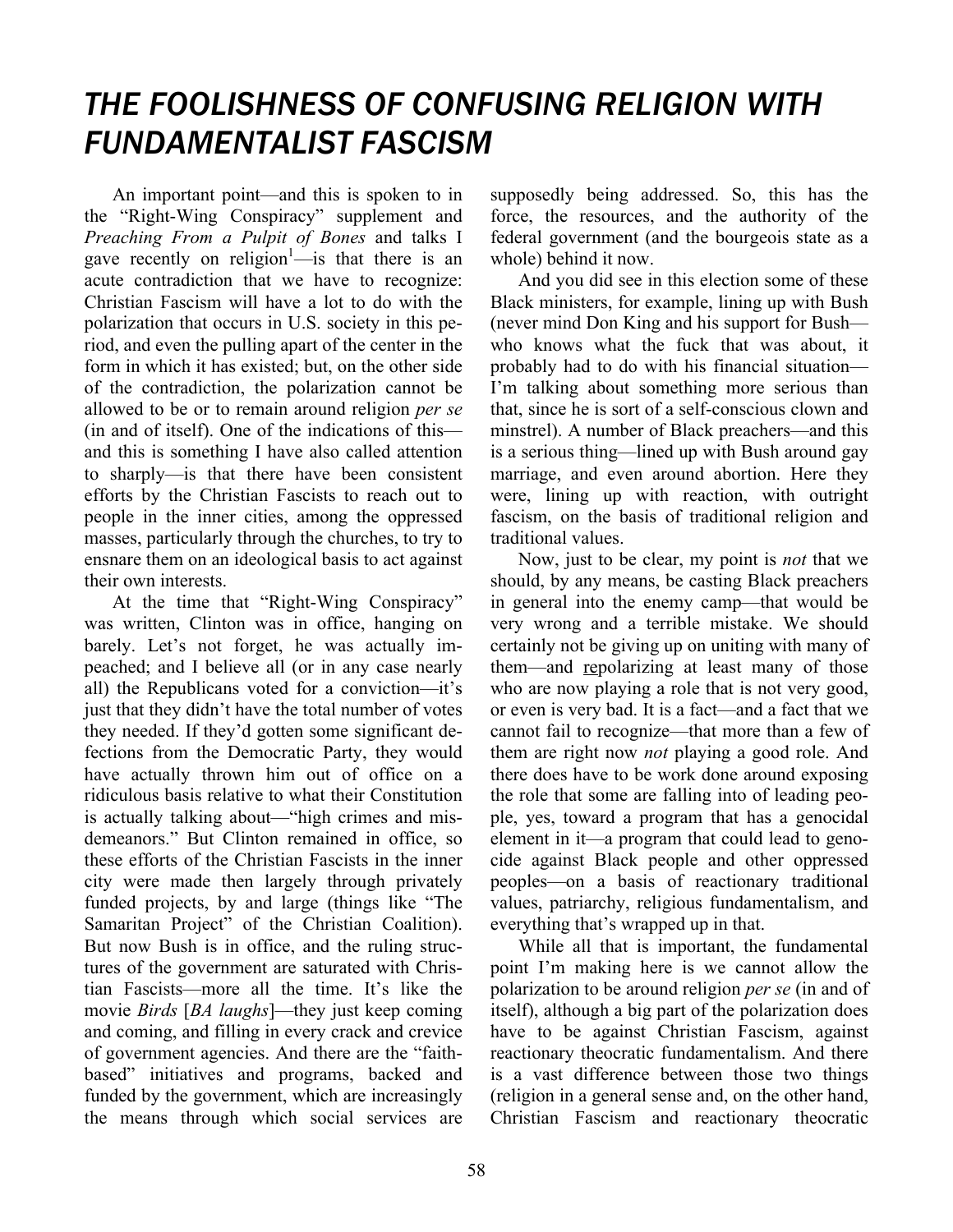fundamentalism generally); there is a qualitative difference which we should understand. And if we don't understand and handle this correctly, we're going to aid the enemy in pushing, not just preachers, but masses of people, into the enemy camp—or allowing them to be dragged, against their own fundamental interests, into the camp of the enemy, or to be confused and sit on the sidelines when they should be frontline fighters against all this. So we cannot allow this to be the polarization—it cannot be around religion as such.

I noticed, in a report on a speech by Cornel West, that during this speech he pointedly said: "My secular friends on the left have to understand that most of the country is religious." Well, speaking for our Party, we do, of course, understand this—and we do have to understand this but perhaps not quite in the way he means this. If you listen to the recent talks I gave on religion, there is conscious attention—not simply out of tactical considerations, but fundamentally out of principle—to draw the distinction between religion in general and reactionary religious fundamentalism (there is that distinction in our *Draft Programme*, and this needs to be even more fully developed in my opinion in the finalization of the *Programme*). There is a qualitative difference and we have to clearly and fully understand the difference—between religion, on the one hand, and, on the other hand, theocratic fundamentalist fascism, which is seeking to impose religious order and "biblically-based" law and rule, as interpreted by reactionary theocrats, onto U.S. society and much of the world, for that matter.

Think about the fact that the son of Billy Graham—who is "credited" with beginning the conversion of George W. Bush back in the '80s— Billy Graham's son, Franklin Graham, a close associate and confidante of Bush, makes a public statement that Islam is not only a false but an *evil* religion. (This has also been said by Jerry Falwell and other prominent Christian Fascists.) Think of the impact a statement like that has in the world, particularly in the Islamic world, when this guy (Franklin Graham) is someone who is known to be closely associated with Bush! You can believe that every Islamic fundamentalist will draw the association—and call people's attention to the

association—between Franklin Graham and Bush. So, you have Bush, right after September 11, letting the word "crusade" come out—and then, "ooh...oops..." retracting it... "I didn't mean that"—and then you have the Franklin Grahams and others putting forward exactly that line—that, in effect, the "war against terrorism" is a crusade against "evil Islam."

With all this, the point once again is that Christian Fascism will have a lot to do with the polarization in society, including as we work to repolarize things; but the polarization cannot be allowed to be around religion *as such*. We have to understand, first of all, the essential and crucial distinction between the two, and then we have to act on that understanding.

#### **NOTES:**

1. See "The Truth About Right-Wing Conspiracy...And Why Clinton and the Democrats Are No Answer," *RW* #1255, October 17, 2004, and *Preaching from a Pulpit of Bones: We Need Morality, But Not* Traditional *Morality* (New York: Banner Press, 1999). The talks on religion referred to here are "God Doesn't Exist—And We Need Liberation Without Gods" and "Christianity and Society—the Old Testament and the New Testament, Resistance and Revolution," which are available online as audio downloads at revcom.us.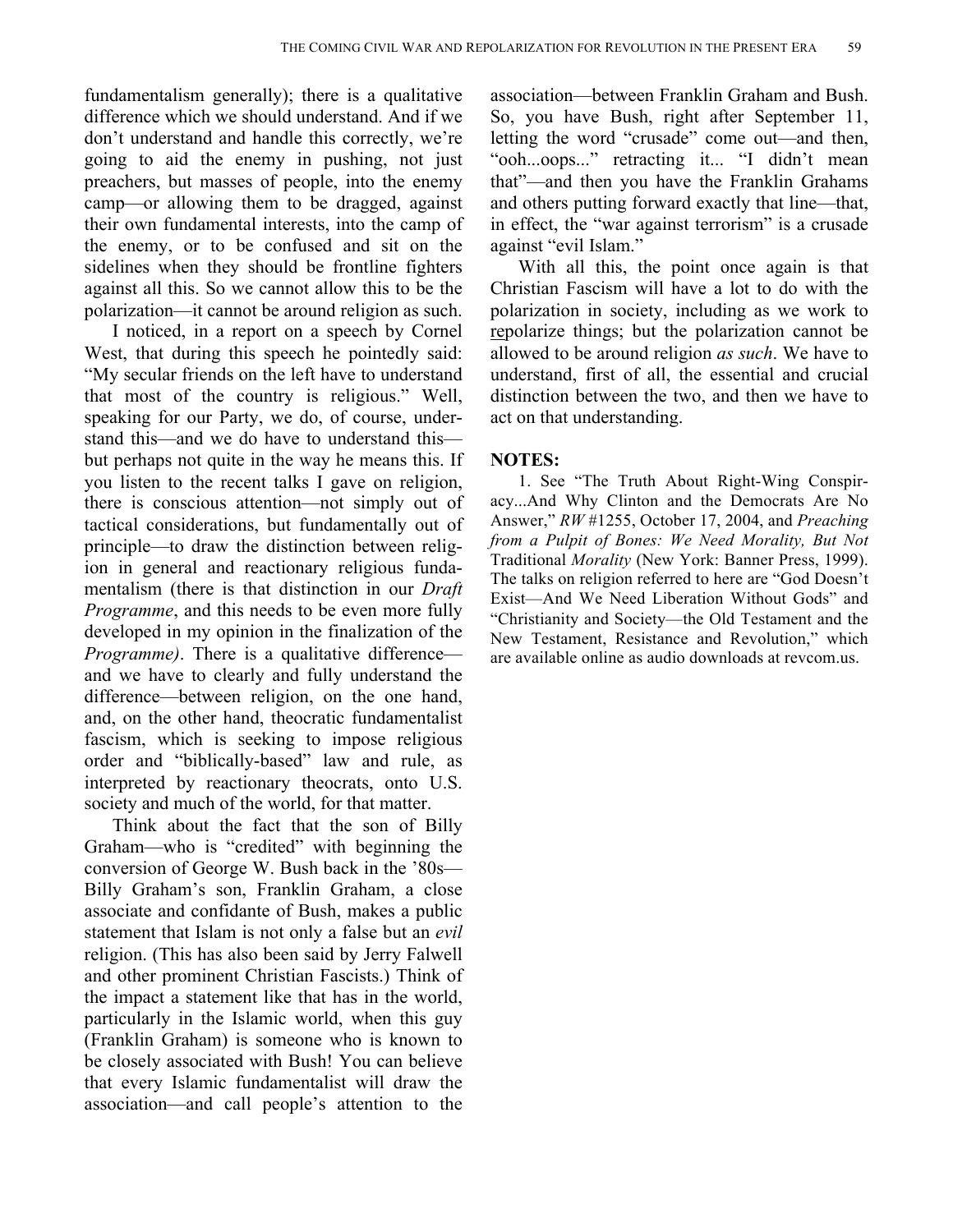## *RELIGION, MORALITY...POLARIZATION, REPOLARIZATION TWO SOLID CORES IN FUNDAMENTAL OPPOSITION*

If you go back to what I was speaking to earlier, with the metaphor, or image, of the pyramid as two ladders, $\frac{1}{2}$  and you begin to see the ladders slide down and the center not holding them together at the top anymore, then you see more fully the relevance and importance of the comment by Hertzberg in *The New Yorker,*<sup>2</sup> which I cited earlier—in effect: "Uh oh, now not only does the radical right have a lot more power, but this is an opening to the radical left"—because there is the whole prospect of the center's not holding in the way it has been.

Now, it is crucial to grasp that a positive repolarization is not going to happen spontaneously: it depends to a tremendous degree on what we do, and how we understand—and act on an understanding of—reality. But, in fundamental terms, it is true that things can increasingly be posed in terms of two solid cores in opposition to each other, at opposite poles. Yes, there are and will be a number of other forces in the field. It's like Lenin said: It is not a matter of two armies lining up, and one says, "we're for socialism" while the other says, "we're for imperialism." There will be many gradations and complexities. But there will be, or can be, as this unfolds, two poles in fundamental opposition to each other: on the one hand*, their* solid core—the solid core of bourgeois rule now—with no elasticity; and, on the other hand, the solid core that is represented by communism and the communist outlook and method, as we must understand and apply it—a solid core *with a lot of elasticity.* And then, if things do go that way, there is going to be a fight—I'll go back to Newt Gingrich and his comparison between the situation today and that leading into the Civil War in the U.S., in the middle of the 19th century<sup>3</sup> —there will be a fight to the finish, between those two poles and the forces they are able to rally around them.

Yet, again, the challenge this poses for us which we must very clearly recognize and very seriously confront—is that everything will not just "fall in our lap" in a favorable way, Humpty Dumpty does not fall apart that way. What it emphasizes is the need for—and what we have to grapple with is the means for—a more favorable *re*polarization, not tailing in the wake of the present polarization, to say nothing of simply ignoring it in a Pollyannish kind of way—or dealing with it in a way that would amount to a pitiful and paltry excuse for communism, instead of actually grasping and applying the communist outlook and method in a living way, as I have been speaking to.

### **Forays Into the Other Camp— Peeling Forces Away From The Enemy**

One of the things that is important in the statement that was put out by our Party right after the 2004 election ("The Will of the People Was NOT Expressed in This Election"<sup>4</sup>) is that it does speak to the need for repolarization, very correctly, and it raises the specific point that we need some "intervention" with these people who are under the sway of fanatical Christian fundamentalism, who (as that statement very accurately describes them) are seriously addicted to Armageddon fantasies. You go into bookstores, even mainstream bookstores, and you see these reactionary fundamentalist "rapture" books by people like Tim LaHaye (whose wife, Beverly LaHaye, is the founder of Concerned Women for America, one of these right-wing Christian Fascist groups the "mothers in the fatherland"5 Nazi type of thing). You have millions of people in the U.S. buying these books about the rapture. These people are indeed seriously addicted to Armageddon fantasies—and they live to a very significant degree in this self-contained, self-reinforcing world, which these books are also a big part of fostering and reinforcing. And, as our election statement says, there needs to be some serious intervention with these people. We need to actually organize some of this intervention—and be prepared for how tough it's going to be, not only because of the nature of these forces and everything I'm saying about them, but also because the state is not on our side. The Christian Fascists may not actually have "god on their side" in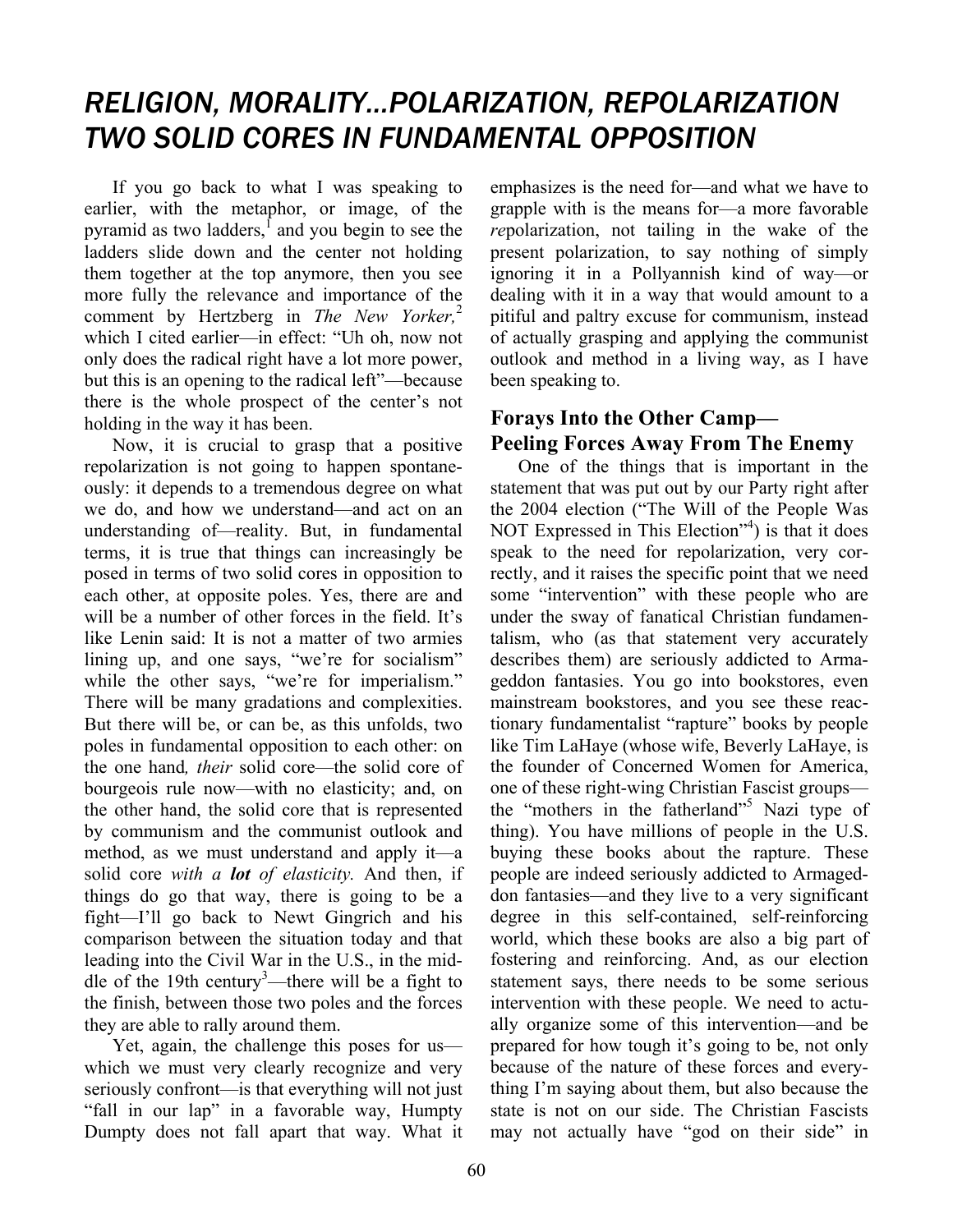reality, but they do have *the state* on their side in very significant ways.

We need youth in particular and people in general who are armed with a communist outlook going right up into these people's strongholds—at their churches, and so on—leafletting them and engaging them in debate. We need all kinds of creative ways to engage these people. Not simply to curse at them—they need to be engaged and struggled with in an overall sense to confront things they have never confronted. They have a self-contained world, and I'm not naive about the prospects in the short term, but this needs to be done with strategic prospects and strategic considerations in mind. They need to be confronted with the reality that they are sealed off from. Many of them, not all certainly but many of them, live in suburbia and are actually rather well to do. It is wrong to think that these are all people who are poor and uneducated. Many of them are educated, in a certain way. You know, there is a book by Robert Kaplan, *The Ends of the Earth,* and one thing that really struck me and stayed with me from that book (although it is overall not a good book at all) is something that he cited having to do with Islamic fundamentalists: *There is nothing more dangerous than education on a narrow foundation.* For example, Mohammed Atta, who was apparently one of the main organizers of (and participant in) the September 11 attacks, was an engineering student. That is not to put down all engineering students as narrow-minded and backward, but there is something there, having to do with the truth that education on a narrow and a mechanical basis, on a narrow foundation, can be very dangerous. This applies to many of these Christian Fascists, who dwell in a largely selfcontained world. As the author Mark Crispin Miller once put it: If you get your news only from Fox News and listen to Christian radio or whatever, you have about as much understanding of the world as people in the ninth century. Now that is hyperbole, but it speaks to something very real.

### **Going After the Foundations of Fundamentalism**

In connection with all this, there is a point I have been emphatically calling attention to for a decade or more: It is essential to *go after the* *foundation* of this reactionary religious fundamentalism and biblical literalism, this Christian Fascism. I have noticed that a number of people have commented in watching the DVD of my speech on revolution<sup>6</sup>: "Wow, I'm really surprised at the way he goes after religion, I didn't know you could do that." Well, it is possible to do this—and it is crucial to do it. Now, we shouldn't go after this in an unthinking dogmatic way, but the point that I've been hammering at has to do with a key contradiction I have spoken to a number of times—the contradiction that these Christian Fascists are objectively caught up in—the contradiction between an insistence on a literalist interpretation of the Bible, the insistence that the Bible is, in every word and detail, the true word of God that must be believed and followed to the letter, with all that the Bible *actually calls for*—all that in contradiction to what most people in this society would consider just, decent, and even sane.

There is a very sharp contradiction in all that. In things like the book *Preaching From a Pulpit of Bones* and the recent talks I gave on religion,<sup>1</sup> I have pointed to some examples of the horrors that are not simply described but are actually *advocated,* indeed *insisted upon,* by the "god" of the Bible and his representatives—things which are in fact *praised and celebrated* in the Bible: *slavery*; the *mass raping of women* and the *murder and plunder* of people who practice other religions; *putting to death homosexuals and women* who are *accused of witchcraft*; *murdering women who cannot prove they are virgins* when they are married; *executing children* who strike their parents or simply are rebellious against them; and *bashing in the heads of babies* among those peoples who have angered this "god."

These things can be found throughout the Old Testament of the Bible in particular, including in the first five, so-called "Mosaic," books of the Bible—Genesis, Exodus, Leviticus, Numbers, and Deuteronomy—as well as in the book of Joshua and so-called "Prophetic" books like Isaiah (for example, in Chapters 9 through 14 in Isaiah).

And here is another example, which was cited in the book *Freethinkers, A History of American Secularism,* by Susan Jacoby: In the second book of Kings, it tells how one time the prophet Elisa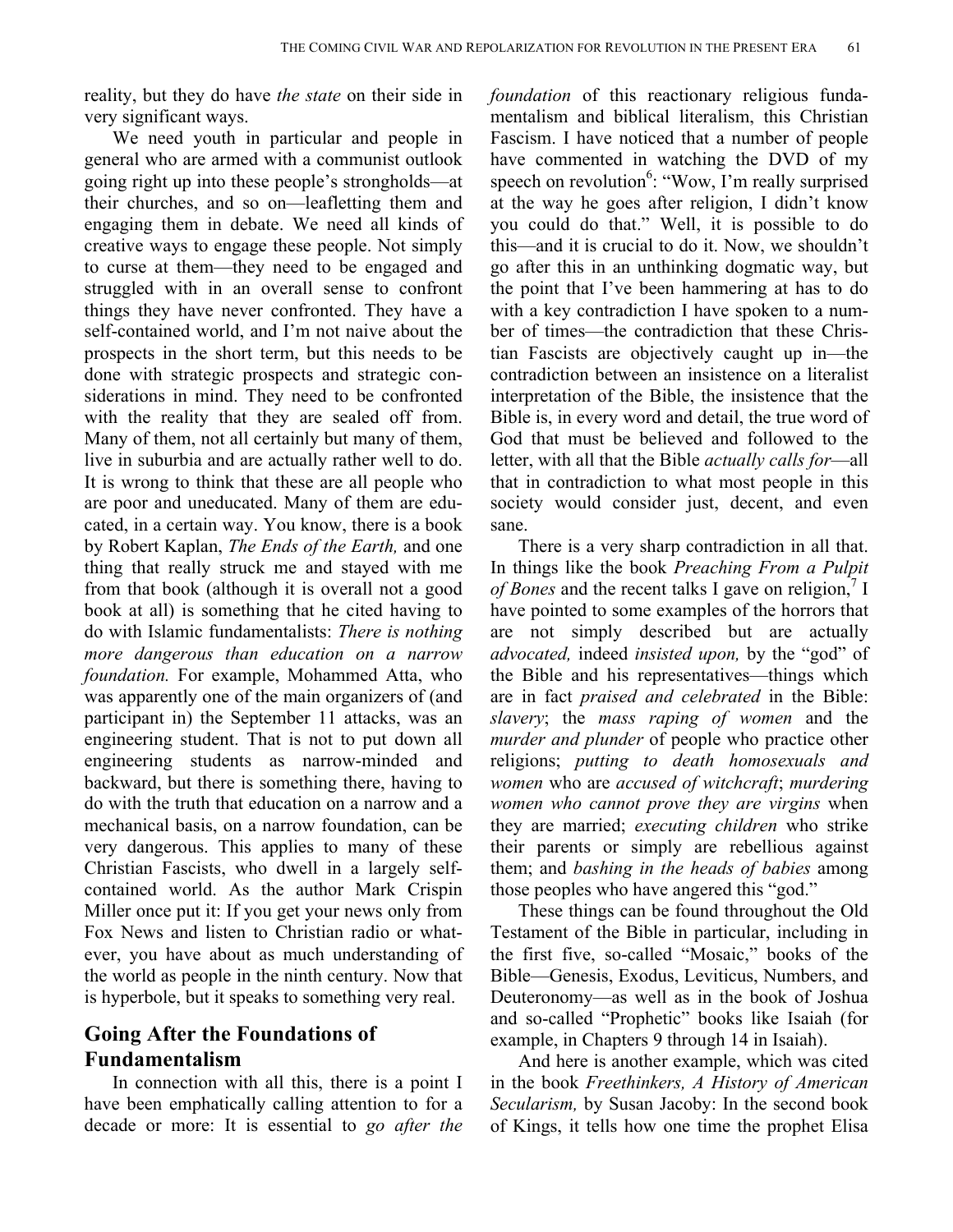was mocked by some children in a place—and the "god" of the Bible, worshipped by Elisa, sent forth female bears to attack the children, ripping apart their flesh. Here is how the Bible describes it (in 2 Kings 2:23-24):

*"He [Elisa] went up from there to Bethel, and while he was going on the way, some small boys came out of the city and jeered at him, saying, 'Go away, baldhead! Go away, baldhead!' When he turned around and saw them, he cursed them in the name of the Lord. Then two she-bears came out of the woods and mauled forty-two of the boys."*

Now, of course, any decent person in today's world would find this barbaric. But it is very important to recognize that these Christian Fascists actually insist on believing and accepting everything that is said in the Bible; and the fact is that there is *nothing* in the Bible, *including* the horrendous thing I just cited from "Second Kings" as well as the other atrocities to which I have referred, which, as a matter of principle, these Christian Fascists *would not do.* And we must understand, as well, that they are deadly serious about imposing a literalist interpretation of the Bible and of "biblically based law," on society, if they can get into position to do so. The leaders and conscious political operatives among the Christian Fascists will and do have tactics, and even some sophistication and subtlety at times, when they feel that is useful; but, again, *speaking in fundamental terms, there is nothing in the Bible that, in principle, they don't intend to implement—including the kinds of horrendous atrocities I have mentioned here.*

In this connection—and in case anyone does harbor the illusion that challenging people caught up in this and winning them away from it is going to be easy—I can refer to the experience that people in the RCYB (Revolutionary Communist Youth Brigade, the youth group led by the Party) had in taking out a Party statement around the movie *The Passion of the Christ* in New York: When people swept up in this Christian literalist fundamentalism who were going to that movie were confronted with this contradiction—between the horrors the Bible advocates and celebrates and what people today would be expected to regard as just and decent—a lot of those people said, "Well, if that's what the Bible says, I guess that's what we've got to do." So we can't think that just presenting this contradiction to people in sharp terms is going to instantly win them over or cause them to fundamentally call into question their religious fundamentalism. We have to keep hammering at this, and we do need some organized "intervention" of revolutionary youth and others to go out and, in an organized and systematic way, confront these people and challenge them—not simply or essentially in terms of why they voted for Bush, not in the framework of electoral politics and the splits within the ruling class as such, but *in more fundamental terms* about the very nature of society, and the kind of world we should want to live in, and what different values and morals have to do with that. And while there are ways in which we can and should unite with others, including progressive, thinking religious people, to challenge this literalist reactionary fundamentalism, there is also a great need for us to do this directly *under our own banner* because communists are the only ones who can *fully* take this on and fully present *an alternative* to it that is actually in the fundamental interests of the great majority of humanity.

There is a need to be taking this on, much more frontally and much more systematically, in the realm of propaganda generally, but also, yes, even in the realm of direct "intervention," political intervention to challenge those who are presently caught up in, or significantly influenced by, this Christian Fascism. There is a need for taking on the question of morality and values and exposing and countering the actual morality and values of this Christian fundamentalism in particular. There is a need to hit directly at the foundation of this, to hit at the faultline that lies within this Christian Fascist formation—the contradiction between a literal insistence on the Bible and what that would mean, on the one hand, and, on the other hand, what most people can consider decent and just in a modern society. There is still time to hit at that contradiction, that faultline, before they close it up. But we'd better recognize what's at stake and what the urgency of this is.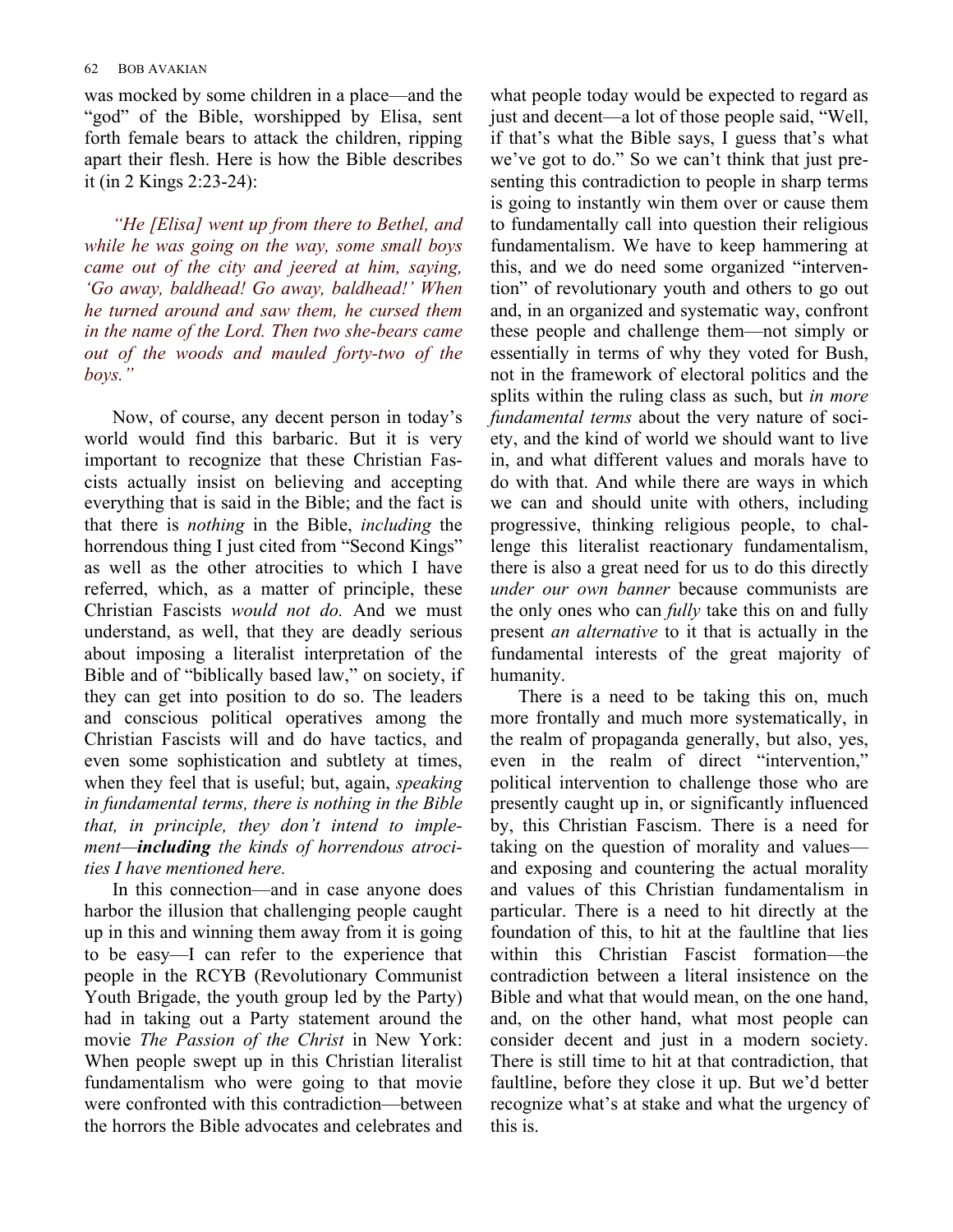## **The Battle Over Morality, Bringing Forward a Positive Morality**

There is also another dimension to this whole question of hitting at this Christian Fascist morality and its values—that is, hitting politically at the *actual effect* of implementing the morality and values these people are being organized around and are embracing, in opposition to the kind of morality and values that *should be* the determining and influencing and characteristic morality and values in a society and world that people should really want to live in. So there isn't just the negative aspect of hitting at this faultline, hitting at the very foundation of the religious fundamentalist basis of their morality, but there is also bringing forward the *positive* alternative bringing forward positively the kind of morality people *should* be won to and should gravitate to and take up.

This also has basically two dimensions, or two levels. First is our full communist morality—and that is the principal aspect and main thing because, as I said just a minute ago, only that communist morality can *fully* address and pose an alternative to this fascist fundamentalist morality and values. We need to go back to things like *Preaching From a Pulpit of Bones* and draw out from there and popularize what *communist morality* is and why it corresponds to the fundamental needs and interests of the masses of people.

But there also is a need to unite people more broadly in bringing forward, popularizing, and struggling for a positive morality: Besides our full vision of communist morality, there is also a need for a kind of "united front progressive morality," if you want to put it that way. This, too, needs to be popularized, and we need to unite with other people to popularize it, even while we are in no way holding back from, and in fact are vigorously bringing forward, our full communist view of morality. Our Party's spokespeople, our "statespeople," our comrades and friends who have some history and knowledge in this sphere have to be mobilized to take up this sphere and, as a key part of this, to work in a good way with many progressive forces in waging this battle, both to oppose the Christian Fascists and to bring forward a positive alternative.

In a discussion with some progressive religious people, one of the things I said to them was: "You have to take the position, as a basic dividing line stand, that the Bible should not be taken literally—or else you cannot fight these Christian Fascists. The fact is that if you take the Bible literally you will support, you will back, and you will get drawn into, horrors. This has been true throughout history, and it's true right now. The Bible is not the literal word of God, and it cannot be taken as such."

Actually, many of these progressive religious people are very knowledgeable—not only about the Bible and religion but about other things as well. But a problem is that they generally don't know how to wield what they know most effectively and powerfully. For example, I watched someone with this progressive religious perspective on TV, on a panel with four Christian fundamentalists, and these fundamentalists kept bringing up the thing from the book of John (in the New Testament of the Bible) about how only through Jesus can you get to the father and get to heaven, and all that kind of stuff—and how, if you don't take Jesus as your savior, the Bible says you will be condemned to eternal damnation. They kept insisting, "Don't blame us, that's what God says, look, it's right in the Bible." And this one guy, who was trying to oppose them from a progressive religious standpoint, was trying to say, "Haven't you ever heard of historical criticism, don't you know that this was inserted into the Bible after the time of Jesus?" No. They don't know—and/or they *don't want* to know about that. They just have a viewpoint and agenda they want to push, and that's it.

This progressive religious guy couldn't get a word in edgewise. Well, people like him have important things to say, *if* the ability to say this can be wrenched out of situations and confrontations like this, and if they can be led to say it in effective and forceful ways.

A key aspect in all this is mobilizing—and, in the correct sense, leading—progressive religious people to join this battle much more fully and systematically, and in much greater dimension and numbers, and to wage it more consistently and thoroughly. These people objectively need leadership, orientation and direction—even to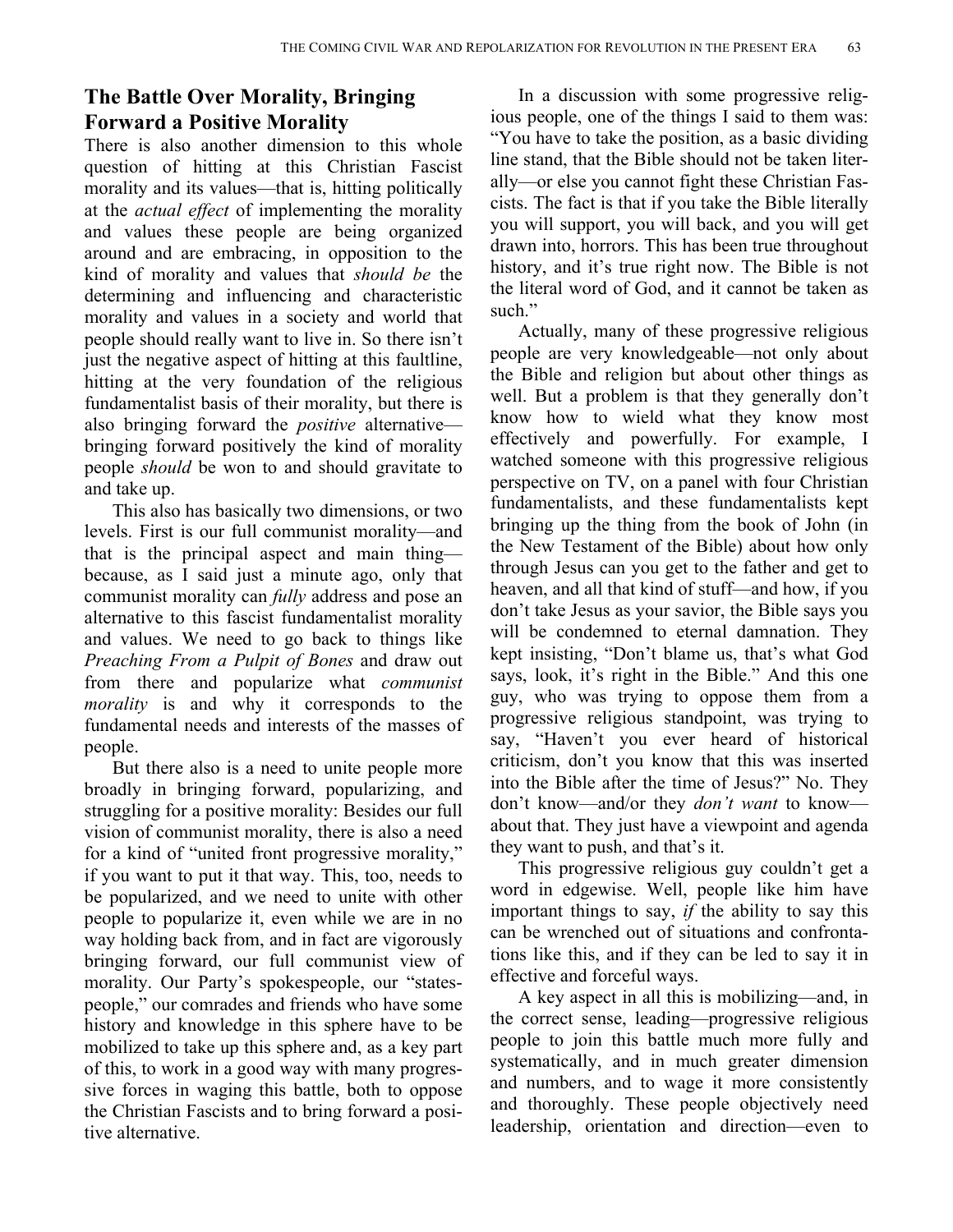fight in the best way on terms that are essentially in line with their own views. Our objective cannot realistically be to win them all over to communism—that's not going to happen *en masse.* For most of them it's going to happen, if at all, somewhere down the road. But it isn't necessary for them to be won to communism to play a very positive and very important role in this battle. But even to do that "on their own terms" they need us to be putting forward our full communist view of this and to be carrying out a healthy process of unity-struggle-unity with them, in relation to this crucial battle against Christian Fascism and reactionary religious fundamentalism in general, and in relation to the largest questions about the way the world is, why it is the way it is, and how there could be a radically different and far better world.

### **NOTES:**

1. See "The Center—Can It Hold? The Pyramid as Two Ladders," an earlier chapter in this pamphlet and in *Revolution* #4, May 29, 2005.

2. See "The Coming Civil War and Repolarization for Revolution in the Present Era," an earlier chapter in this pamphlet and in *RW* #1274, April 10, 2005.

3. See "The Coming Civil War and Repolarization for Revolution in the Present Era."

4. The statement is available online at revcom.us.

5. This is a reference to the book *Mothers in the Fatherland,* by Claudia Koonz. In this book Koonz examines how a number of women played prominent roles in organizing other women around the program of Hitler and the Nazis in Germany in the 1930s—in particular around the Nazi "ideal" of a woman as a breeder of her husband's children and keeper of his home, and as an embodiment and bearer of religious tradition and training. This was captured in the Nazi slogan "Kinder, Küche, Kirche" (Children, Kitchen, Church).

6. *Revolution: Why It's Necessary, Why It's Possible, What It's All About, a film of a talk given by Bob Avakian* (2003), available at revolutiontalk.net.

7. *Bob Avakian, Preaching From a Pulpit of Bones: We Need Morality But Not* Traditional *Morality* (New York: Banner Press, 1999); "God Doesn't Exist—And We Need Liberation Without Gods" and a second talk, "Christianity and Society—the Old Testament and the New Testament, Resistance and Revolution," are available online as audio downloads at revcom.us.